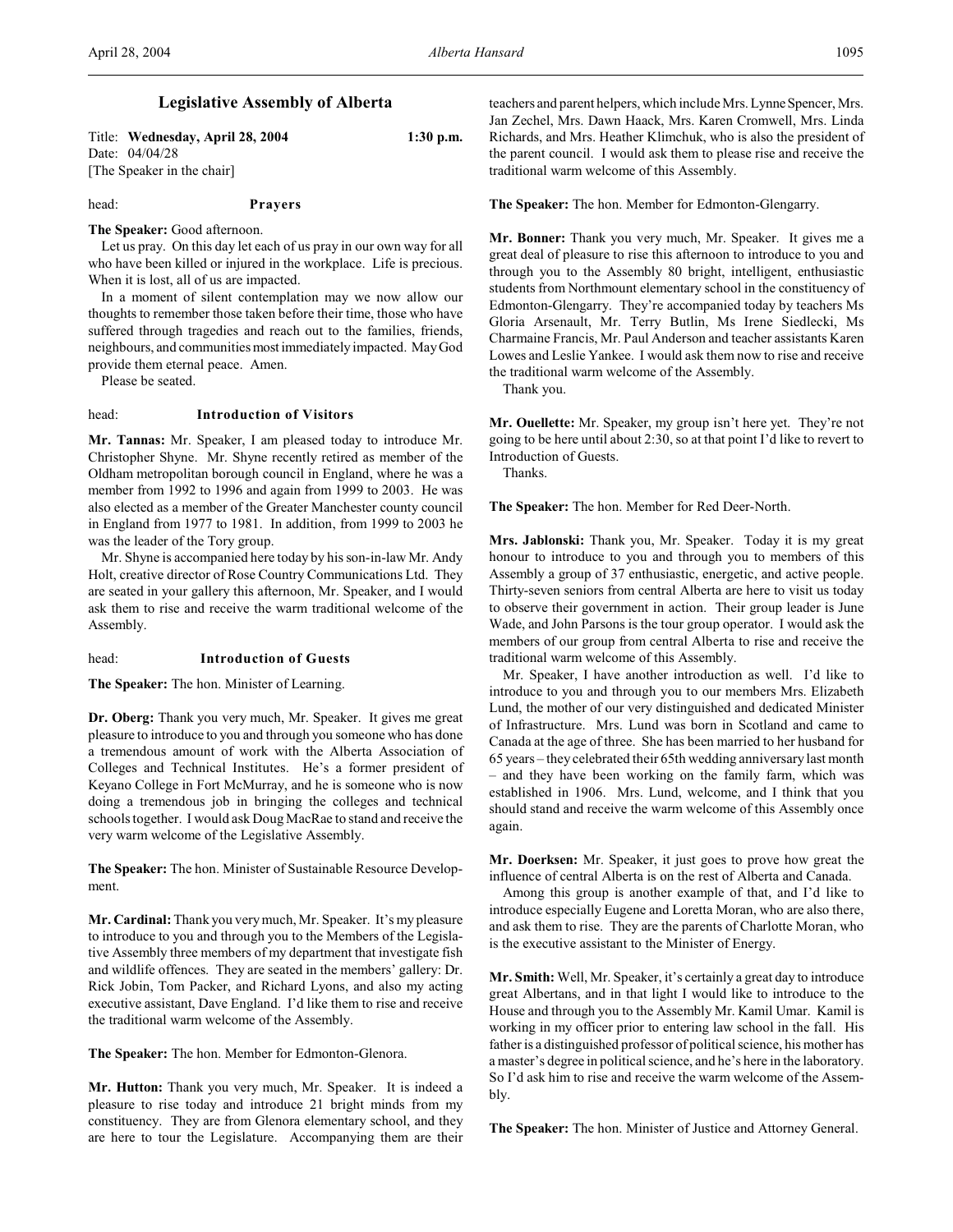**Mr. Hancock:** Well, thank you, Mr. Speaker. Special Olympics Edmonton is a local nonprofit organization whose mandate is to provide opportunities for people with mental disabilities to participate in sport and training programs. As a member of the Kiwanis club I've had occasion to work on Special Olympics, and there can be no more rewarding an afternoon than being at Special Olympics and helping children and adults with mental disabilities achieve in that arena and feel so good about what they're doing.

On March 13 this organization, with the support of the good folks at Capital City Savings, held a fundraising event called Bowl for Special Olympics Edmonton at the Bonnie Doon Bowling Lanes. The event was a resounding success, raising over \$52,000, and I'm proud to note that many of the Legislature staff and members of government caucus who were asked contributed to that fundraising total to the tune of \$750.

We all know that these events are only successful because of the hard work and dedication of the people who organize them and run them. So through you I'd like this Legislative Assembly to welcome and thank Mr. David Armstrong, director of member services and direct banking at Capital City Savings – David has been involved in the Edmonton Special Olympics for over 15 years and has served in virtually every capacity, including chair, vice-chair, treasurer, volunteer co-ordinator, and currently past-chair of the organization – Ms Jacqueline Broverman, community investment adviser for Capital City Savings, who'sinvolved in the organization as well; Ms Louise Suru, who's the office manager for Special Olympics Edmonton; and last but not least, Mr. Speaker, Mr. Lenny Andrichuk. Lenny was this year's chairman for the Capital City Savings Bowl for Special Olympics in Edmonton. In addition to this role, he has also served in a volunteer capacity for many years as a track and field coach with Special Olympics.

I'd ask these four individuals to rise and receive the traditional warm welcome and sincere thank you of the Legislative Assembly for the work that they do to make our community a better place.

*1:40*

**The Speaker:** The hon. Member for Edmonton-Strathcona.

**Dr. Pannu:** Thank you, Mr. Speaker. It gives me great pleasure today to introduce to you and, indeed, to all hon. members of this Assembly a very special constituent of mine who also happens to be the deputy leader of the Alberta Social Credit Party. His name is Alan Cruikshank, and Alan is sitting in the public gallery. I would ask Alan to please rise and receive the warm welcome of the Assembly.

#### head: **Ministerial Statements**

**The Speaker:** The hon. Minister of Human Resources and Employment.

#### **National Day of Mourning**

**Mr. Dunford:** Thank you very much, Mr. Speaker. April 28 is our National Day of Mourning for workers who have been killed or injured on the job. One hundred and twenty-seven people died from job-related injuries or illness last year in this province. Someone was injured on the job every three and a half minutes. Even though our workplace safety performance is improving, this isstill too many deaths and too many injuries and too many devastated families and friends. Everyone in this province should make it back home to his or her family in good health at the end of their workday.

Last year the Alberta government launched the WorkSafe Alberta initiative in conjunction with labour, employers, and safety associations to make improvement in workplace safety. We've made

substantial progress in this province in reducing the workplace injury rate. However, some industries still increased their injury rate, and the number of work-related fatalities actually increased. That is just unacceptable.

We have to keep the pressure on employers, workers, and the public to keep safety as a front-of-mind issue. We in this Assembly have the privilege and the responsibility of leading societal change. I'm calling upon my fellow members to help lead this change. I would like to ask the members of this House to show that they accept that responsibility, first of all, by remembering injured and fallen workers but also by attending ceremonies that are being held in their communities across this province not only today but through the weekend.

I want to say thank you for honouring and respecting our fallen workers by having observed the moment of silence.

Thank you, Mr. Speaker.

**The Speaker:** The hon. Member for Edmonton-Gold Bar on behalf of the Official Opposition.

**Mr. MacDonald:** Thank you, Mr. Speaker. One hundred and twenty-seven Albertans died as a result of their work last year. One hundred and twenty-seven families struggle to cope with the unexpected and unnecessary loss of a loved one as a direct result of that person's commitment to provide for their family by going to work. Those families continue to struggle. Sadly, the number of people who died as a result of their work was up last year compared to previous years; 98 people died in 2002 and 106 in 2001.

About half of last year's work-related deaths were attributed to occupational disease. We need to reduce this frightening statistic. We need to reduce health care costs, and we need to improve the health of all Alberta workers.

The Minister of Human Resources and Employment has made some great strides in the effort to reduce workplace incidents. It is clear that what the minister and his department need to do next is initiate a public information campaign for employers and employees to ensure that proper respiratory equipment is supplied and worn on every dangerous job site across this province.

In the last four years the number of workers dying from occupational diseases on an annual basis has unfortunately increased by 70 per cent. That is unacceptable. In order to turn the tide of workplace fatalities, it is necessary to reduce workers' exposure to toxic substances that can slowly and painfully kill that worker over a number of years. The high number of workers killed last year was also due to an increase in the number of people killed in motor vehicle accidents. Albertans need better traffic safety programs to prevent needless deaths that occur on the way to and from work.

On this National Day of Mourning we must reflect on all the lives wasted or ruined by workplace fatalities and accidents. We must remain vigilant and strive to improve conditions for all Alberta workers so that this time next year we can report that fewer workers have died and fewer families have been torn apart.

Thank you.

**The Speaker:** The hon. Member for Edmonton-Highlands.

**Mr. Mason:** Yes. Mr. Speaker, I would request unanimous consent of the House to respond to the minister's statement.

**The Speaker:** Hon. members, unanimous consent will be required under the rules that we do have, so should such consent be given? Anyone opposed?

[Unanimous consent granted]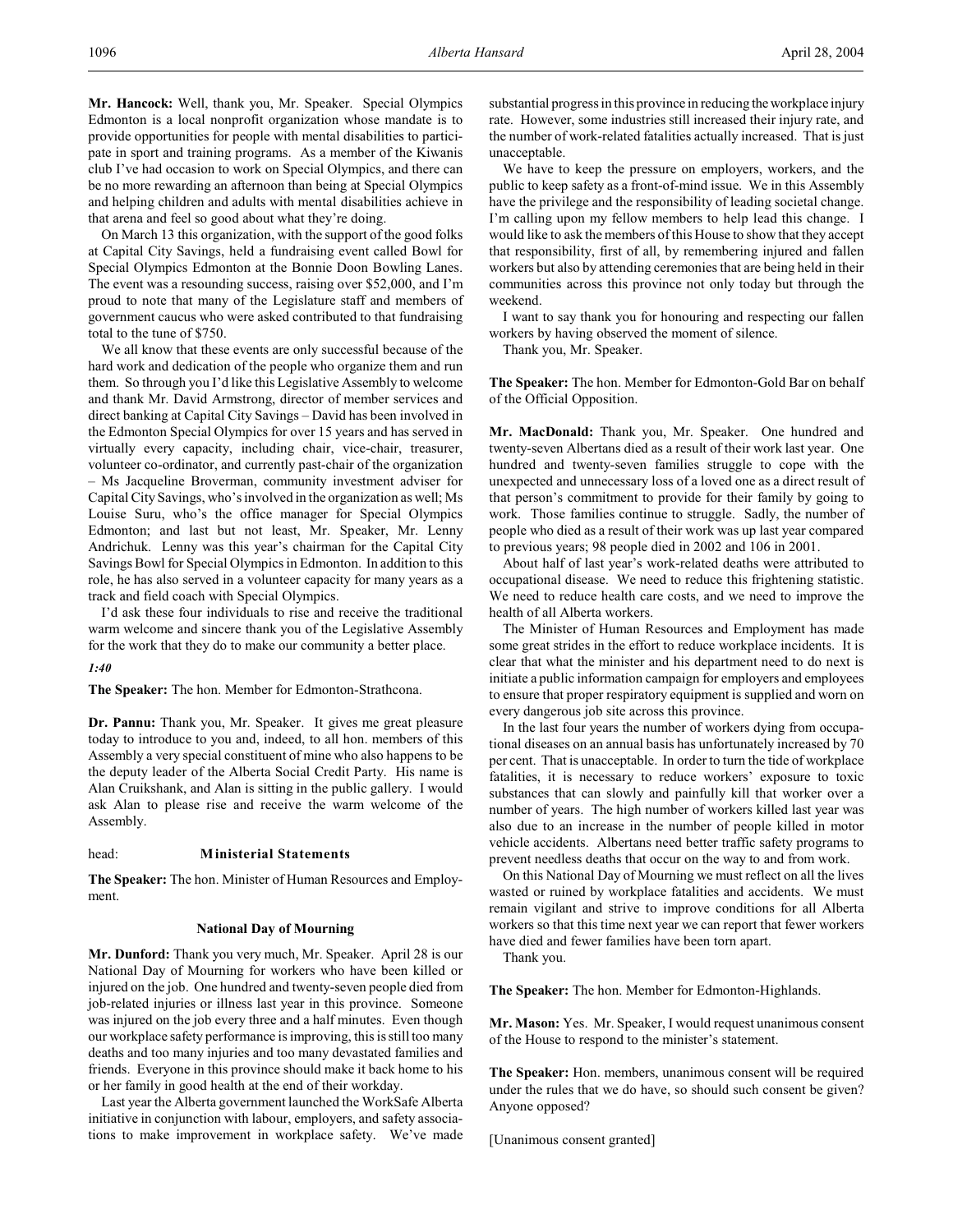**The Speaker:** The hon. Member for Edmonton-Highlands.

**Mr. Mason:** Thank you very much, Mr. Speaker, and thank you to all members of the Assembly. April 28 is recognized across Canada as the day to mourn victims of workplace accidents. It should as well be a day for the renewal of the pledge to make the workplace safer.

The canary was once the safeguard that miners had against a dangerous gas buildup in the mine. If the canary died, it was a signal to evacuate the mine and quickly. Today's workers are exposed to dangerous substances and dangerous practices at the workplace with no canary to give them advance warning of danger. It is up to government, employers, and unions to work towards the goal of eliminating deaths, accidents, and illnesses caused by inadequate health and safety procedures.

My colleague from Edmonton-Strathcona stood before this Assembly on this very day two years ago with a message that employers cannot be permitted to get away with infractions of health and safety laws and regulations. He insisted that political will must exist to prosecute employers who break the law. I stand here today reiterating this same message. Last year Alberta recorded its highest number of work-related fatalities since 1986. The WCB reported 127 workplace deaths in 2003. This is 127 too many, Mr. Speaker.

Today is the day to again commit ourselves to organize, mobilize, and fight for safe jobs for everyone. Every worker must return home safely at the end of the workday, Mr. Speaker.

Thank you very much.

## head: **Oral Question Period**

**The Speaker:** First Official Opposition main question. The hon. Leader of the Official Opposition.

## **Private/Public Partnerships**

**Dr. Taft:** Thank you, Mr. Speaker. This government seems committed to privatization no matter what the consequences, but as Albertans are learning, that commitment to ideology can come at taxpayers' expense. Public/private partnerships, or P3s, are no exception. The Alberta Liberals have warned for a long time that building roads, schools, hospitals, and courthouses as P3s means higher financing costs. My questions are to the Premier. Can the Premier tell the Assembly how much the failure of this government's flagship P3, the Calgary courthouse, is going to cost taxpayers given that the government will have to pay for work already done by the private consortium?

**Mr. Klein:** Mr. Speaker, first of all, the courthouse is not a flagship. It was a proposal that . . . [interjection] It is not a flagship. Had the Liberals been paying attention to what has been happening in this province over the past 20 years or so, they would have found that there are numerous public/private partnerships.

The Twin Atria building in Edmonton, built in the early 1980s, and the Provincial Building in Athabasca, built in the early 1990s, are both examples of successful P3s. Keyano College in Fort McMurray – we have representatives here today – has constructed a new building and leased 60 per cent of it to Suncor for training facilities. Olds College and a local company established a compost testing facility on the Olds College property. It also joined with John Deere, a private company, to construct a building extension. Building use is split between the company and the college.

#### *1:50*

Fairview College: a tree nursery was built on land provided by the

college. The college uses the facility as a lab for its students. The town of Fairview provided the water connections. SAIT: the TransAlta epiCentre was built through a partnership between SAIT, TransAlta, and other businesses. The Centre for Rail Training and Technology . . .

**Dr. Taft:** How do we know these things?

**Mr. Klein:** How do you know these things, he asks. Mr. Speaker, they only want to research those things that make for a 15-second sound bite. They don't want to research and tell about the successes because it's not in their interests. Their interests are only to be negative. That is the only justification for their existence.

**Some Hon. Members:** Answer the question.

**Dr. Taft:** Thank you. Mr. Speaker . . .

**The Speaker:** Just a second, hon. member.

## **Speaker's Ruling Decorum**

**The Speaker:** Yesterday I received a letter, that I tabled in the House, from the Opposition House Leader which said, you know, that decorum is very important. Today I'm going to repeat again Standing Order 13(4)(b). Now, what does it say? It says:

The Speaker shall preserve order and decorum and shall decide questions of order . . .

- (4) When a member is speaking, no person shall . . .
	- (b) interrupt that member, except to raise a point of order.

Which means that we listen after we've been recognized.

# **Private/Public Partnerships**

*(continued)*

**The Speaker:** The hon. leader.

**Dr. Taft:** Thank you. Well, let me try again. What are the liabilities to the taxpayer of the failed Calgary courthouse P3 project?

**Mr. Klein:** First of all, Mr. Speaker, it has not failed. The project is going ahead, and it will consolidate all the Provincial Court activities – if the opposition is opposed to that, have them stand up and say so – and the activities of the Court of Queen's Bench. We don't know what's going to happen with the Court of Appeal at this particular time. They are safely functioning in the TransCanada PipeLines' building, which, by the way, is a bit of a P3 itself, albeit an expensive one.

But, Mr. Speaker, relative to the question of the ongoing costs which would have to be paid for one way or another, I'll have the Minister of Infrastructure respond.

Relative to the issue of private/public partnerships, I was about to say that the Centre for Rail Training and Technology was built by SAIT in a partnership between Canadian Pacific railways and SAIT to provide training for the railway industry. Now, here's one; this is the Brazeau bridge. It was opened to traffic in September 2002 under a partnership between Alberta Transportation and a local industry. I know of that quite well. Highway 63: another public facility. The government partnered with Suncor to build an access road from highway 63 into the Suncor site near Fort McMurray.

The Deerfoot interchange: now, this is a good one. A \$22 million interchange at Airport Trail and Deerfoot Trail and a connecting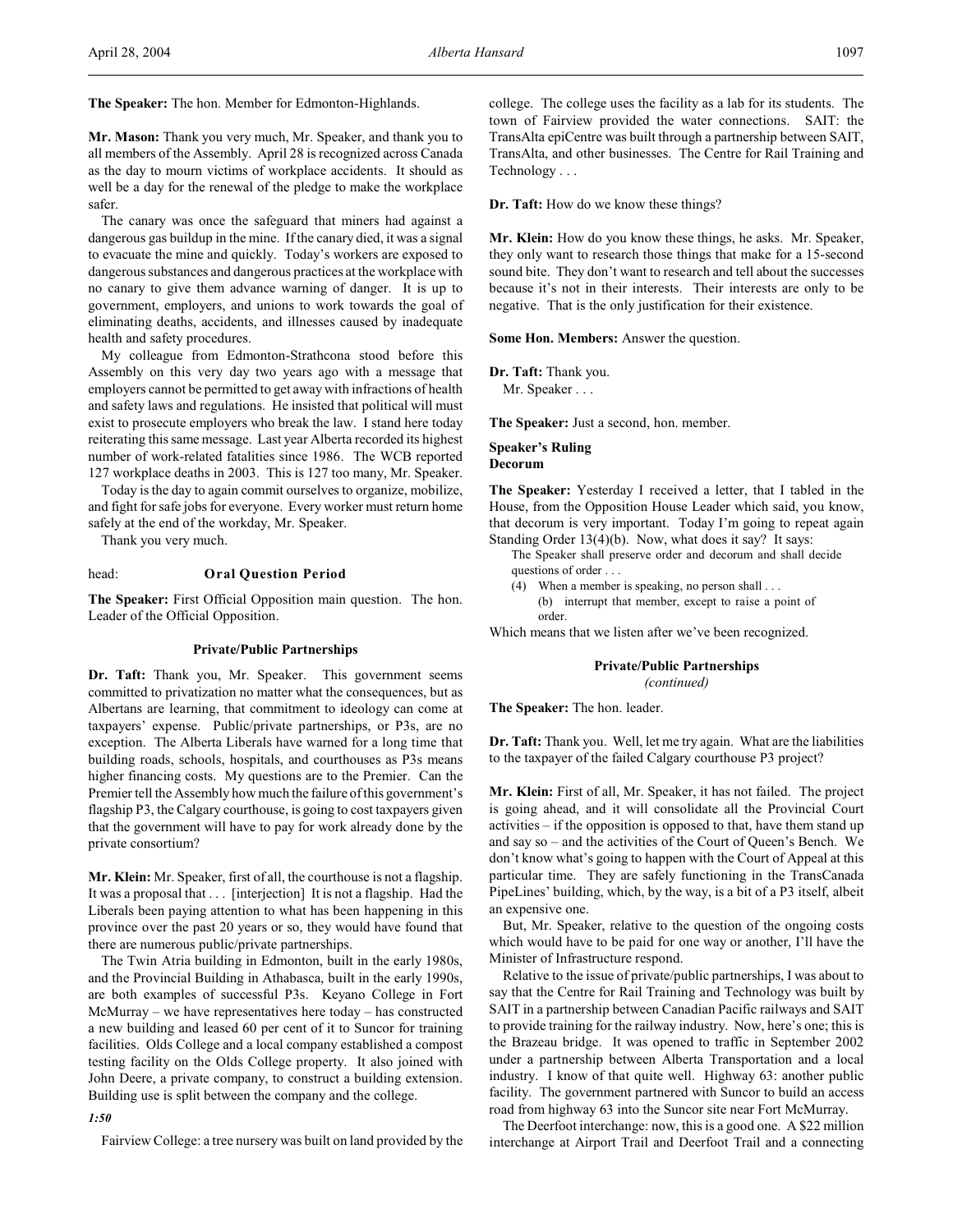roadway from Deerfoot Trail to the Barlow Trail and the Calgary International Airport were constructed with funds from the Alberta government, the city of Calgary, and the Calgary Airport Authority. An example of a P3.

Long-term care. Mr. Speaker . . .

**The Speaker:** That's fine, hon. Premier. We've now spent six minutes on these two questions.

The hon. leader.

**Dr. Taft:** Thank you, Mr. Speaker. Again to the Premier: Why did this government ignore the evidence from B.C. and Nova Scotia where one of the same private developers involved in the Calgary courthouse project racked up major cost overruns at taxpayer expense?

**Mr. Klein:** Mr. Speaker, there are no cost overruns. The project's been scaled back with the concurrence of the developer over the long term, and I will have the hon. Minister of Infrastructure respond relative to the long-term costs associated with this project.

I would like to cite other examples of P3s that have been in this province for many, many years. Of course, the Liberals have deliberately – and I say deliberately – ignored these examples of P3s. I'm alluding to long-term care centres. These have been P3 projects since time immemorial, literally hundreds of millions of dollars. Long-term care centres have been built by the private sector, in some cases costing the government half, lessthan half, of what they would have cost had we built them ourselves.

The Liberals conveniently ignore these wonderful examples of P3s. Why do they ignore them, Mr. Speaker? I would suggest that they ignore them because they are positive and the Liberals by nature are negative.

**The Speaker:** Second Official Opposition main question. The hon. Leader of the Official Opposition.

#### **Premier's Trip to Fox Harb'r Resort**

**Dr. Taft:** Thank you, Mr. Speaker. Yesterday in question period the Premier said about government aircraft: "We want to keep them in the air." The Premier has certainly done a good job of that given that last year alone cabinet flew over 1,100 times on these aircraft. Ontario's cabinet, in comparison, took 282 flights. My questions are to the Premier. Was it this mentality of keeping the planes in the air that led the Premier to take one of the government's planes to the private landing strip at the exclusive Fox Harb'r golf resort in Nova Scotia before the 2002 Premiers' Conference in Halifax?

**Mr. Klein:** No, Mr. Speaker. There was a meeting there, a gathering, albeit there was a little golf involved. I don't apologize at all. I think there were 40 business leaders from across North America there, and there was some good networking and good discussions.

These people will never be in government, so they don't understand the need to associate with the top decision-makers in North America. The plane was going to Nova Scotia anyway. Big deal. So it stopped twenty minutes prior to the final destination to let me off. Big deal. It's only a big deal to them. Martha and Henry and Mr. and Mrs. Grundy don't give a tinker's darn about this at all. Only the Liberals do.

Only the Liberals do because they don't understand; they won't understand. They won't, nor will they talk about their Liberal cousinsin Ottawa, who flip around the country and around the world in their Challenger jets and their A320s. They don't talk about the

Liberals in Quebec, who flip around their province in Challenger jets. They only want to talk about our little turboprop King Air 350, two 200s, and the Dash 8, which is used to haul, ostensibly, firefighters and people who are going down to Calgary to do the land sales, which generate a lot of dollars for the province, Mr. Speaker. But they don't want to talk about those things.

You know, Mr. Speaker, they even went so far as to send the media – or maybe the media went over themselves – to the air hangar to take pictures of the airplane. If they want a picture of the airplane, you know, I'll be glad, hanging on with my arms wide open, to say: take a picture.

**The Speaker:** The hon. leader.

**Dr. Taft:** Thank you, Mr. Speaker. Can the Premier tell us how much taxpayers' money beyond government airplane costs was spent at the Fox Harb'r Resort?

**Mr. Klein:** I have no idea. I don't think much was spent, Mr. Speaker. There was one night's accommodation. I don't know, but I'm sure that the information is available. But to what advantage? What are the Liberals driving at? That's what I want to know. They have dome disease. They seem to think that this is important. There is no waste of money whatsoever.

*2:00*

Well, this is interesting. The Liberal government of Ontario has 22 aircraft in their fleet: two King Air 350s used exclusively for executive transport, six Twin Otters used occasionally for executive transport but also for forestry, six turboprop Beavers, two Maule Rockets – I don't know what they are – six helicopters. Saskatchewan, still running a deficit, has six aircraft in their fleet: three King Air 200s, one King Air 350, two Cheyennes. Manitoba has 10.

**The Speaker:** Hon. Premier, thank you very much. I'm sure we'll get to it on the next one.

The hon. leader.

**Dr. Taft:** Thank you, Mr. Speaker. Well, given the lack of a lobbyist registry in Alberta, can the Premier tell us who was at the meeting at Fox Harb'r and whether he was lobbied by them?

Thank you.

**Mr. Klein:** Mr. Speaker, I can't name all 40 people at Fox Harb'r, but the meeting, I can tell you, was hosted by Ron Joyce, who is a well-known Canadian, a member of the Order of Canada, former CEO of Tim Hortons doughnuts, former co-owner of the Calgary Flames. He really has a lot of time and a lot of respect for Alberta because of what we have done in this province. As a matter of fact, he moved from Ontario to Alberta at one time because of the tremendous economic climate we have created in this province. But the Liberals want to ignore that because it's positive.

**The Speaker:** Third Official Opposition main question. The hon. Leader of the Official Opposition.

**Dr. Taft:** Thank you, Mr. Speaker. Well, in question period the Premier has told the House that others pick up the tab for him when he travels, and that's an interesting policy. To the Premier: can the Premier confirm that his assistant at the time, one Gordon Olsen, used a government credit card to charge about \$2,500 in expenses at Fox Harb'r?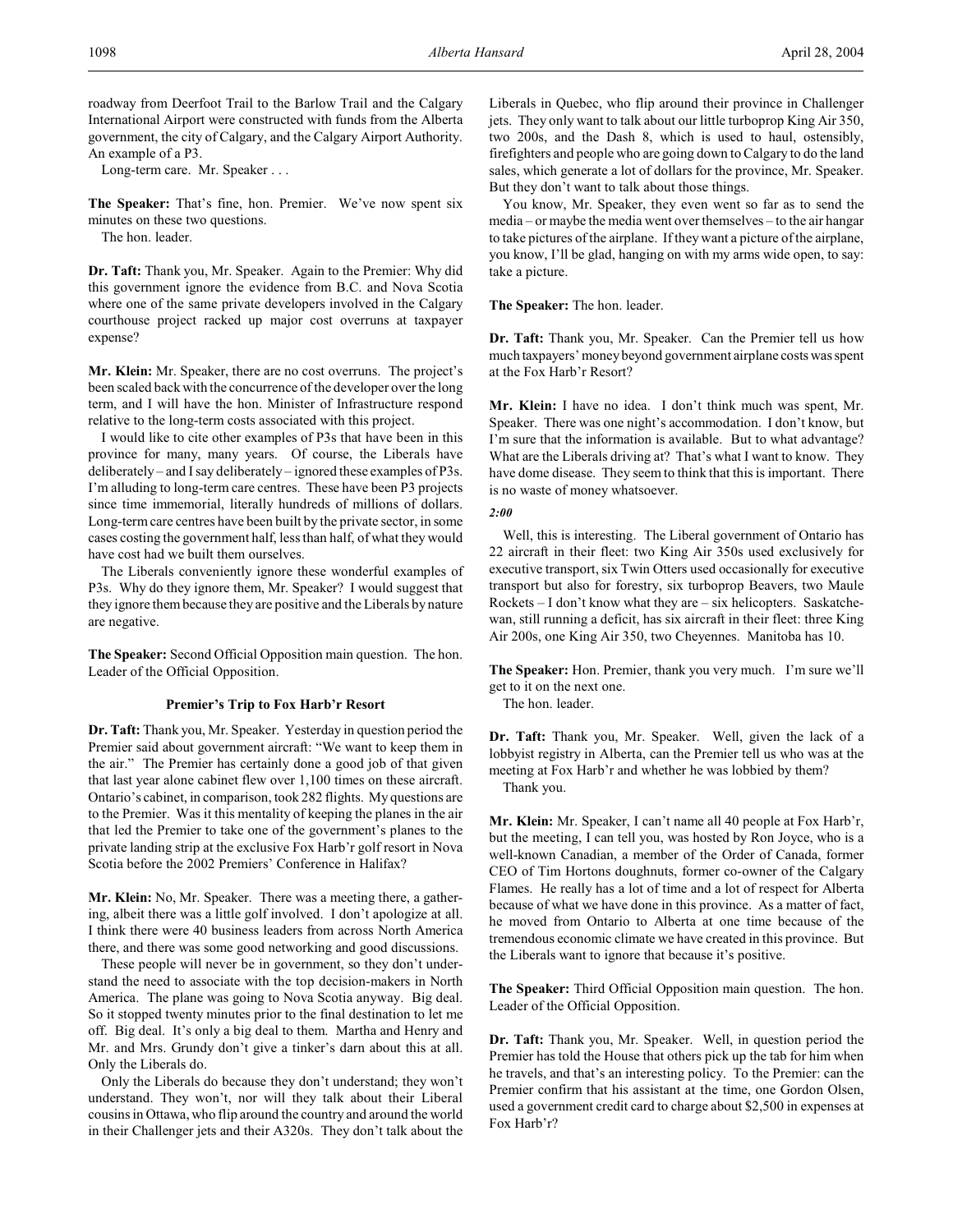**Mr. Klein:** I have no idea. Mr. Speaker, if he did, so be it. I don't know what those expenses would be other than for the accommodation. That seems to be awfully expensive for, you know, one or two nights' accommodation. I forget how long it was we were there. We were there at the invitation of Mr. Joyce to join with other business leaders. I understand that other political leaders were invited as well. I can't remember precisely who was there. I know that Mike Harris was there. He was no longer the Premier of Ontario but still a very good friend of mine, although he's not a good friend of these Liberals or the Liberals in Ontario.

Mr. Speaker, the fact is that this is all part of doing business. It's all part of doing business, and these people will never ever know. They will never ever know because they are so intent on picking up on the picayune, minor, minor issues and so intent on focusing on the dome. They are fully consumed with dome disease, and they have dome syndrome, to say the least. It's time to get out of here.

**The Speaker:** The hon. leader.

**Dr. Taft:** Thank you, Mr. Speaker. Well, given that an invitation was extended to the Premier for this exclusive meeting, can he indicate to us what the purpose of the meeting would have been?

**Mr. Klein:** The purpose of the meeting, as I explained first, was to network, to tell those who don't know about Alberta about the Alberta advantage. You know, I remember that one other person who was there was also the person who bought Tim Hortons. The president and chief executive officer of Wendy's was there. You know what, Mr. Speaker? I remember him arriving in a great big airplane, that stayed there, although that wasn't at taxpayers' expense. But our plane landed, dropped me off. I stayed there. I networked with these business leaders and political leaders.

**An Hon. Member:** You golfed.

**Mr. Klein:** And I golfed too. Yes. So what? Big deal. The only people making a big deal out of this are the Liberals. Big deal. You know why they're making a big deal of it? Because they didn't get invited, and they never will get invited.

**The Speaker:** The hon. leader.

**Dr. Taft:** Thank you, Mr. Speaker. My final question: is it government policy that the cost of the aircraft when booked and used by Executive Council members is paid by the Executive Council budget or paid by Infrastructure? Is it billed to Infrastructure?

**Mr. Klein:** I don't know. That's an interesting question, and it relates to policy or departmental procedure. I'll have the hon. minister respond.

**Mr. Lund:** Mr. Speaker, the cost is to Executive Council, so it flows back that way with the exception of some specific trips where the aircraft goes to a destination to pick up a member of Executive Council and then goes to another location. Those are charged back to the department that the minister is responsible for.

**The Speaker:** The hon. Member for Edmonton-Highlands, followed by the hon. Member for Edmonton-Norwood.

#### **Utility Charges**

**Mr. Mason:** Thank you very much, Mr. Speaker. Alberta consum-

ers are really having a tough time understanding the reasons for yet more additional charges on their utility bills as a result of the ATCO sale to Direct Energy. They do, however, understand the fact that every single time the government makes any move to further deregulate, the consumer pays more. What these extra charges really mean is that thanks to the government's botched deregulation system, Direct Energy will collect enough money in new charges to fully pay its purchase price for ATCO within 26 months. My question is to the Premier. Why are Albertans being charged an equivalent of the purchase price of ATCO to finance a foreign company's takeover of a Canadian utility?

**Mr. Klein:** Mr. Speaker, as I pointed out previously in this House, this was a private deal between two private-enterprise companies.

Relative to the details insofar as the government was concerned, this was reviewed by the Alberta Energy and Utilities Board, and I'll have the hon. minister respond if he has anything further to add.

**Mr. Smith:** Well, Mr. Speaker, the member's preamble is, again, so error riddled that it's difficult to make sense out of the subsequent question. Let me pick up from the fact that, yes, the EUB approved a 10-cent a day charge, which is, oh, I don't know, maybe 2 and a half to 3 per cent of the total bill. Secondly, they cannot use those funds for covering their purchase price. The supposition that they'll pay back from collecting these funds is wrong, erroneous, and false.

Mr. Speaker, the other thing we do know – and he can bring any graph, any survey by any socialist organization that he wants to bring to the table – the bottom line is that Albertans have the lowest gas prices in Canada.

**The Speaker:** The hon. member.

**Mr. Mason:** Thank you very much, Mr. Speaker. Will the Premier explain why, if in fact these extra charges are supposed to make up for the ending of the cross-subsidization that existed between the distribution and retail sections once they've been unbundled, ATCO's distribution charge has not been reduced by the same amount that has been increased for Direct Energy?

**Mr. Klein:** It's a very involved and complex question. I'll have the hon. minister respond.

**Mr. Smith:** Mr. Speaker, the fact is that the ATCO price was reduced. Their distribution costs did shrink. They did not shrink to the same amount as what was charged. The difference is about 2 per cent on the bill. The advantages that come from this: not only will Albertans continue to have the lowest priced natural gas rates in Canada, but they'll also start to have many different options on how they're able to purchase these products for their home.

Then what we've found, Mr. Speaker, is that this has led to increased conservation. I know that they pay lip service to conservation, but this government actually pays real attention to conservation. Since the period of 2001 natural gas consumption in the average home has been reduced – and I think this is a tribute to Albertans – by 10 per cent.

## *2:10*

**The Speaker:** The hon. member.

**Mr. Mason:** Thank you very much, Mr. Speaker. So is the minister telling the House that consumers will have to pay \$86.40 more per year for their gas and electricity in order to have Direct Energy make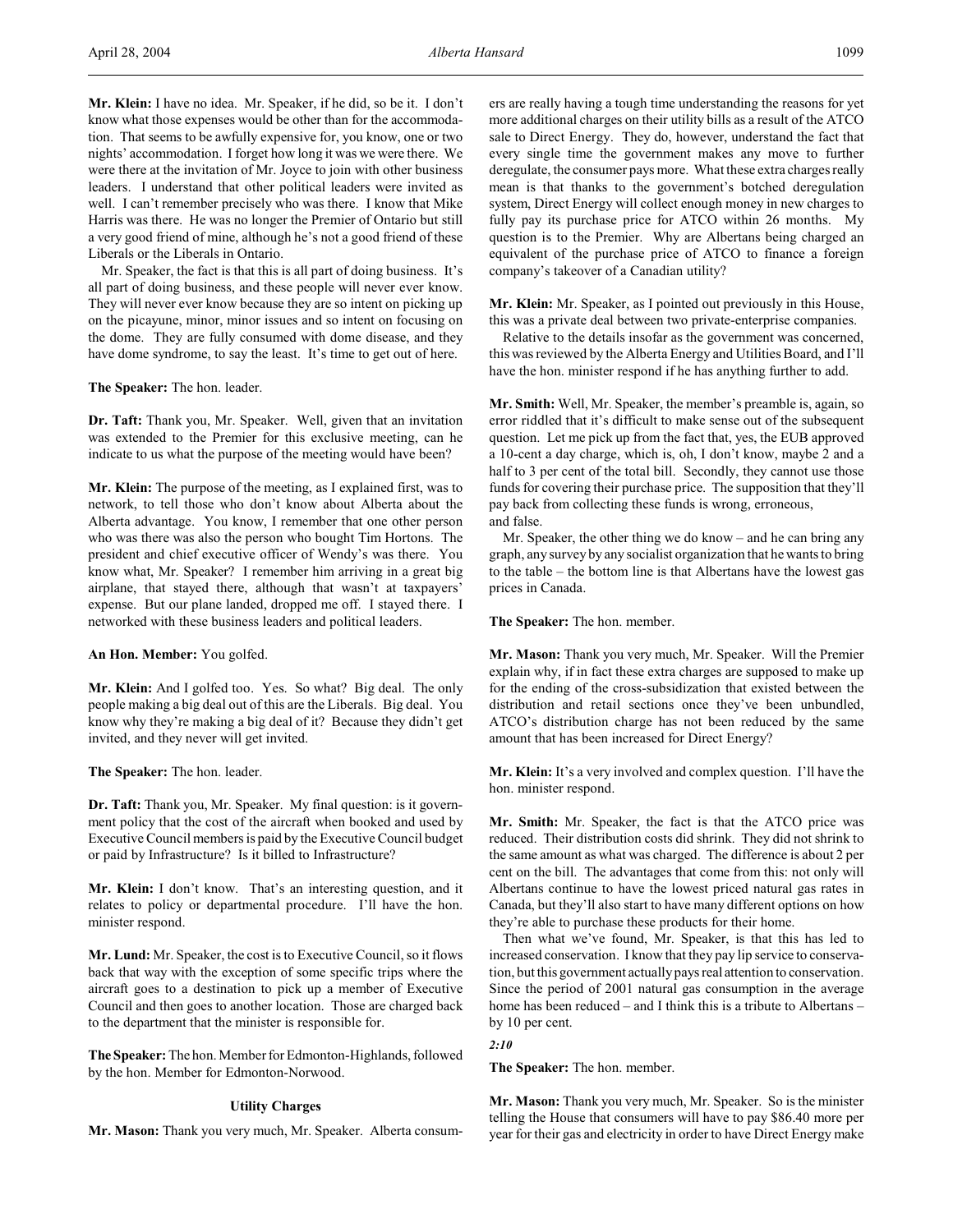more money so that they can conserve their gas and electricity? Is that the purpose of this?

## **Mr. Smith:** No.

**The Speaker:** The hon. Member for Edmonton-Norwood, followed by the hon. Member for Edmonton-Centre.

#### **Forest Fire Prevention**

**Mr. Masyk:** Thank you, Mr. Speaker. Recently the B.C. government released a provincial review on the 2003 wildfire season. The report outlines steps that need to be taken in the future to reduce wildfires on homes and people's properties. My question is to the Minister of Sustainable Resource Development. While the report focused on what needs to be done in B.C., I understand that Alberta faces many of the same challenges. One of them is management of dangerous forest fuels. What is the minister doing to ensure that Alberta's forest communities are protected from this type of threat?

**The Speaker:** The hon. minister.

**Mr. Cardinal:** Thank you very much, Mr. Speaker. That is a very good question. In Alberta, of course, as you're aware, we take a proactive approach, basically, to protect forest communities and also, of course, Albertans. We feel that early detection is the best way to ensure that we get there on time, and that's done through lookout towers, sometimes air patrol, and other communication systems we use. Early response is another key. For an example, if a fire starts in the evening or late evening, that the bombers can't get at at night, we will have them in the air at about 4:30 in the morning, as long as it's daylight, to hit the fires. So that is the key.

The best way to protect from fires is to ensure that they don't have a place to start. What we do in that area is prescribed burns. We have the FireSmart program, which does work around communities in Alberta to protect homes. We have an education program.

#### **Dr. Taylor:** Jasper the Bear?

#### **Mr. Cardinal:** Yes. Jasper the Bear.

Forty per cent of the fires are caused by humans. Therefore, we need a good education program, Mr. Speaker. We have fire bans, forest fire closures, and of course we also have over 500 sprinkler systems that, for an example, we used at the Lost Creek fire. Over 45 homes were saved, actually, from the fire when the fire went through the community, and the homes still stood after that. So prevention is the key.

#### **The Speaker:** The hon. member.

**Mr. Masyk:** Thank you, Mr. Speaker. The report also indicates that better recommendations should be taking place with respect to communication, such as with the fire at Lost Creek. What procedures have the government and the department developed to communicate timely and accurate information to Albertans?

#### **The Speaker:** The hon. minister.

**Mr. Cardinal:** Yes, Mr. Speaker. The staff in the wildfire information branch are to be commended. They do a great job communicating with the media. Of course, the Lost Creek fire, which happened last summer, is again a good example. We responded to over 2,000 visitor inquiries in a day, conducted two media briefings each day . . .

### **Dr. Taylor:** How many?

#### **Mr. Cardinal:** Two.

. . . maintained 49 community information boards, and of course worked very closely with the local MLA also.

**Mr. Masyk:** My final question, Mr. Speaker: how prepared is your department for the upcoming wildfire season?

**Mr. Cardinal:** Well, generally, Mr. Speaker, because this year is not so dry, we've commenced our forest fire season in April of this year. Last year, of course, we started March 1 because it was much drier. So we are well prepared.

#### **Lobbying Government**

**Ms Blakeman:** Mr. Speaker, the B.C. lobbyist registry tells us that lobbying or, as the Premier prefers, consulting firms Global Public Affairs, Hill & Knowlton Canada, GPC International, and National Public Relations are also operating in Calgary. The Alberta government encourages organizations and companies to pay for access or events and, indeed, refuses meetings if opposition MLAs are involved. My questions are to the Premier. How has the government allowed this situation to deteriorate to the point where public institutions like NorQuest, who are dependent on government funding, are forced to wine and dine Tory MLAs in order to get a hearing?

**Mr. Klein:** Mr. Speaker, such balderdash and such nonsense. I'm sure that the Minister of Learning has met with officials from NorQuest.

**Mr. Hancock:** I've met with them.

**Mr. Klein:** Oh, the hon. Attorney General, Government House Leader. The hon. Minister of Health and Wellness indicates that he has met with NorQuest. The hon. Minister of Infrastructure has indicated. If they properly set up an appointment, just like anyone else they can meet with me. I get lots of requests for meetings. We try to accommodate everyone as best as we possibly can.

If I can revert just for a second to a question asked by the Leader of the Official Opposition, he asked the question: who picked up the \$2,500 tab? I understand that Gordon Olsen used his government credit card but immediately – immediately – reimbursed the government, Mr. Speaker. So to answer the question, it was paid for by the party. By the party. Now, I know that the Liberals can't afford that kind of a bill, never will be able to, but it was paid for by the party and not the taxpayers.

So, Mr. Speaker, this hon. member ought to stand up and apologize for not doing thorough research and trying to mislead the Legislative Assembly and the people of Alberta that this was a taxpayer expense.

**The Speaker:** The hon. Member for Edmonton-Centre.

**Ms Blakeman:** Thank you. [interjections] Again to the Premier: has the government been lobbied by representatives . . .

**The Speaker:** Hon. member, I quoted Standing Order 13(4) with respect to the hon. Member for Edmonton-Centre. I now quote it for all the other members who are now interjecting when the hon. member has the floor.

Hon. Member for Edmonton-Centre, you have the floor.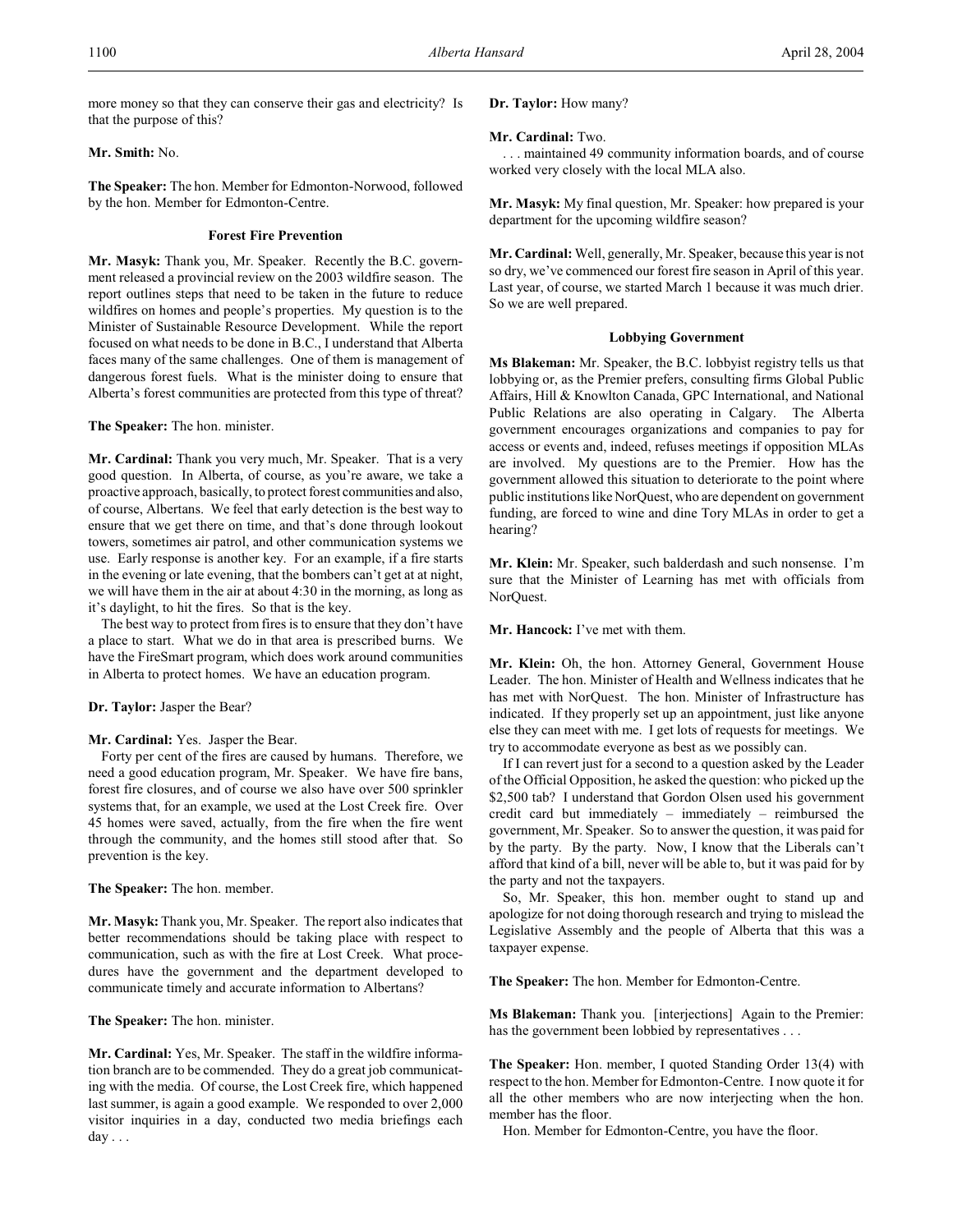**Ms Blakeman:** Thank you. To the Premier: has the government been lobbied by representatives from Global Public Affairs, Hill & Knowlton Canada, GPC International, or National Public Relations?

**Mr. Klein:** I have no idea, Mr. Speaker, if we have been lobbied by those organizations or any other organizations. The way it works with the opposition or any organization or any citizen sitting up there: if they want to meet me, if it's a constituency matter, I'm usually available in Calgary on Fridays to deal with matters in my own constituency. If it's a general government matter, I will try to have the individual meet with his or her MLA, opposition or government, or the appropriate minister, and if it's something that can't be resolved, I'll meet with the person. It doesn't matter who lobbies.

I have told people who hire these firms: for God's sake, all you need to do is phone my appointment secretary and set up a meeting. I've said: you don't have to pay to have someone lobby to get a meeting because I'll meet with anyone at any time.

**The Speaker:** The hon. member.

**Ms Blakeman:** Thank you. Then to the Premier: why doesn't the Premier take the plunge and create a lobbyist registry just like his federal cousin did in the late 1980s?

**Mr. Klein:** Mr. Speaker, if we want a reason, it's that this government is open and transparent, and if you're open and transparent, you don't need to put in a lot of rules, a lot of rules relative to lobbyists' registries. If this hon. member wants to meet with me, send a note to Debby, and I'll meet with her on that issue or any other issue. As a matter of fact, she happens to be my MLA. Maybe I want a meeting with her.

**The Speaker:** The hon. Member for Dunvegan, followed by the hon. Member for Edmonton-Gold Bar.

#### *2:20* **Crop Insurance**

**Mr. Goudreau:** Thank you, Mr. Speaker. As the deadline to sign up for crop insurance approaches, some of my constituents have been unhappy with their discussions with the Agriculture Financial Services Corporation about increasing the number of insured acres and subsequently getting reductions in the coverage due to some major adjustments. My question is to the Minister of Agriculture, Food and Rural Development. What changes have been made to crop insurance programs in regard to increasing insured acres?

**Mrs. McClellan:** Well, Mr. Speaker, the hon. Member for Dunvegan is not the only one who is receiving calls on this matter, so in the interest of all members who have producers who are in the process of signing up for crop insurance with the approaching deadline, I would give this general information.

Prior to 2004 under indexing a producer would achieve an index by production. Unfortunately, what has happened in a small number of cases but has happened is that producers will seed a small acreage, perhaps 50 acres of a crop, do that for two years, build up a high index, and then switch to a very high acreage in a subsequent year. It is pretty clearly shown that you cannot maintain that kind of an index when you go from 50 acres to a thousand acres. Mr. Speaker, we've had some problems in that area. We've had to pay some fairly high claims, and the corporation had to look at how to manage this.

Now, I will say to hon. members that if you have this issue and it is a matter of changing from 600 acres of barley to 1,200 acres of barley this year because of rotation or because of production price changes, I encourage them to deal with those on an individual basis. But, Mr. Speaker, you could in essence have somebody paid out at over a hundred per cent coverage if we did not deal with this issue on moving from a very small acreage to a very large one.

**The Speaker:** The hon. member.

**Mr. Goudreau:** Thank you, Mr. Speaker. My only supplemental then is: how can our producers be assured that their coverage will be maintained, and basically, you know, how can they adapt to those changes?

**Mrs. McClellan:** Mr. Speaker, it is not an issue under what you would call normal or ordinary conditions, and most producers who insure crops do maintain an index by growing a crop consistently and a similar acreage.

As I said in my previous answer, Mr. Speaker, we want to be fair to producers. We want to reflect that there are times when you will double your acreage in a particular crop, and on an individual basis we will look at that. We will look at the producer's production history, and we will probably adjust that rule, if you wish, or guideline in those instances. But where a producer has put in a small acreage of particularly a specialty crop, built in a high index, and moved from, as I said, 50 to a thousand or 5,000 acres, we will in fact will reduce their coverage on the first percentage of it, and subsequent percentages will follow.

## **Labour Relations Code**

**Mr. MacDonald:** Yesterday the Premier announced changes to the Labour Relations Code by prohibiting salting and MERFing. MERF funds are workers' pooled savings accounts developed to stabilize wages in a very competitive construction sector. Salting is a labour organizing tactic where union members, after being hired by a nonunion contractor, begin a certification drive. My first question is to the Minister of Human Resources and Employment. Given that no evidence exists that any union certifications in this province are a result of salting, why are we prohibiting this practice in the Labour Relations Code now?

**Mr. Dunford:** Mr. Speaker, the issues surrounding salting and MERFing have been coming into this building now for some period of time. Through a study a couple of years ago we determined that there was no need to make any major changes to the Labour Relations Code but that around issues involving allegations of salting and/or MERFing further discussion would be required. A committee was put together in order to examine those situations. That committee has now provided me with their report. I'm currently reviewing the report, and we're having discussions on the internal process of government as to what to do with the report and with the recommendations, and at an appropriate time we'll make a public announcement.

**The Speaker:** The hon. member.

**Mr. MacDonald:** Thank you. Again to the same minister, Mr. Speaker: what evidence does this government have that indicates that market enhancement recovery fund, or MERF, targeted funds are an unfair trade practice?

**Mr. Dunford:** There's been quite a bit of discussion about MERF funding and, first of all, Mr. Speaker, as to whether a competition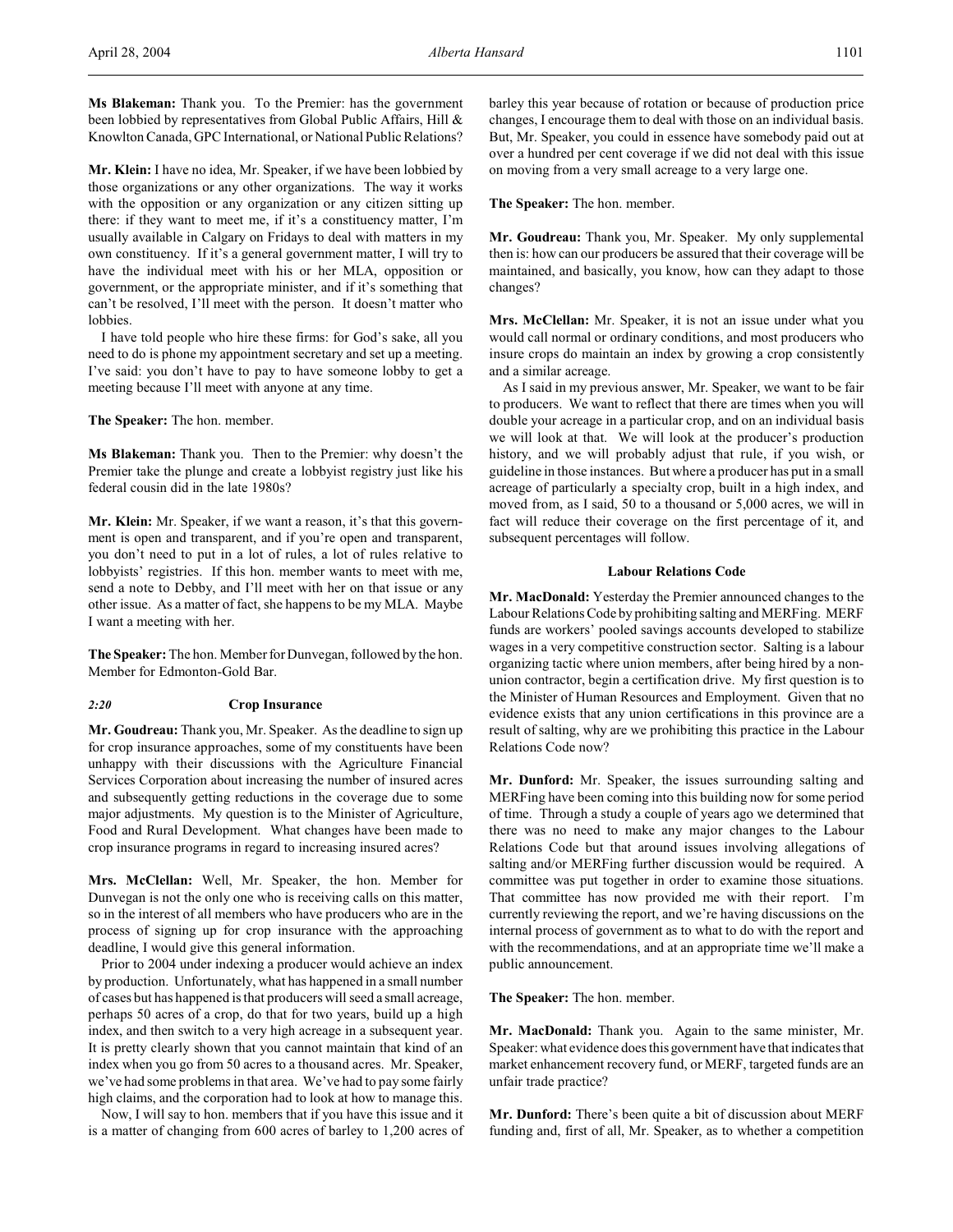issue, whether a labour relations issue. Again, I have a report that a committee has provided to me providing some direction. We've had discussions with colleagues inside the government caucus, and we'll continue to discuss until we're ready to publicly release the government response to the report. Until that time, he can continue to speculate however he wants.

**Mr. MacDonald:** Again, Mr. Speaker, to the same minister: what other changes are now being planned for Alberta's Labour Relations Code?

**Mr. Dunford:** I sometimes wonder why we bother to answer questions when they don't listen. Perhaps it's a good thing that there's *Hansard*. We can, you know, give it to them again, I guess.

As I explained earlier, there was a situation of examining whether there were changes that should be made to the Labour Relations Code. I put a committee together to see whether or not we should do that. They came back and basically recommended that, no, in most if not all cases the Labour Relations Code in Alberta works very well as, I guess, the rules of how employers and employees will conduct themselves as it relates to labour relations.

We enjoy the best completion rate of all of our collective agreements and negotiations that take place. We have the highest productivity in the nation, indicating again that employers and employees are able to work together at work sites. We do have initiatives around workplace health and safety, which is always kind of an issue. Most importantly, Mr. Speaker, we have the lowest time lost due to strikes in the country.

**The Speaker:** The hon. Member for St. Albert, followed by the hon. Member for Edmonton-Centre.

#### **Government Fees and Charges**

**Mrs. O'Neill:** Thank you very much, Mr. Speaker. Several years ago I worked with a number of other Albertans in recommending to the government that the fees and charges that are charged by the government for services should be aligned with the cost of delivering that service. My first question is to the Minister of Government Services. Is that principle still operative, and is there any kind of current oversight to see whether that principle is in effect?

**Mr. Coutts:** Mr. Speaker, the services that are provided by government to the people of Alberta are through legislation, but more importantly there was a Supreme Court decision called the Eurig decision that actually set out the fact that you absolutely cannot charge a fee that is greater than the services rendered.

In Alberta Government Services we set fees based on the legislation and that decision that governs our fees for all our services. If you take drivers' licences, those rates are set, and they're designed to keep the revenues in line with government spending on motor vehicle initiatives. That would include things like driver education, vehicle safety programs, driver monitoring and enforcement, as well as road safety and maintenance. Those set fees help us to recover those costs of operating not only those services but also our registry and the computer systems that help provide that service to Albertans. So the answer to that question is yes.

*2:30*

**The Speaker:** The hon. member.

**Mrs. O'Neill:** Thank you. I have a supplemental to the same minister, and that is: how do we as a provincial government in determining or approving our fees and charges stack up with or compare to those fees and charges charged for similar services in other jurisdictions?

**The Speaker:** The hon. minister.

**Mr. Coutts:** Thank you, Mr. Speaker. That is a really good question, and it's a question that I get a lot in terms of Albertans wanting to know basically what kind of fee they're charged in terms of other jurisdictions across Canada. Let's just take our new drivers' licences for example. In Alberta the government fee for that is \$55 for a 5-year licence, which is comparable to the rest of Canada. Fees range from \$50 in Ontario and the Yukon to as high as \$125 in Saskatchewan. What you find, say, with drivers' licences: the average range is about \$71 for a driver's licence across Canada. So you compare that to the Alberta fee of \$55, and we're well within the range and we're quite a bit lower than the average.

Now, there are other services that we provide, and we've done some comparisons, and pretty well with all the other services that we provide through Government Services to the people of Alberta, we are in the middle range, around sixth out of the 12 jurisdictions across Canada.

**The Speaker:** The hon. Member for Edmonton-Centre, followed by the hon. Member for Edmonton-Strathcona.

#### **Wildlife Protection**

**Ms Blakeman:** Thank you, Mr. Speaker. The Minister of Sustainable Resource Development has been asked twice this session about government wildlife protection policies. The minister responded that "I know for a fact that we have a good balance at this time." In a report released this week, however, Environmental Defence Canada revealed that Alberta received a failing grade in wildlife protection. My questions are to the Minister of Sustainable Resource Development. How are you protecting a species at risk such as the grizzly bear when you allow them to be hunted?

**Dr. Taylor:** Liberals are a species at risk.

**Mr. Cardinal:** Yes. The Liberals are a species at risk.

Mr. Speaker, the Liberals, of course, would close everything down. That's how they operate. In the government here we don't do that. We take the balanced approach. We have a strong economy, and we will continue having a strong economy. At the same time, we will continue protecting the animals and the resources that are out there.

**The Speaker:** The hon. member.

**Ms Blakeman:** Thank you. Again, to the Minister of Sustainable Resource Development: why does this government continue to show – and I quote the report – "remarkable willingness to ignore the advice of its own Endangered Species Conservation Committees on whether to protect species"?

**Mr. Cardinal:** Mr. Speaker, of course, we work very closely with the committee that's in place. In fact, the Member for West Yellowhead chairs one of the committees, and they do make recommendations on an ongoing basis. We've been proactive for over 25 years already in relation to animal protection here in Alberta, and we'll continue doing that.

Specifically on grizzly bear, that the member mentioned, at one time we allowed about 130 hunting licences in one year. We've reduced that to 73 now.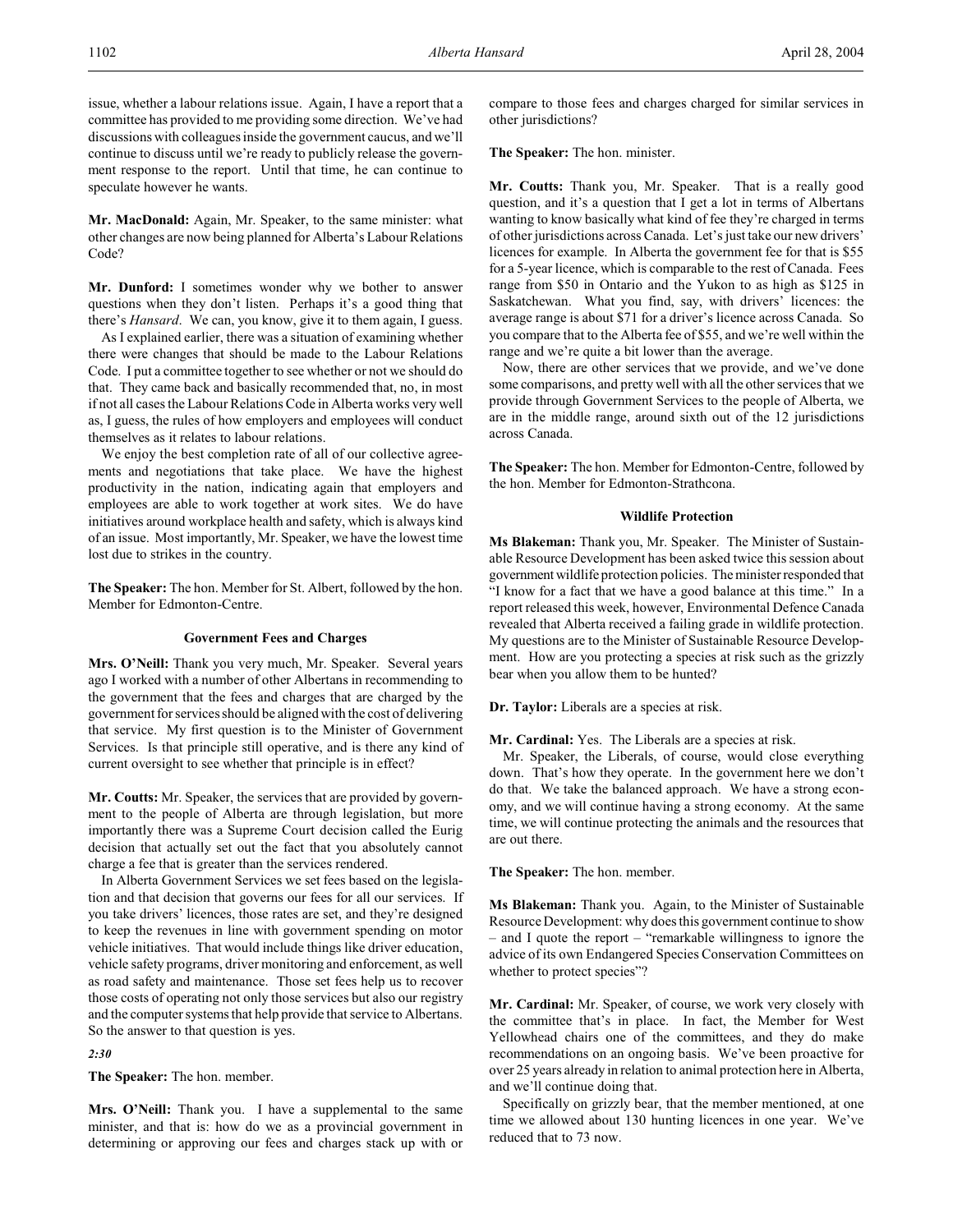**Mr. Cardinal:** Down to 73, a 44 per cent reduction.

In fact, we also removed hunting from the more sensitive areas of southwestern Alberta to northern Alberta, Mr. Speaker. The average taken when we were allowing 130 licences was about 15 animals. We assume that if things go the same way, the maximum animals that will be taken will be 10.

#### **Dr. Taylor:** How many?

#### **Mr. Cardinal:** Will be 10.

And this member should know that their cousins in B.C. in fact allow the hunting of 200 animals, Mr. Speaker.

**The Speaker:** The hon. member. But first of all, Sergeant-at-Arms, would you kindly deliver to the Minister of Environment an earphone? It seems that the Minister of Environment is having a difficult time hearing.

The hon. Member for Edmonton-Centre.

**Ms Blakeman:** Thank you. Again to the Minister of Sustainable Resource Development: well, given that the government allows hunting of species at risk, ignoring the advice of its own committees, can the minister tell us if there is any intention to implement standalone legislation and adequate funding to protect our species at risk here in Alberta?

**Mr. Cardinal:** Mr. Speaker, the most threatening piece of legislation that is in Alberta that we have to deal with right now is the federal endangered species legislation. The legislation is in place; the regulations have not been developed yet. If your opposition is going to play an important role in the economy of Alberta, you'll do the wise thing by advising your cousins in Ottawa that as they unfold the development of new regulations, we participate so that we benefit Albertans.

**The Speaker:** The hon. Member for Edmonton-Strathcona, followed by the hon. Member for Wainwright.

#### **Calgary Courthouse**

**Dr. Pannu:** Thank you, Mr. Speaker. The Tory government, with its ideological blinkers firmly in place, wasted two years and who knows how much in taxpayers' dollars pursuing a P3 scheme for the new Calgary court centre. It took a cost overrun of 67 per cent to finally bring the government to its senses. Happily, the government is slowly coming around to the New Democrat opposition's view that it's more economical to use conventional public financing to build capital projects like the court centre. My questions are to the Minister of Infrastructure. Now that huge cost overruns have forced the government back to square one, will the government abandon this obviously flawed P3 approach and instead build a publicly owned and publicly financed Calgary court centre? If not, why not?

**Mr. Lund:** Well, Mr. Speaker, the preamble is just unbelievable. If people were to believe it, they would be – I know that we're not supposed to use words like "misled," but I don't know any other way to describe it. The fact is, Mr. Speaker, that P3s work very well, and the Premier clearly showed today in many examples how well they work.

The member is so wrong as far as saying that there were huge overruns. That is simply not true. But as we worked through the system and saw what the final cost was going to be – and where the cost was going had nothing to do with the way it was financed – and because of all of the components of the project, we have scaled it back. If he stays tuned, he will find out how it's going to be financed.

**The Speaker:** The hon. member.

**Dr. Pannu:** Thank you, Mr. Speaker. To the same minister. Given the Premier's refusal to answer this yesterday, I ask again: will the government table in this Assembly project cost estimates for the winning bid from the BPC consortium, project estimates for the two rejected bids, and the results of the so-called dummy bid, and, finally, the process used to evaluate all of these bids? If not, why not?

**The Speaker:** That's five questions. Take your choice.

**Dr. Pannu:** One question, Mr. Speaker.

**Mr. Lund:** Well, Mr. Speaker, we are currently in negotiations. Now, I hope that covers all five with one answer.

**Dr. Pannu:** Let me try again, Mr. Speaker. Given that the Calgary courthouse has been significantly reduced in size in order to avoid the 67 per cent cost overrun, why is the government sticking with a P3 consortium that has a track record of not staying within budget?

**Mr. Lund:** Well, Mr. Speaker, I think that that is extremely offensive language that the gentleman is using. The fact is that the people that worked on that project are very outstanding people, and for him to stand there and make those kinds of comments when he doesn't know the facts – I think that he should stand up and apologize to those people.

Mr. Speaker, the fact is that in the whole process we had two outside groups. We have the committee that looks at any alternate financing, and we also had a committee set up that was to look at fairness and openness and accountability. There are very outstanding people on that committee, and they came back and said that it was a fair and open process and everything was above-board.

So for that individual to make those kinds of comments is really offensive, Mr. Speaker.

#### *2:40*

**The Speaker:** Hon. members, 30 seconds from now I'll call upon the first of seven, but in the interim might we revert briefly to Introduction of Guests?

[Unanimous consent granted]

## head: **Introduction of Guests** *(reversion)*

**The Speaker:** The hon. Member for Innisfail-Sylvan Lake, followed by the hon. Member for Edmonton-Calder.

**Mr. Ouellette:** Thank you, Mr. Speaker. It gives me great pleasure today to rise and introduce to you and through you 65 of the brightest minds from my constituency, and they come from a brand new school in my constituency, the Innisfail middle school. When they were getting their picture taken today, they said that their school was just the greatest. Along with them are their teachers Mr. Grant Klymyk and Mrs. Linda Pederson, along with parents and helpers Mr. Gary Clutton, Mrs. Gloria Beardsworth, Mrs. Cheryl Bilton,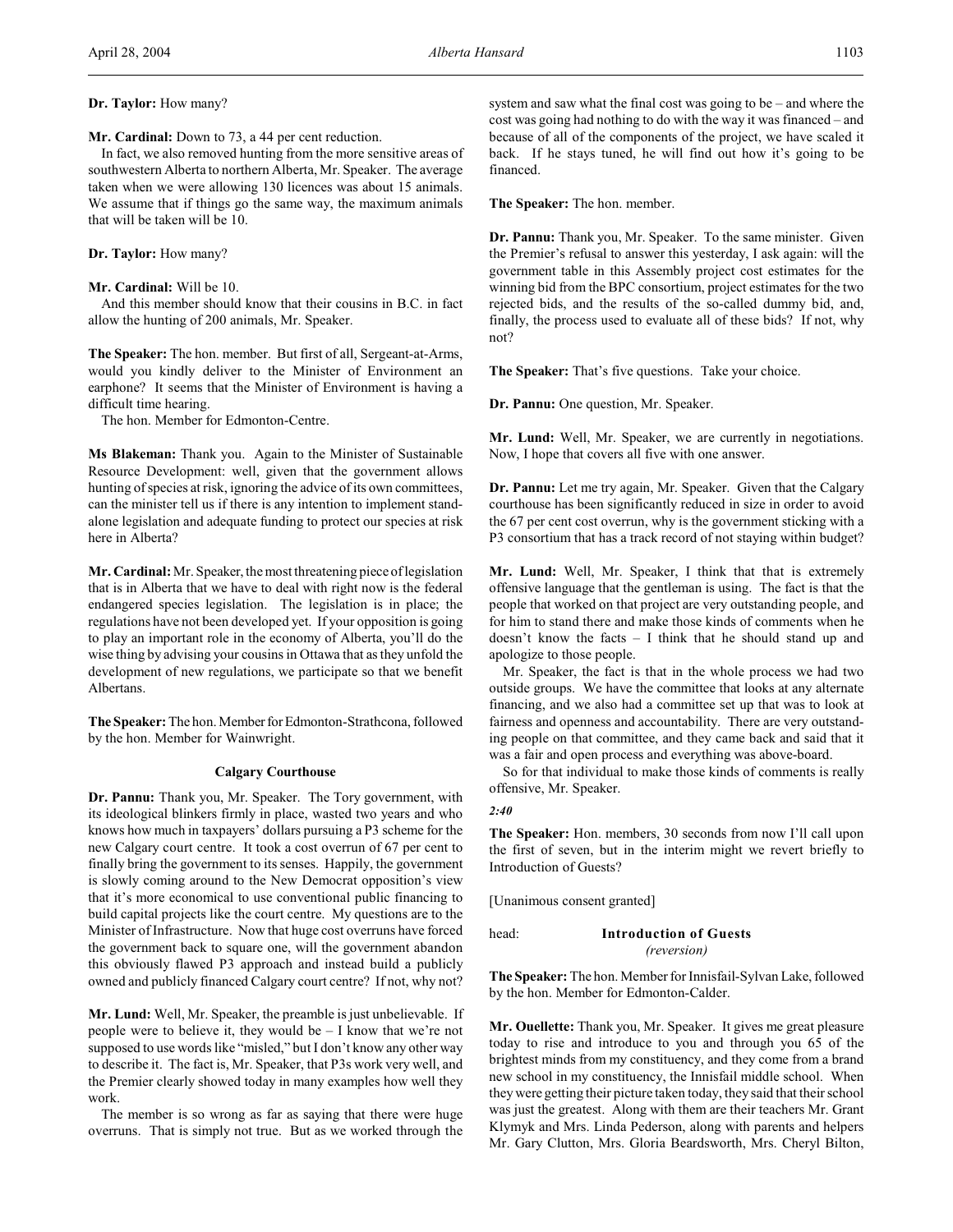Mrs. Lori Maldaner, Mrs. Roxane Ure, Mrs. Lisa Boyd, Mrs. Tina Wagers, Mrs. Brenda Bennett, Mr. Chris Harper, and Mrs. Wanda Lohman. They're in both galleries, and I'd like them all to rise and have the warm welcome of the Assembly.

Thank you, Mr. Speaker.

**The Speaker:** The hon. Member for Edmonton-Calder.

**Mr. Rathgeber:** Yes. Thank you very much, Mr. Speaker. It is indeed a pleasure for me to rise and introduce to you and through you to all members of the Assembly Miss Jessica Moe. Jessica is a grade 12 student at Ross Sheppard high school in the Edmonton-Calder constituency. Jessica is one of three Alberta recipients of the Canadian merit scholarship foundation prestigious award that provides graduating high school students with up to \$60,000 to pursue postsecondary education. I understand that our colleague the hon. Member for Bonnyville-Cold Lake will be recognizing these scholarship winners in a few moments. I understand that she's in the members' gallery, and I'd like Jessica to rise and receive the traditional warm reception of this Assembly.

#### head: **Recognitions**

**The Speaker:** The hon. Member for Red Deer-North.

#### **Active Youth**

**Mrs. Jablonski:** Thank you, Mr. Speaker. Today during Education Week I rise to recognize the importance of our young Albertans and the importance of exercise and active living.

A healthy mind needs a healthy body to be successful. A wellrounded education both in and out of school involves activity and play. Live Outside the Box is an initiative of our Alberta Sport, Recreation, Parks & Wildlife Foundation that encourages youth to spend less time in front of the TV and computer and more time being physically active. Programs such as Active8, Schools Come Alive, and Ever Active Schools help students, parents, and teachers to develop active living attitudes in Alberta schools.

Adding more physical activity to your day equals better health, strength, and well-being. I invite everyone to join me and the Minister of Community Development, responsible for active living in Alberta, and the Minister of Learning to encourage more physical activity and play in our schools.

Thank you.

**The Speaker:** The hon. Member for Bonnyville-Cold Lake.

#### **Canadian Merit Foundation Scholarships**

**Mr. Ducharme:** Thank you, Mr. Speaker. I rise today during Education Week to recognize three outstanding Alberta learners. Allison Keating, Kate Welwood, and Jessica Moe are each recipients of the Canadian merit foundation scholarships. This prestigious scholarship provides graduating high school students with up to \$60,000 to pursue postsecondary education.

Currently Allison is a student at Central Memorial high school in Calgary, Kate is from Cold Lake and attends Grand Centre high school, and Jessica studies at Ross Sheppard high school in Edmonton.

This year 30 national scholars from across Canada were selected from an initial pool of 4,000. These scholars must demonstrate service to the community, character, leadership potential, entrepreneurial energy, and, of course, academic excellence.

Mr. Speaker, I'm sure that all members of the House will join me

in celebrating our education system and in congratulating Allison, Kate, and Jessica.

Thank you.

**The Speaker:** The hon. Member for Edmonton-Riverview.

#### **Southeast Calgary Hospital**

**Dr. Taft:** Thank you, Mr. Speaker. Today I rise to recognize the need, the absolute need for a hospital in southeast Calgary. Despite the Premier admitting over five years ago that the next hospital should be built in southeast Calgary, there is still no hospital, and the people of Calgary are still waiting. Despite five years of feet dragging between the Calgary health region and the Alberta government, there is still no hospital, and the people of Calgary are still waiting. Despite the fact that the Alberta government has taken on average over \$2 billion extra in taxpayers' money each year over the past five years, there is still no hospital, and the people of Calgary are still waiting. How much longer must Calgarians wait?

There is no excuse – no excuse – in a rich province like Alberta for a five-year delay in constructing this hospital. An Alberta Liberal government would begin construction on this badly needed hospital immediately. An Alberta Liberal government would provide the funds publicly. It's time this government made good on its commitment to the people of Calgary. It's too late to turn back the clock and reverse five years of stalling, but it's not too late to provide the public funds to build this hospital.

Thank you.

**The Speaker:** The hon. Member for St. Albert.

#### **Grant MacEwan Literary Awards**

**Mrs. O'Neill:** Thank you very much, Mr. Speaker. I truly rise to recognize the winners of the Grant MacEwan author's award and the Grant MacEwan young writer's scholarships, which were awarded on April 17 at the Alberta book awards gala. In recognition of the late Dr. Grant MacEwan these awards commemorate his achievements in literacy excellence and support Alberta's established and emerging writers to further develop their craft.

The 2004 Grant MacEwan author's award of \$25,000 was given to Fred Stenson of Calgary for *Lightning*. The 2004 Grant MacEwan young writer's scholarships of \$2,500 each were presented to Rachelle Delaney of Edmonton for her essay Student of the Boreal, to Meghan Masterson of BraggCreek for her story *Wolfsong Winter*, to Carley Okamura of Edmonton for her story *Matsuhito and His Journey*, and to Wela Quan of Edmonton for her essay The Economics of Immigration. Please join me in congratulating these talented Alberta writers.

#### **Dean Lien, Farmers' Advocate**

**Mr. McFarland:** Mr. Speaker, I rise today to recognize the retirement of Mr. Dean Lien, the province's Farmers' Advocate. Since 1998 Mr. Lien has been working on behalf of Alberta's farmers, helping themwith dispute resolution and sharing with them information about the complex business of farming.

The services of his office are well used. More than 10,000 calls are taken every year. The Farmers' Advocate is an ally for both individual producers and the industry as a whole. Comfortable in both the farmyard and the boardroom, Mr. Lien, a former ag producer and county reeve, has exemplified the skills needed by a first-class Farmers' Advocate: a good ear and a fair mind. Mr. Lien has spent his six years as the Farmers' Advocate working with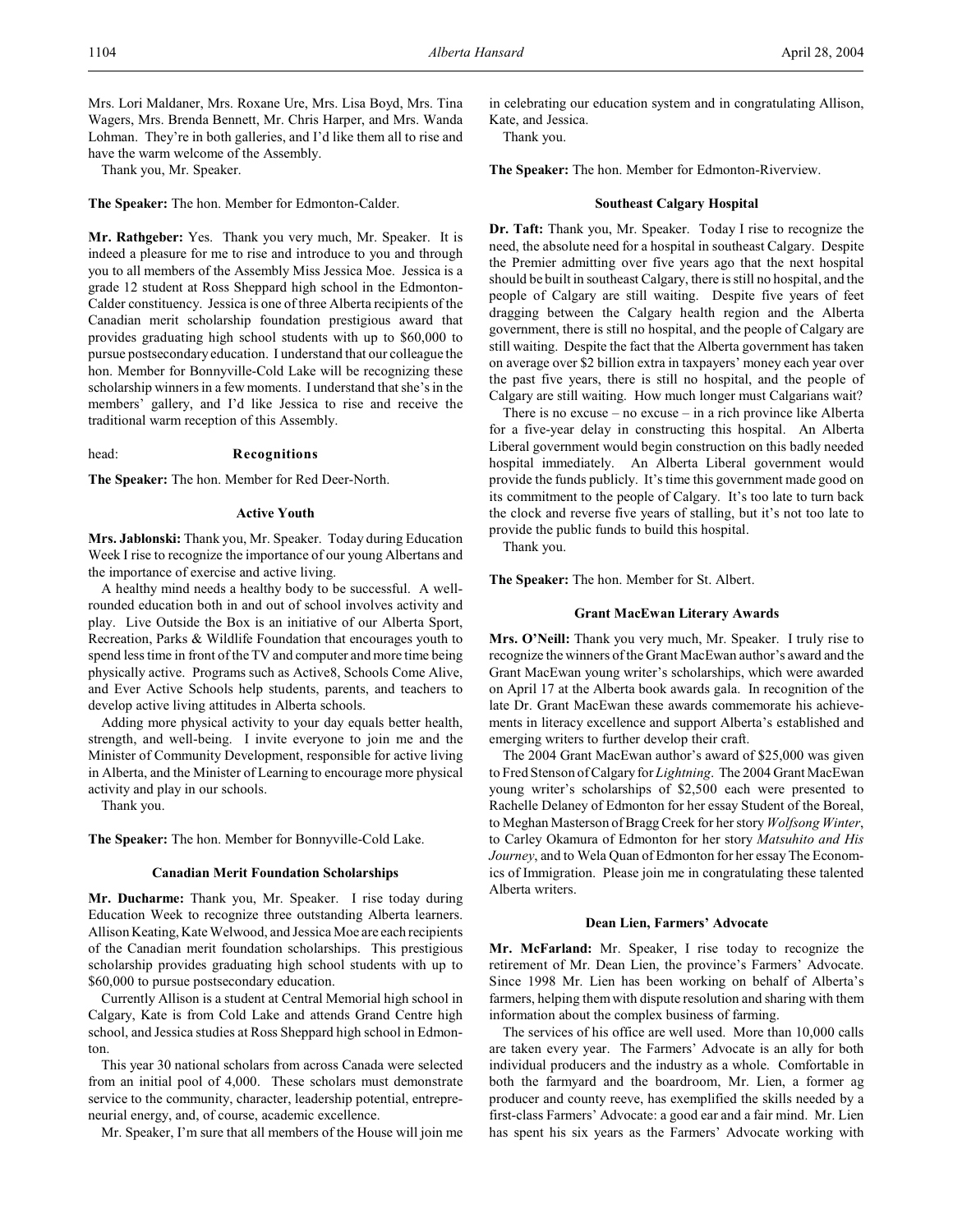Mr. Speaker, the agricultural industry has been fortunate to have Dean Lien on its side. We wish him a wonderful, well-deserved retirement.

Thank you very much.

**The Speaker:** The hon. Member for Grande Prairie-Smoky.

#### **Perky McCullough**

**Mr. Knight:** Thank you, Mr. Speaker. It is with pride and pleasure that I rise today to recognize an individual from the Grande Prairie-Smoky riding, one Perky McCullough, who on the 28th of May will be inducted into the Alberta Sports Hall of Fame.

Perky was born in Peace River, moved to Edmonton in 1956, and was a member of the Edmonton city police force, serving as a policewoman. She served with Grande Prairie parks and recreation; was a zone representative for Alberta Amateur Fastball; was president of the Alberta Ladies Curling Association; was northern zone representative for the Alberta Golf Association and chaired the Alberta junior golf championship in 1985; was appointed as a director of Alberta Games Council in '84; served on the Recreation, Parks and Wildlife Foundation, completing a term in '96; served on the Alberta mission staff for the '87 Canada Winter Games; chaired the 1986 Alberta Seniors Games in Grande Prairie; was chairman of the Grande Prairie Amateur Games Society and instituted the first zone 8 Summer Games; was volunteer of the year in '79 and '83; served on the Alberta mission staff for the 1990 Arctic Winter Games; was director of special projects, 1995 Canada Winter Games.

Mr. Speaker, I offer congratulations on the recognition by her peers and thank Perky McCullough from the people of Grande Prairie-Smoky and all of Alberta.

#### *2:50* **Worker Safety**

**Mr. MacDonald:** On this National Day of Mourning I would like to rise in recognition of all the employers, workers, unions, government agencies, and other organizations who went out of their way to ensure worker safety. Unfortunately, there isn't a way to measure how many people returned home safely to their families night after night because someone went the extra mile to reduce or eliminate potential hazards in the workplace. As we remember the 127 Albertans who lost their lives due to their work last year, we should all count our blessings, because if not for the actions and ideas of safety-conscious people, it could just as easily have been one of us.

So today I would like to say thank you to the employers who spent the money on safety equipment, to the people who develop and enforce safety regulations, to the employees who abided by the rules of the road and encouraged their peers to do the same, in addition to all the other people who contributed in ways we'll never know. Please continue to strive for zero workplace fatalities. If you save just one life, it is worth all the extra effort.

Thank you.

#### head: **Presenting Petitions**

**The Speaker:** The hon. Member for Edmonton-Castle Downs.

**Mr. Lukaszuk:** Thank you, Mr. Speaker. I would like to present a petition signed by 32 people from the Camrose Police Service and another one signed by 226 members from the Alberta Fire Fighters Association petitioning this Assembly to encourage the passage of Bill 204, the Blood Samples Act.

Thank you.

head:

## **Tabling Returns and Reports**

**The Speaker:** The hon. Minister of Environment.

**Dr. Taylor:** Sorry, Mr. Speaker; I had a little trouble hearing you. I'm pleased to rise this afternoon to table the appropriate number of copies of two reports. One is entitled Water and Oil: An Overview of the Use of Water for Enhanced Oil Recovery in Alberta. The other is entitled AdvisoryCommittee on Water Use Practice and Policy. These are both good reports, and I recommend them. They are available through MLAs' offices or through our Department of Environment office. I recommend them to Albertans.

Thank you.

**The Speaker:** The hon. Minister of Seniors.

**Mr. Woloshyn:** Thank you, Mr. Speaker. I have three tablings today. The first is a letter to the leader of the third party in response to a question he raised regarding the Seniors supplementary estimates.

The second is a letter to the chair of the Standing Committee on Public Accounts in response to questions raised during the March 10 meeting of the committee.

The third is to the hon. Member for Edmonton-Centre in response to Written Question 50.

**The Speaker:** The hon. Minister of Government Services.

**Mr. Coutts:** Thank you, Mr. Speaker. I rise today to table five copies of the Alberta Real Estate Foundation's 2003 highlights. The Alberta Real Estate Foundation initiates and supports all initiatives that enhance the real estate industry, that ultimately benefit the people of Alberta.

**The Speaker:** The hon. Solicitor General.

**Mrs. Forsyth:** Thank you, Mr. Speaker. I have two tablings today. The first is the Alberta Law Enforcement Review Board's 2002 annual report, being tabled in accordance with section 14 of the Alberta Police Act. This board is the appeal body for complaints concerning police members.

The second document I am tabling is the Victims Programs Status Report for 2002-2003. The annual report shows that nearly \$2 million in grants were provided to 81 victim assistance programs. These programs reported handling more than 30,000 new cases, with over half of those involving assistance to victims of violent crimes.

**The Speaker:** The hon. Member for Calgary-Currie.

**Mr. Lord:** Thank you, Mr. Speaker. Today I rise to table two separate reports. The first report is the results of a survey conducted by Ipsos-Reid for the Royal Bank of Canada and contains many interesting findings regarding the benefits and employee experiences of teleworkers. Now, in order to save on paper, I'm just tabling the highlights of the report, which includes the finding that the overwhelming majority of teleworkers report greatly increased job satisfaction. Interestingly enough, 18 per cent report that they can get by with only one vehicle.

The second report I am tabling is a report called Lemons and Peaches: Comparing Auto Insurance Across Canada. It's from the Fraser Institute, and it makes a very compelling case that if you want to save lives and reduce accidents and road carnage, you absolutely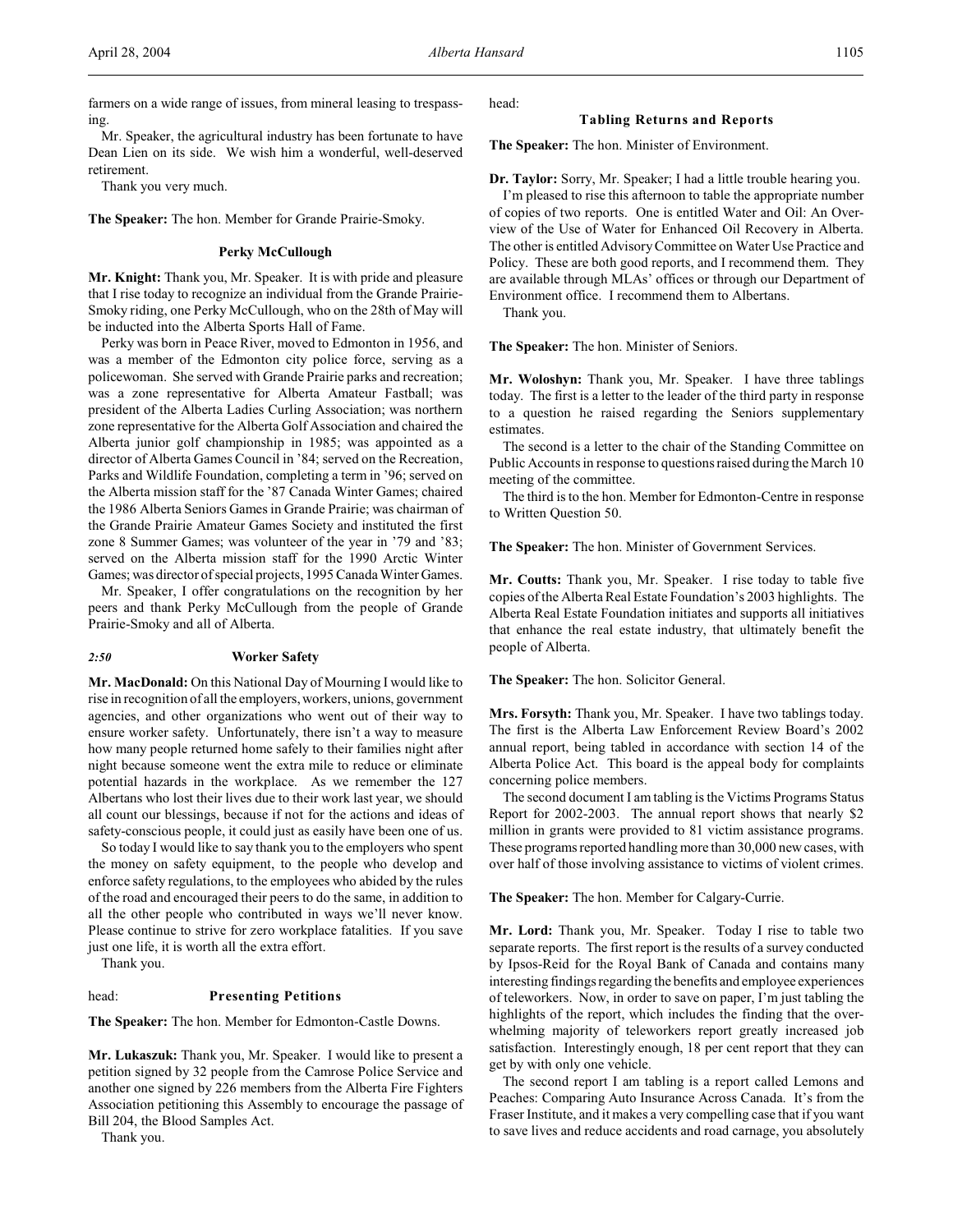should not go with government insurance monopolies at all. It also praises Alberta's and Ontario's insurance policies as amongst the best in the nation from a consumer's viewpoint.

Thank you, Mr. Speaker.

**The Speaker:** The hon. Member for Edmonton-Gold Bar.

**Mr. MacDonald:** Thank you, Mr. Speaker. I have two tablings this afternoon. The first is an article from the April 2004 edition of *Business in Calgary*, and it's titled Charged Up: Empty Government Promises, Cranky Business Owners and the Real Cost of Electricity Deregulation. It's written by D. Grant Black.

The second tabling I have this afternoon is correspondence I have received dated April 16, 2004, and it's in regard to a request for a review of a FOIP application that I made in regard to the KPMG study on the real cost of auto insurance in Alberta.

Thank you.

**The Speaker:** The hon. Member for Edmonton-Glengarry.

**Mr. Bonner:** Thank you very much, Mr. Speaker. I'd like to table the appropriate number of copies of a news release where stakeholders participating in the RTO West Regional Representatives Group, RRG, endorse changing the name of RTO West to Grid West.

Thank you.

head: **Orders of the Day**

head: **Committee of Supply**

[Mr. Shariff in the chair]

**The Deputy Chair:** Hon. members, we'll call the committee to order.

#### head: **Main Estimates 2004-05**

## **Health and Wellness**

**The Deputy Chair:** As per our Standing Orders the first hour will be dedicated between the minister and members of the opposition, following which any other member may participate.

The hon. Minister of Health and Wellness.

**Mr. Mar:** Thank you very much, Mr. Chairman. Joining us in the gallery this afternoon are the following individuals who I think will be familiar to most of the members on the floor of the Legislature: the Deputy Minister of the Department of Health and Wellness, Dr. Roger Palmer; Alexandra Hildebrandt; Peter Hegholz; Charlene Wong; and Elsa Roehr. I'd ask that they stand and please be acknowledged by members of the Assembly.

Mr. Chairman, it's my pleasure to present the Alberta Health and Wellness estimates for 2004-2005. Even outside of the regular budget process this is an especially timely discussion. So much of the talk on health reform centres on affordability and with good reason. A service that we cannot pay for becomes a service that we cannot sustain.

My budget for 2004-2005 shows an increase of 8.4 per cent over the 2003-2004 forecast, and that is consistent with our average annual increase over the last 10 years based on data from the Canadian institute for health economics. Increases like that have been necessary, but they will get harder to manage, and that is because the growth in health funding has outstripped the 4 per cent annual increase in provincial revenues.

The impact is predictable. Ten years ago health care took onequarter of the provincial budget. Today it is over one-third, and by 2020, with its current trends, it will take over half, 53 per cent, of every dollar that we spend in Alberta. That is just to maintain the system that we have now. Some hon. members might say that that's a good thing.

Past budgets and business plans have accomplished much. The fact is that Alberta has a very good health system. We lead the country in cardiac care, organ and tissue transplantation, and the use of information technology in health care. We made Canadian history with the first ever trilateral agreement with physicians. In no other province are health regions partners in the agreement between a province's physicians and its government.

Two of our nine health regions are among the top 10 in all of Canada. We have a provincial diabetes strategy. We have a response plan in place in the event of a life-threatening pandemic. Our immunization program expands every year, most recently to protect more Albertans from hepatitis A and whooping cough. Our telehealth system leads the country, and now it is expanding to deliver more clinical services to people in rural and remote areas ranging from tele mental health to cardiac monitoring to teleradiology.

*3:00*

With the focus on what we need to do, it is worth remembering that health reform is already two years old in the province of Alberta. Since the Mazankowski report we've worked across ministries and the health system to launch a province-wide Health Link system, an on-line wait list registry, and an electronic health record that is improving care here at home while it attracts interest from abroad.

The Alberta Medical Association and the health regions worked with us to make history with Canada's first trilateral agreement. For the first time regions are a partner in an agreement between the province's physicians and its government, and we have a model to implement primary care across Alberta.

We restructured our regions. We moved mental health services under regional governance where they can be integrated with frontline health care. On a commitment to primary care Calgary now has linked four psychiatrists and five other mental health professionals with 44 physicians to better meet patients' mental health needs.

Every other region in this province has its own examples of achievement. Chinook launched a new partnership envisioned for service delivery and supportive housing in Picture Butte. Palliser opened a family medicine/maternity clinic in Medicine Hat for the hundreds of women with low-risk pregnancies who do not need a specialist. In the David Thompson region Drumheller became the first community in all of Canada wholly connected to an electronic health record. East Central reconfigured the Camrose rehabilitation services to reduce wait lists and improve outcomes and opened a cardiac rehab program in Wainwright. Aspen launched the first blood-thinning clinic in rural Alberta to help treat conditions like deep-vein thrombosis. Peace Country expanded access to health services by opening a new health centre in partnership with the Grande Prairie Regional College. Northern Lights is expanding access with the new Northwest health centre in High Level. Capital launched six new multidisciplinary clinics to make it easier for specialists to team up with other care providers in the community. Those are just some of the examples, and there are many, many more, and success is attractive.

Alberta is home to the secretariat for the new national patient safety institute and the national secretariat for the Canadian council for organ donation and transplantation.

Over the past few years while Canada has scrambled for scarce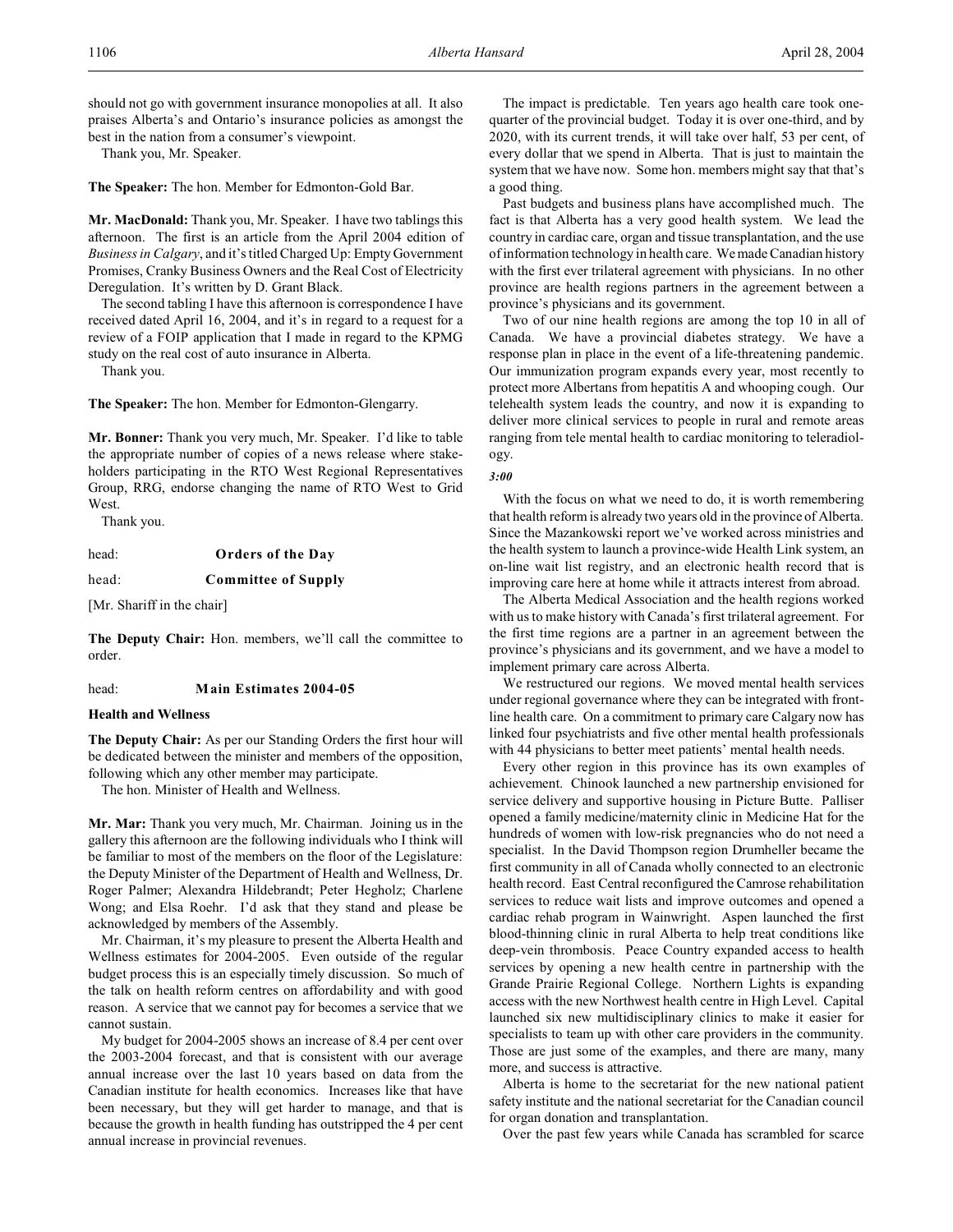health professionals, we attracted more than 600 physicians from 1999 to 2002 and in a similar period of time over 1,500 registered nurses and 740 licensed practical nurses. They will be joined by the over 12,000 students training for health careers in Alberta today, augmented by over 2,100 postsecondary seats added in the last four years.

Now, despite the anecdotes Albertans remain consistently satisfied with the care that they receive. My ministry's annual results reports show that the number of people who rate the quality of care as good to excellent consistently is in the mid-80 per cent range. We want to keep that satisfaction rating. We want to improve it. Albertans are entitled to receive the best public health care.

Therein lies the crux of the debate on sustainability. Our goal is to sustain our ability to meet the health needs of Albertans; however, sustaining our ability is not the same as sustaining our system. In fact, the system we have now is part of the problem. It must change, and so must we.

No argument is more persuasive than my budget for 2004-2005. This year we will spend \$618 million more on health care. That adds \$1.7 million to health care funding in this province every single day. Over the year health care will take almost \$8 billion. In just the two hours that this committee will use to debate my estimates, the health system will have spent an additional \$1.8 million. Eight billion dollars this year, and the system needs every nickel. We could not afford to spend less and maintain access. We could not afford to spend more and meet other public responsibilities.

Total allocations to the province's health authorities are up \$390 million this year, 8.4 per cent. This includes the increases for specialized care provided centrally to all Albertans as province-wide services. That brings total funding for health authorities to over \$5 billion to pay for nurses and other health workers, for hospitals and other health programs and supports. Even with an 8.4 per cent increase over the last year and the largest regional allocation ever, already several regions have expressed concern over their ability to manage health care delivery. My department is committed to helping the regions work within their budgets, and I am confident that together we will succeed this year. But to continue to do so over the next three years, the system will need to change.

Physicians are paid out of a different portion of the ministry's budget. I commend the Alberta Medical Association and Alberta's physicians on agreeing to a modest 2.9 per cent negotiated increase in fees that comes into effect on October 1. But physician funding is about more than just fees. In these estimates the allocation for physician services totals over \$1.5 billion to pay for not only fees but also benefits, on-call compensation, alternative payment plans, office automation, and primary care reform. That means, taking health authority and physician allocations together, more than 4 out of 5 health care dollars, over 80 per cent of the health care budget, support care delivery in our regions and physicians' offices.

On top of that, we are allocating over one-half a billion dollars to other programs like addiction treatment and prevention through AADAC and allied health services: chiropractors, community physiotherapists, optometrists, and podiatrists. This half billion dollars also includes air and ground ambulance, which I will mention again in a moment.

To complete the look at my estimates, human tissue and blood services will cost a total of \$137 million, up from \$123 million. Prescriptions and other nongroup benefits will cost \$532 million, up from \$456 million. Health protection through vaccines, Aids to Daily Living, and wellness initiatives will cost \$177 million. All but 1.6 per cent of the health budget goes directly to support health care.

It has been suggested that administrative changes alone are the answer to sustainability. With just 1.6 per cent of all health funding my ministry administers the province's health insurance plan, updates legislation, regulations, and standards, administers the accountability process and measures, and provides information and staff to handle the 1.15 million telephone calls, the 1.14 million written inquiries, the 4,000 e-mails that we received last year, and the more than 126,000 walk-in clients that we serve.

I also point out that Alberta's health authorities spend less than 4 per cent of their budgets on administration. Capital spends in the range of less than 3 per cent. On average, 70 to 80 per cent of health authority budgets is spent on the health workforce, leaving just 20 to 30 per cent for drugs, materials and equipment, operations and maintenance, and other expenses. The challenges that face health care go beyond administrator solutions. They call for fundamental reform of the system itself.

The Health and Wellness budget plan for 2004-05 continues the reform agenda started in 2002 and sets the stage for taking health care where it needs to go. The budget strikes a delicate balance between the urgent need for acute, long-term, and community care and the equally urgent need to change the system. What I have for direct health reform is \$116 million. That is just 1.5 per cent of the entire health budget, but it is almost as much as I will spend on my ministry's entire operations for the year.

Primary care is identified nationally and in Alberta is holding the greatest promise to improve access and co-ordination with other health services. In all, \$20 million is allocated to primary care through Health Link and capacity-building projects and the federal primary health transition fund. Just over \$25 million continues to build the electronic health record to give physicians, hospitals, pharmacists, and medical labs a link to better health care delivery.

Despite the advantages of technology no public service is more people dependent than health care. Twenty million dollars is budgeted for training, and another \$20 million is dedicated to alternative funding plans for academic medicine to fairly compensate physicians for their teaching, research, and clinical work. Another \$13 million will support the transfer of ambulance services from municipal to regional governance, where this sophisticated mobile health care service can be better integrated with other health services. In years 2 and 3 that allocation jumps to \$55 million as health regions begin to take over the funding of the operations of ambulances.

The small budget allocated directly to health reform is not the whole picture. Other reforms will be funded through the existing funds as we work through the strategies listed in my ministry's business plans. The Premier of this province has made a public commitment to sharing the health reform plan with Albertans for their input. Our mission statement confirms my department's commitment to partnership in health care. That includes partnership with Albertans who use and depend on and pay for their health system. Decisions on how people manage their own health and access care make every Albertan a vital partner.

#### *3:10*

Recognizing the need for strength in a time of change, my business plan adds leadership as a new core business to the established two core businesses of healthy living and quality health services. A more comprehensive list of strategic priorities identifies the need to strengthen our public health protection and enhance the sustainability. New goals focus on health protection through healthier personal choices and public health protection. Over and above the simple reasons of compassion and avoiding suffering, we know that over time preserving health is less costly than treating illness.

Goal 1, to encourage and support healthy living, looks at the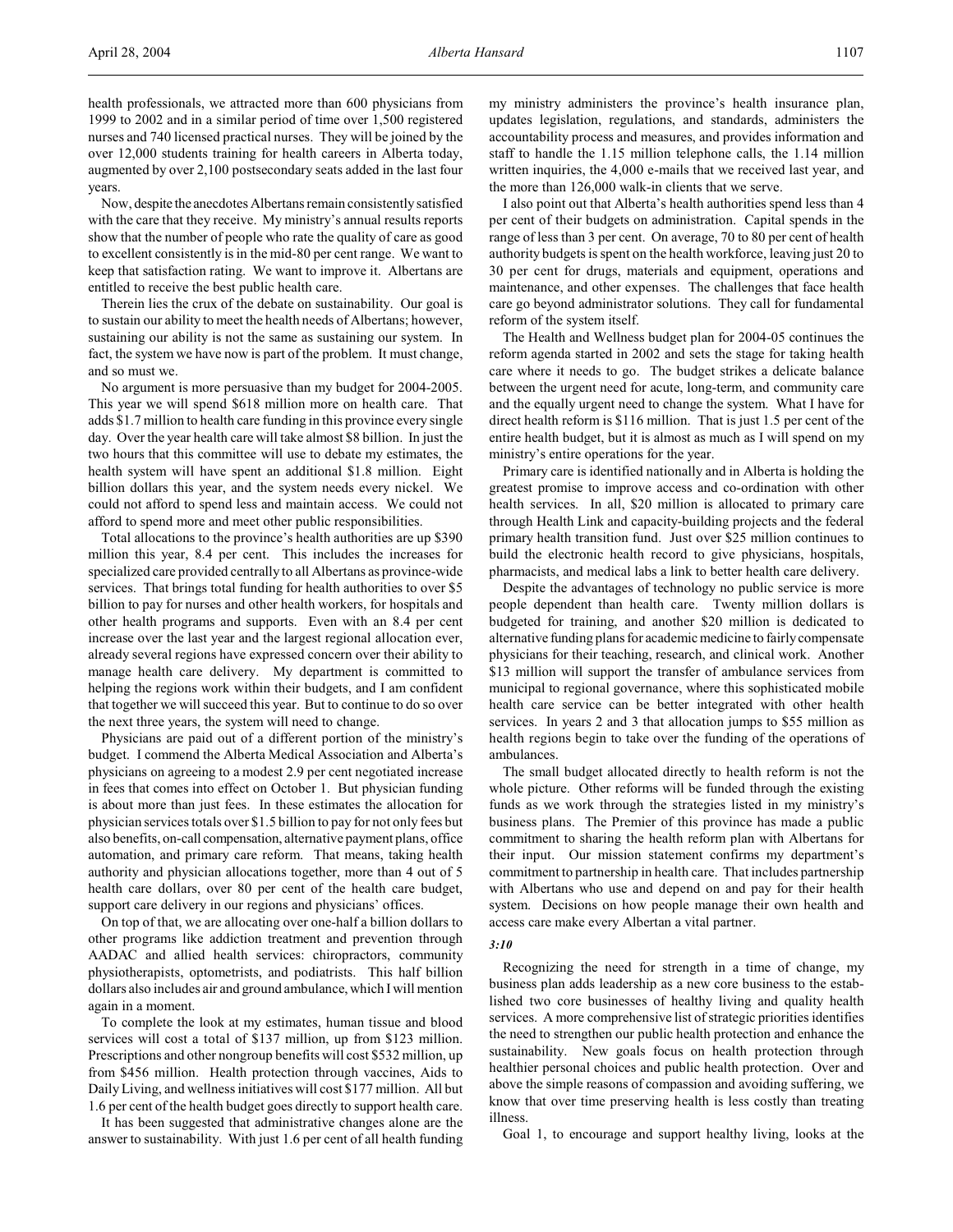impact of personal choice and responsibility on health and the health system and how to leverage that untapped resource through education, early intervention, and treatment.

Goal 2 affirms our commitment to well-managed public health in the face of emerging threats like SARS.

Goal 3 directly addresses access through use of technology, primary care, a rural health strategy, and a co-ordinated approach to long-term care.

A new goal 4, to improve health service outcomes, makes sure that accountability is strengthened for quality, system performance, chronic disease management, effectiveness, and response to complaints. The newly expanded and renamed Health Quality Council of Alberta will report directly to Albertans on how well the system is performing. My department will use those findings to do even better. It is entirely intentional that our commitment to improved outcomes comes before the commitment to sustainability.

Goal 5 in my business plan recognizes the need for fundamental change in how we manage and fund health care as well as in how, by whom, and where care is delivered. The 11 strategies are grouped under three headings: System Management, Health Workforce, and Technology. They focus on innovation, flexibility, and collaboration across responsibilities and jurisdictions including with our regional, provincial, national, and federal counterparts and colleagues.

Finally, goal 6 applies the same collaboration, information, and support within the health system to my ministry's own interactions with our government and health system partners, including our staff.

To conclude, Mr. Chairman, this is a business plan that looks at the future and identifies priorities, responsibilities, and actions. This budget is significant in what it empowers our health system to do and what it cannot do. The business plan is evidence that this government is taking a system-wide approach to health reform. The limits of the budget are compelling evidence that we need to be more bold than we have been before. However, the hard policy decisions are for the near future. They are the subject for another debate at another time.

Today I have given you a picture of how the health system will use the \$7.994 billion you will vote on. I've shown you how absolutely necessary this year's increase is for \$618 million. I believe these estimates give us the time and resources to deliver the health system Albertans expect and need now and continue on the recent course of necessary change while we consider and plan for the future.

Mr. Chairman, as has been my practice over most of the last 11 years that I've had the honour of serving as a minister of the Crown, I will entertain as many questions as possible, but it's my intention to of course take notes and respond to inquiries in written format so that we can get through the most number of questions that we can. Thank you, sir.

**The Deputy Chair:** The hon. Member for Edmonton-Ellerslie.

**Ms Carlson:** Thank you, Mr. Chairman. I'd like to thank the minister's staff for being here today. I know that they'll get back to us in some detail for those questions that are not fully answered by the minister during this time. As is my habit in this Legislature, I will ask a specific question or a small grouping of questions and ask the minister to answer them during the first hour that's allotted to the opposition.

As the minister can well imagine, I'm very interested in some detail on the health reforms that the government is currently talking about. I see that on page 198 of the estimates there's a line item titled Health Reform. We see this as being a substantial increase this year from a net expense of just over \$46 million last year to \$100 million this year. Other than the very small tidbit of information he

gave us in his preamble, can you tell us what that money is dedicated to that would be outside of those strategies outlined in your business plan, please?

Thank you.

**Mr. Mar:** Mr. Chairman, I'll be happy to do that in written format so that I can provide the exact detail of the increase. I can say that, by and large, it is an expansion of some of the reforms that were started as we were replying originally to the recommendations as set out in the Premier's Advisory Council on Health, or the Mazankowski report. I, of course, will be equally interested when the hon. member is perhaps a Member of Parliament that she might be able to provide me some details on their health reform as well.

**Ms Carlson:** I hope he gets his before I get mine.

I know that when you came in as minister, you were quite keen on turning the kind of sickness model of health care delivery that we have to a wellness model. Is there any detail you can give us on that and how far that's progressing? Do you see that as being an integral part of what's going to roll out over the next year or few years?

Specifically, I'd also like to know: of this \$100 million that's designated for this year, how much is being spent on a communications plan? How much of that will be directed to telling people in the province what you currently believe to be wrong with the system?

**Mr. Mar:** Mr. Chairman, I don't have the exact figures for the amount spent on communications, but I can advise the hon. member that we have spent significant sums on programs like the Healthy U campaign. We have spent significant sums on programs for a tobacco reduction strategy. I think that was in the magnitude of some \$12 million. We can report on the results of that effort. There are now some 40,000 fewer smokers in the province of Alberta than there were last year, and I think that is something that ought to be lauded.

In answering the simple question asked about whether we will continue to promote wellness, the answer is: yes, we will. That is a critical reform. What makes me think about it in particular and should make us all acutely aware of this today is that earlier this morning the Minister of Justice and myself and the hon. Member for St. Albert were at the Cross Cancer Institute to announce a capital expansion of some \$5.5 million to meet the needs of that particular facility because Dr. Tony Fields of the Cross Cancer Institute indicated to us that the number of patients that we're having was growing by some 6 per cent a year. Six per cent a year was the increase in the number of visits over the previous year. We've responded in part by adding additional capital resources to this facility but also by increasing their budget in the magnitude of 12 per cent. So we do recognize that this is a growing area.

Dr. Fields would also be able to tell us with some detail that there are many cancers that are preventable through proper exercise, proper diet, avoiding smoking, and so on and so forth. Don't spend too much time in the sun. I think that it would be very important that we indicate to Albertans that they are a partner in their own personal health and hence their health system as well. So we do want to continue with those messages. It will cost money to do so, but those messages about how individuals in Alberta can take responsibility for their own health will continue to be supported by this government.

**The Deputy Chair:** The hon. Member for Edmonton-Ellerslie.

**Ms Carlson:** Thank you, Mr. Minister, and thank you, Mr. Chair-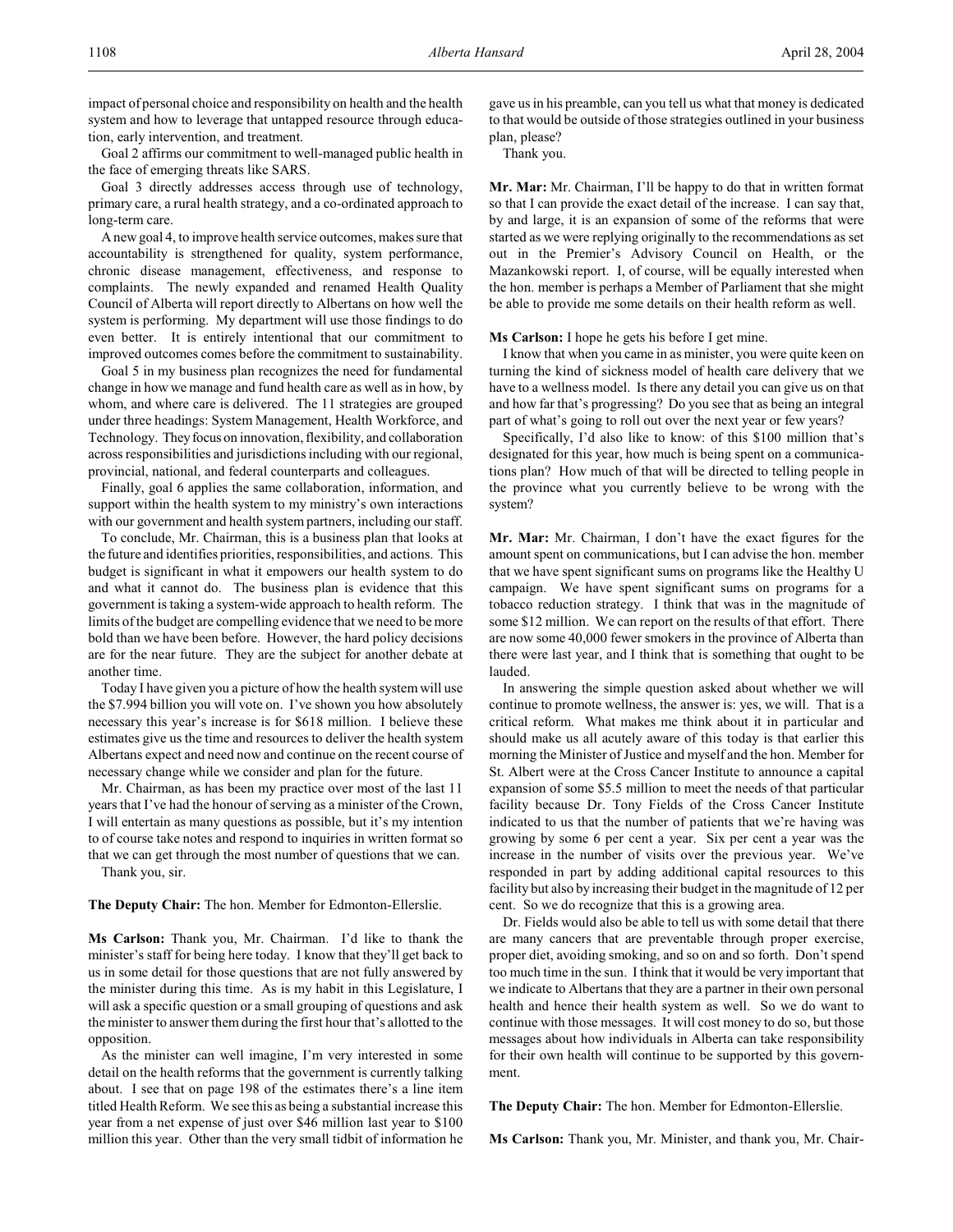man. Can you tell us how successful the program has been where people can phone in their complaint or their ailment and get help over the phone as compared to walking into an emergency room or doctor's office?

## *3:20*

**Mr. Mar:** I do not have the exact figures before me at my fingertips, Mr. Chairman, and I could be corrected, but my recollection is that in the first year of the province-wide Health Link line, there were 800,000 calls. I don't know what that translates into in terms of the number of people who used it. There could have been a number of people who used the system many, many times, but 800,000 calls were made.

In terms of the outcomes, of course, people have to recognize that the Health Link system does not replace emergency rooms and that in many cases in those 800,000 calls people still would have been referred to an emergency room. The people at Health Link would have been able to direct them to the best place possible for them to go and get their emergency service. The Health Link line program, which, for those that are not familiar, provides 24 hours a day telephonic doctor-approved, nurse-delivered advice, has demonstrably reduced the growth of unnecessary visits to emergency rooms, so we would call this a great success.

The final thing that I'll say – and this was an extraordinary thing for me to find out – was that the Health Link line can deliver the service to Albertans in over 100 different languages. I think that it is a fair criticism that our health care system does not always serve all Albertans equitably, and to improve access to people who might not have facility in the English language, I think, was another great success.

The final success that I would say of the Health Link system is that some very, very experienced nurses who otherwise would have retired from the health care system because they cannot meet the physical rigours of practising nursing are now providing their service through Health Link. Therefore, we have expanded the longevity of their professional lives, and I think that that has been a very positive outcome as well.

**The Deputy Chair:** The hon. Member for Edmonton-Ellerslie.

**Ms Carlson:** Thank you. Next I'd like to have the minister explain for us, if he would, the extent that you're investigating the use of user fees and graduated user fees for things like increased use of the health care system or attaching user fees to lifestyle choices like those who are smokers or are obese. Can you tell us how much investigation you've done into that and where you stand on that now?

**Mr. Mar:**Mr. Chairman, I cannot confirm a government position on this perspective, which I think should be the function of this committee and this Legislature. I can share, however, some personal perspectives that we should examine how we finance the health care system, that there are jurisdictions in other parts of the world where there is a connection between an individual's utilization of the system and what they pay for the system. The hon. member mentioned, for example, risk factors like smoking. Should there be a connection between what an individual pays for the system based on their risk factors? I think that those are legitimate questions to ask. As a government we have not yet drawn any final conclusions on what may or may not make sense.

Overall, Mr. Chairman, I think that there are a couple of principles that have to be front and centre, the first one being that nobody should ever suffer a financial catastrophe as a result of a health care catastrophe. I think that that is well within the spirt of what Tommy Douglas had in mind when he brought this forward in the House of the Saskatchewan Legislature in 1961, and we agree with that. But in looking at health care systems in other parts of the world, I believe that there are other ways of funding the health care system than simply out of the general revenues of the provincial government. What our final conclusions on that will be has not yet been determined.

**The Deputy Chair:** The hon. Member for Edmonton-Ellerslie.

**Ms Carlson:** Thank you. Can you expand for us on just the kinds of options that you're taking a look at? There's of course the private insurance route. There's a direct billing route. There's an incremental cost route. What countries are you looking at? I'm not asking which ones you are going to follow or even highly recommend, but in general which specific styles are you looking at?

**Mr. Mar:** I think, Mr. Chairman, that there isn't, in the words of the hon. Member for Edmonton-Ellerslie, one particular style that we're looking at. What we are doing, however, is looking at other jurisdictions. Many European jurisdictions, for example, have programs where core services, say, for cancer treatment would be covered by the state, but if you want services that are outside of that core, you pay supplementary health insurance premiums. I think Canadians would be surprised at the wide range of services that are provided within those packages.

So when we look at our budget, of the \$8 billion that we spend, almost one-third is on non Canada Health Act related services. One might make the argument that the most critical of those services are those that fall within the Canada Health Act. Perhaps those should be covered by the province or a government, and anything that is outside of those core services ought to be taken care of through some form of supplementary health insurance. That's one iteration of what could happen. I think that's a proposal that's come forward.

But, again, I acknowledge the hon. Member for Edmonton-Ellerslie when she says: I'm not asking for what you are you planning on doing. This is simply a consideration that is on the table.

**Ms Carlson:** Thank you for that information. When would you anticipate would be the first possible release of a new health reform package by the government?

**Mr. Mar:** By the end of June of this year.

**Ms Carlson:** And will we see the release of the Graydon report prior to that date or at all?

**Mr. Mar:** It will be prior to that date, Mr. Chairman.

**Ms Carlson:** While we're on reform and fees, I just want to ask: do you anticipate as a part of that reform that you'll be talking about dealing with Alberta health care fees at that time?

**Mr. Mar:** I'm sorry, Mr. Chairman; I didn't quite catch the last part of that question.

**Ms Carlson:** It's with regard to the Alberta health care fees. Are you looking at the premiums that we pay? Will that be a part of your reform package?

**Mr. Mar:** Mr. Chairman, I think that there have been many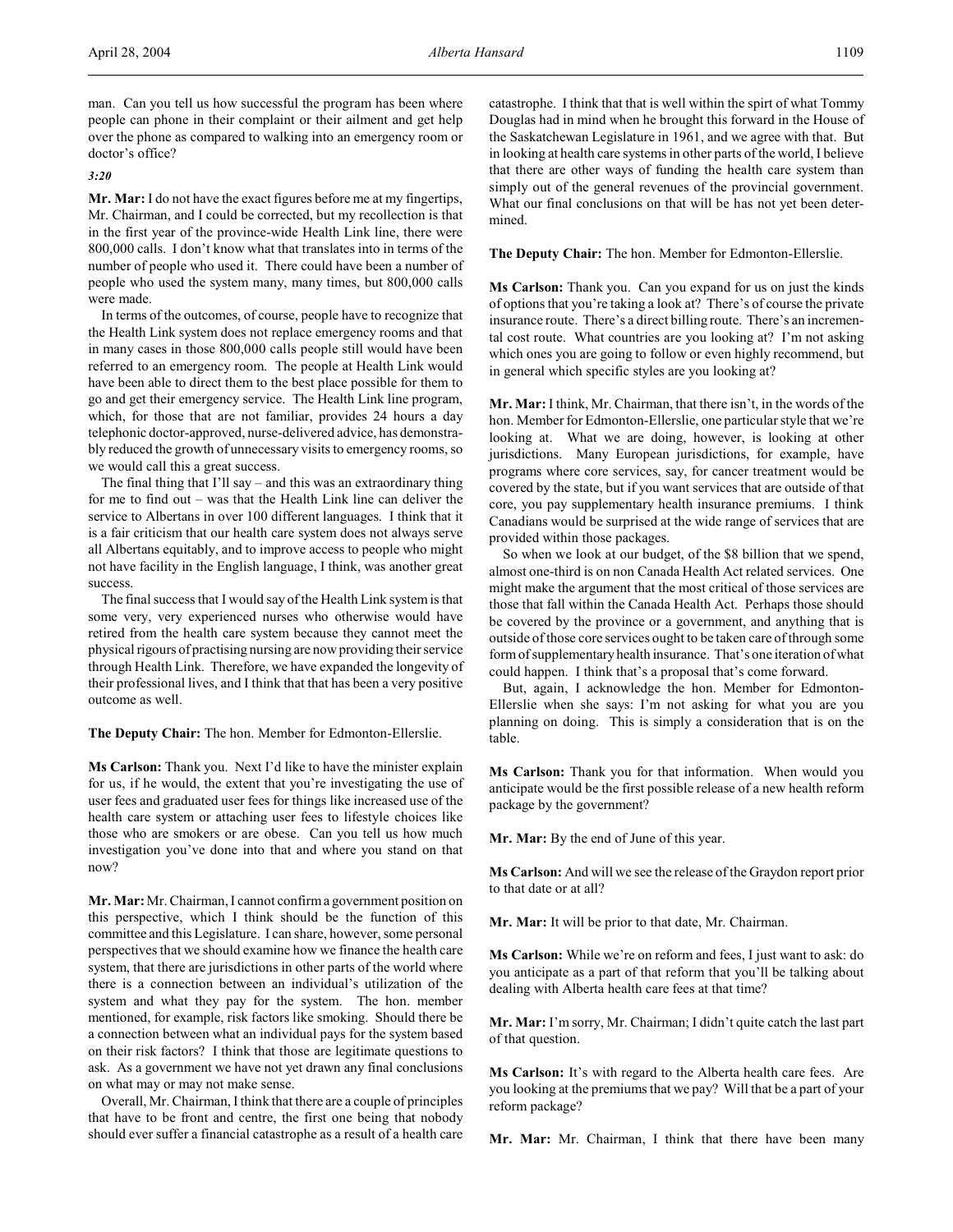legitimate questions raised here. I think it's a legitimate question to be asking: how will we fund our health care system? It's a legitimate question to ask whether health care premiums should increase. It's an equally legitimate question to ask: should they be eliminated altogether? So both of those considerations are on the table, sir.

#### **The Deputy Chair:** The hon. Member for Edmonton-Highlands.

**Mr. Mason:** Thank you very much, Mr. Chairman. I appreciate the minister's comments, his answers to the questions, and I look forward to the opportunity to ask him a few questions myself.

The first question I have is on the notion that increases in health care spending are normally presented as a percentage of total government expenditures. So it goes from, you know, 40 per cent of total government expenditures to 50 per cent, or whatever the figures may be. I wonder if the minister can comment on the suggestion that as a percentage of the gross domestic product – that is, the total economic output of the province or the country – health care spending has remained relatively constant and that it has been reductions in other government expenditures during the 1990s that contributed to the perception that the proportion going to health care has risen, because health care spending has not been cut as much as other areas.

## *3:30*

Generally, what I want to start with, Mr. Chairman, is the general notion that health care spending is out of control. Maybe the minister could comment on what areas in particular have driven the increases. Have they been able to identify those?

For example, the aging population is certainly one. I think he's touched on that relative to cancer rates and so on. Certainly drug costs, technology, and the distinction between what would be considered a core service and something else. Normally an example of that would be heart surgery or cancer treatment, on the one hand, and cosmetic surgery not related to disfigurement but cosmetic surgery for the enhancement of one's personal appearance, on the other. So I wonder if he can say where the government is looking at drawing the lines in those sorts of things.

**Mr. Mar:** Mr. Chairman, I appreciate the hon. member's questions. I will say this about gross domestic product and expressing health care expenditures as a percentage of GDP. I first give the disclaimer that I'm not well versed in the science of economics, but I can say that gross domestic product is not the same as having money in the bank. You cannot pay out of gross domestic product. We pay out of the revenues that the government of Alberta or any government across Canada would collect from its taxpayers, and the notion that some suggest, that the Alberta provincial government is driving this agenda to suggest that we've got a crisis in health care funding – if that's true, then apparently we've been able to persuade everybody across Canada of exactly the same thing.

The reality is that whether you're a minister of health for the province of Saskatchewan, an NDP government, or Manitoba, an NDP government, or a Liberal government in Ontario or British Columbia, we are all facing the same challenges. Health care spending is outpacing the growth of government revenues in all those provincial governments that I just gave as examples, in fact I'd suggest to you in all 10 provinces and three territories across Canada.

As far as the cost drivers in health care I appreciate this question as well, and I would be happy to forward a copy to the hon. member's office of a report done by the Conference Board of Canada that sets out some of the cost drivers and escalators in the health care

system. He identified one quite capably. When we talk about aging, I think that people understand that as we get older, we tend to use more of the health care system and particularly in the latter parts of our lives. As our population ages so, too, does our utilization and costs associated with health care.

Drugs have gone up an average of 17 per cent in each of the last five years. I think it's a legitimate question to ask: are we spending too much on drugs? It's an equally legitimate question in some cases to ask: are we spending enough on drugs? There are examples where utilization of drugs can actually lower our overall costs of delivery of health care. So we have to look at that issue carefully.

Technology. New services that were not even thought of even 10 years ago are now available that are costlier than what we do now. An example of that would be the Birmingham hip. Ten years ago the Birmingham hip did not exist, and today it does exist, and it is costlier than the standard prosthetic that is covered under the health care system.

Home care is another area that's grown dramatically. Costs in that area have gone up in rough terms about 15 per cent on average over the last five years.

These are all areas that are resulting in health care spending being much greater than the normal rate of inflation and greater than the rate of growth of our population.

**The Deputy Chair:** The hon. Member for Edmonton-Highlands.

**Mr. Mason:** Thank you very much, Mr. Chairman. I appreciate the minister's response to those questions.

I would like to ask the minister about the federal contributions. They've given an additional \$228 million, \$200 million of which is coming from the promised payout of the federal government's surplus. This has been declared a one-time payment, and for some reason the department seems to have slotted this under the heading Other.

The total federal contribution, now at \$1,625,112,000, amounts to 20.27 per cent of the Alberta Health and Wellness budget including capital investment. I'm just wondering what the use is of this onetime money. Is the government taking steps to try and ensure that this payout becomes a permanent and ongoing transfer?

I recall – and I'm sure the minister is very much aware of this – that medicare was originally established as a 50-50 cost-shared program. What's his sense of what the federal government's stance is now with respect to meeting its commitments? I know that there were some negotiations a couple of years ago and lots of fanfare about the federal government starting to recognize its responsibility and so on, but I think it's been coming rather slowly.

Does it look like the federal government will be placing any strings on the federal money? Will it be available for just about anything that would be allowed under the principles of medicare, or has the government been pushing them to allow different uses for the money than originally envisaged by the Canada Health Act?

## **The Deputy Chair:** The hon. minister.

**Mr. Mar:** Thank you, Mr. Chairman. Let me say that it is very difficult to know exactly where the federal government is right now. I can tell you where the provinces are at. The provinces are at the recognition that there's no credibility in saying that you're interested in a 10-year sustainable program for health with \$2 billion in onetime-only funding. So the provinces and territories continue to push forward on health reform in their own jurisdictions, Alberta included.

Let me give you an example of why it's difficult to know exactly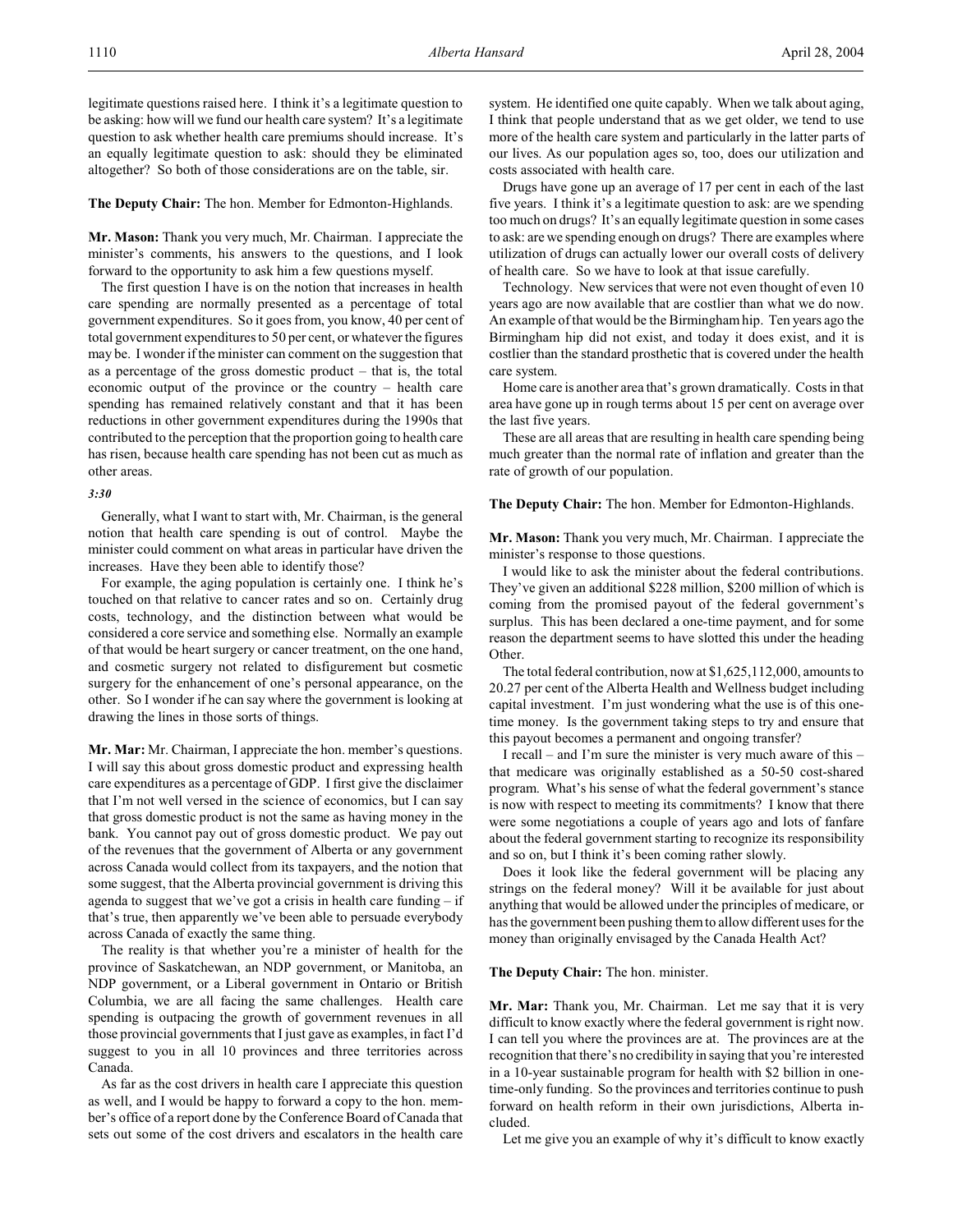where the federal government is going. Yesterday the federal Minister of Health spoke before the Standing Committee on Health. I have a copy of the *Hansard* here before me. It's titled Standing Committee on Health, evidence number 12, unedited copy. So this is the equivalent of their Blues.

Following his comments in here and questions that were asked of him and in the media questions that Minister Pettigrew, the federal Minister of Health, answered, this is what he said.

Public administration is the principle, not public ownership. There's a difference between public ownership and public administration.

If . . . provinces want to experiment with the private delivery option, my view is that as long as they respect the single-payer, public payer, we should be examining these efforts. And then compare notes between provinces whether . . . it doesn't work. If it doesn't work, they'll [have to stop]. But if it works, we'll all learn something.

So the federal Minister of Health yesterday stated that they were interested in the possibility of experimenting with private deliverers of services within a single-payer model, meaning that like our Health Care Protection Act you would allow private surgical facilities to be under contract to regional health authorities. Today he completely did a 180-degree turn on that.

#### *3:40*

It's obviously very frustrating to know where the federal government stands and its policy in terms of commitments that it might make to money and commitments that it might make to real reform of the health care system. We're accustomed to sometimes having the federal government say one thing and then change its mind and do something else several months later. It's not very often that it happens within a 16-hour period.

Now, as far as the dollars go, the federal contribution of \$2 billion, Alberta's share of that is in the magnitude of \$200 million. Again, what we spend per day is in the magnitude of \$22 million a day. You can see that the federal government's share, its contribution to Alberta of an additional \$200 million doesn't really amount to that much reform. It'll help pay for another eight or 10 days of health care.

The Conference Board of Canada report that I referred you to earlier suggests that some \$5 billion is needed on an annual basis by the provinces just to keep the system as it is now, and that's without trying to put money into improving access or improving quality or expanding services.

So in answering your question – will we continue to press the federal government for a greater contribution? – the answer is yes, we will, but Alberta won't be alone in making that request. We'll be shoulder to shoulder with other provinces who'll be making the same press of the federal government.

**The Deputy Chair:** The hon. Member for Edmonton-Highlands.

**Mr. Mason:** Thank you very much, Mr. Chairman. Thank you for that answer.

I'd like to just touch on another matter which has to do with people's need to access health care in – I'm searching for the right words: a considerable, intense requirement to receive health care services. Just to indicate that about two years ago the New Democrat caucus had a round-table with a number of health experts including people from the health care system and people who were academics and so on. One of the interesting things that we were told is that in terms of dollars the average person consumes about 80 per cent of the health care that they receive in their lifetime in the last year of their life. Now, I don't know if that's absolutely true, but I suspect that there is a very significant element of truth to that statement.

That puts the suggestion that we ought to limit people's access to health care to a certain fixed amount of money in a given year in quite a different light.

I just wonder if the minister could comment on whether or not that aspect has been taken into account. Surely if you're in the last year of your life or the last period of your life and you really need a lot of health care, such a system would quickly break down or, alternatively, create considerable problems, indeed suffering on the part of individuals who needed a large amount of health care as they approached the end of their life. So I wonder if the minister could comment on that.

**Mr. Mar:** Mr. Chairman, this is a very, very difficult issue to deal with, as I think everybody in this Assembly would recognize, and that would be regardless of the political banner that we carry. We don't deal particularly well with end-of-life issues. We know that, for example, the average cost of renal dialysis is somewhere in the range of \$50,000 per person per year. That is very, very costly care. It perhaps yields two responses. There are some that would suggest that perhaps we shouldn't be providing the service. There are others who would suggest, I think perhaps with more public support, that this statistic should focus our attention on the need for trying to avoid the need for dialysis in the first place. I think that most people find that to be a more palatable approach to how you deal with endof-life issues.

I've heard Dr. Mo Watanabe, a very well-respected physician in the city of Calgary, say that an ideal health care system would promote a long, long, long, healthy life where people would die instantly. They would not die lingering deaths. They would not suffer pain, but they would be healthy right up until the day that they died. That would be an ideal world. We don't live in an ideal world. If the hon. member has any suggestions for how we deal with end-of-life issues, because I think that there is some merit to his idea that there's a large percentage of health care dollars spent in the last year or the last months of life, I'd welcome him to share them with us because I'd be more than happy to entertain them.

**Mr. Mason:** Just to clarify, Mr. Chairman. The real concern is the notion that in a bid to control health care costs you would somehow place a limit on how much value or money's worth of health care someone could get at the public expense in a given year. So the concept that you consume – and I hate to use that term  $-80$  per cent of the value of the health care that you use in your entire life in your last year of life would seem to suggest that such a notion would be nonfunctional and not of very much value because it would only kick in in the last, you know, period of your life, and then it would be a tremendous barrier to receiving the care that you need.

**Mr. Mar:** Perhaps I misunderstood the hon. member's question when he first asked it. If he's suggesting that we are going to entertain a notion that an individual should be entirely responsible for the cost of their health care in the last part of their life, the answer is no. It would offend the original principle that I set out in answering the hon. Member for Edmonton-Ellerslie's question when I said that a financial catastrophe should not follow upon a health catastrophe. If an individual is suffering from a terminal disease and incurring a great deal of cost, it would not be our consideration to bankrupt such an individual as a result of their health catastrophe. In any form of patient participation in the financing of the health care system, there have to be limits on the amount that such an individual would contribute to their own services at any stage of their life.

**The Deputy Chair:** The hon. Member for Edmonton-Ellerslie.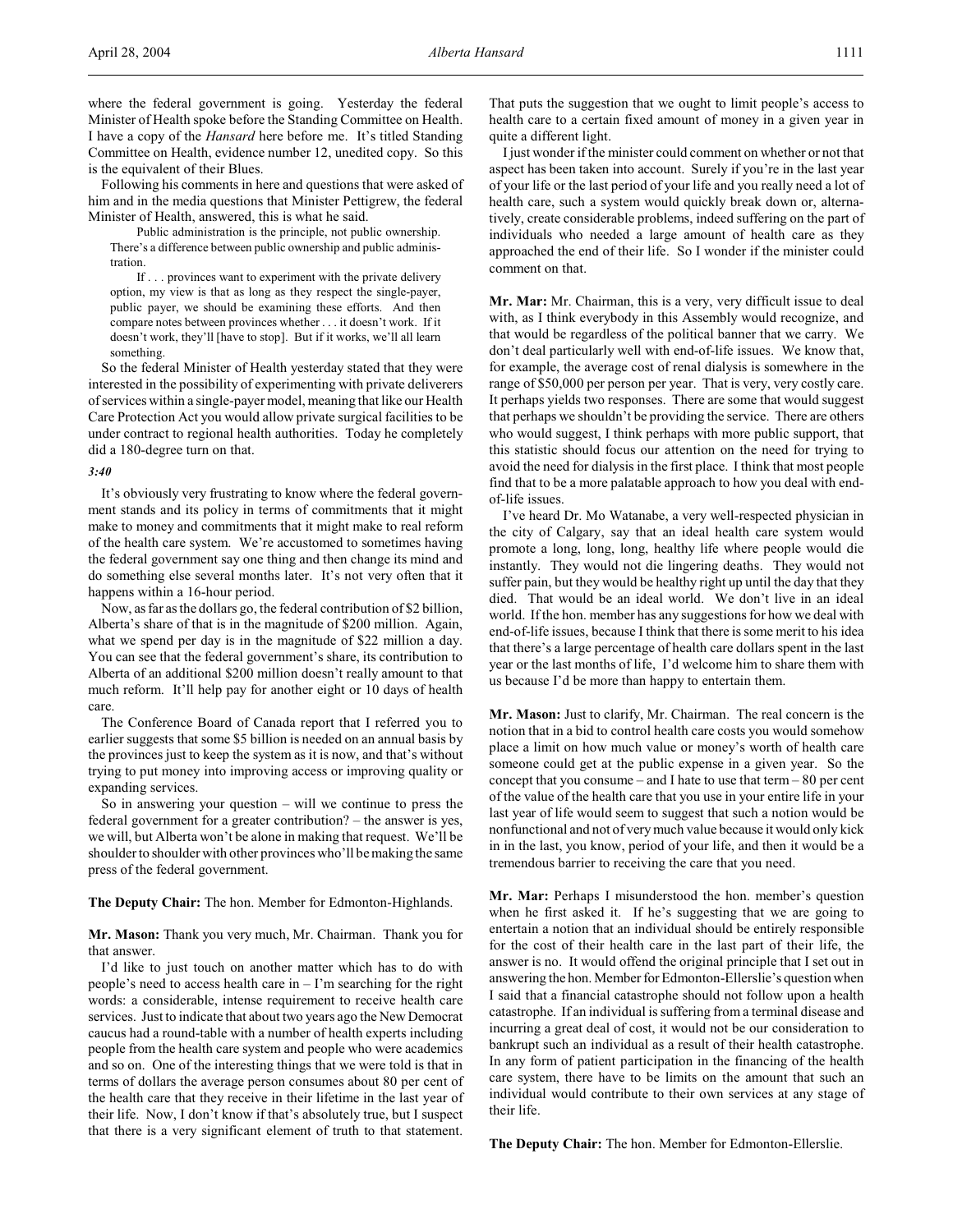**Ms Carlson:** Thank you, Mr. Chairman. I'd like to ask some information on any public/private partnerships that you may be looking at in health services now. Are there specific areas that you're looking at? In the process of making these decisions, are you looking at specific studies or reports that you could make public to us?

**Mr. Mar:** Mr. Chairman, from the perspective of the Minister of Health and Wellness I am more interested in the delivery of health services. As far as an edifice may go for the provision of those services, such as a P3 hospital, that is not really something that I've devoted a great deal of attention to. It's more within the purview of my friend and colleague the Minister of Infrastructure.

I know that there have been some examples of P3s that have been examined in the United Kingdom. Some have worked; some have not worked. Similarly, there have been proposals for P3s by a Conservative government as it then was in the province of Ontario and the current Liberal government in the province of British Columbia. But I'm not intimately familiar with plans that the Minister of Infrastructure may have for P3 hospitals or anything else.

I'mfocused on the delivery of the service. How the edifice is paid for and provided for is not really within my scope of expertise.

*3:50*

**Ms Carlson:** Mr. Minister, can you tell us how much participation the Premier's new chief of staff will have in leading or participating in the health reforms that we're going to see in the next year?

**Mr. Mar:** Mr. Chairman, I can't answer that question on behalf of either the Premier or his chief of staff, Dr. West. My opinion, though, is that a chief of staff is there to facilitate the policy directions of a government. He is not there to create policy; he is there to facilitate it so that the expressions of government policy are seen through.

#### **Ms Carlson:** Thank you for that.

Mr. Chairman, I'd now like to ask a little bit about the Alberta Blue Cross Review Committee. We saw that committee last year recommend that Alberta Blue Cross should retain its tax-exempt status, but then instead you chose to take away the Blue Cross taxexempt status and introduce that payment-in-lieu-of-tax program. My question is: has the minister looked at the potential cost to government as an employer to pay the employee's share of increased Alberta Blue Cross insurance premiums for those government employees now covered by Alberta Blue Cross?

**Mr. Mar:** There is a cost associated with that, Mr. Chairman. I can say that the reason why that payment in lieu of taxes was put in was so that the private-sector services provided by Alberta Blue Cross would be on a level playing field with other providers of similar types of insurance. With respect to the exact number I will have to get back to the hon. member.

**The Deputy Chair:** The hon. Member for Edmonton-Ellerslie.

**Ms Carlson:** Thank you, Mr. Chairman, for that. Then can you tell us with regard to this: have you looked at whether the increased Alberta Blue Cross premium will have an effect on negotiations between the government and workers like the APE workers? I would expect that there would be some impact on those negotiations.

**Mr. Mar:** That may be so, Mr. Chairman, but the amount is relatively small, and I wouldn't expect that that impact would be particularly onerous.

**Ms Carlson:** Okay. One more. I'll just finish this. Still on the Alberta Blue Cross Review Committee recommendation 5 there is for the minister to negotiate agreements solely with Alberta Blue Cross, as is quoted from the report, "until such time as the Minister deems it would be in the best interests of Albertans to tender the Agreement." When we see this tax-exempt status withdrawn and the requirement is to pay the 2 per cent premium tax, what advantages are there left as you see them?

**Mr. Mar:** Mr. Chairman, I can say that the hon. Member for Calgary-Lougheed, who was responsible for this review, would be able to answer this question with a great deal more completeness than I possibly could hope to. I would say to you, hon. member and Mr. Chairman, that the review was done in a very, very thorough way. It did not yield what I thought it would yield. I thought that it would be found that Alberta Blue Cross would not have any advantages in the provision of its services, but it in fact has demonstrated itself to be a very good organization. As a consequence, I've seen no compelling reason at this time to put the work that's done by Alberta Blue Cross out to tender. But, again, the hon. Member for Calgary-Lougheed would be able to identify those advantages much better than I could ever hope to.

**Ms Carlson:** Mr. Chairman, one final question from me, and it's still on this particular issue. Then is it possible for us to get a list of the people who presented or who were in correspondence with this particular committee so that we have a better feel for what actually happened there?

**Mr. Mar:** I can take that question under advice, Mr. Chairman.

**The Deputy Chair:** The hon. Member for Edmonton-Riverview.

**Dr. Taft:** Thanks, Mr. Chairman. Just following up on the questions, actually, concerning Blue Cross. I appreciate that the minister wasn't leading that review, so he may not be able to answer, but he may be able to.

One of the disadvantages of a nonprofit group such as Blue Cross is that they're unable to raise capital through an equity issue. They aren't able to issue stocks, for example, to raise capital that way. That means that they always have to borrow money, which adds to their operating costs compared to a for-profit corporation, which can raise capital through issuing shares. Is the minister aware at all if that issue was factored into the decisions of the committee?

**Mr. Mar:** Not to the best of my recollection of all the discussions that I've had on the subject.

**The Deputy Chair:** The hon. Member for Edmonton-Riverview.

**Dr. Taft:** Thank you. Boy, where to begin? Well, there are some reforms underway through this government on the health care system. One that the minister's very proud of, and maybe in the long run rightly so, is the development of the electronic health records. I don't believe those have been discussed yet today.

I can understand the appeal of this reform and the kind of excitement it generates. At the same time, it makes me nervous, makes me concerned for two or three reasons. One is that it tends to be the case, in my experience, that where an organization leads the process of developing major new electronic applications, they end up paying the costs of the mistakes and the development costs. At times the costs can actually soar unbelievably, and the timelines can stretch out, and all kinds of complications can arise.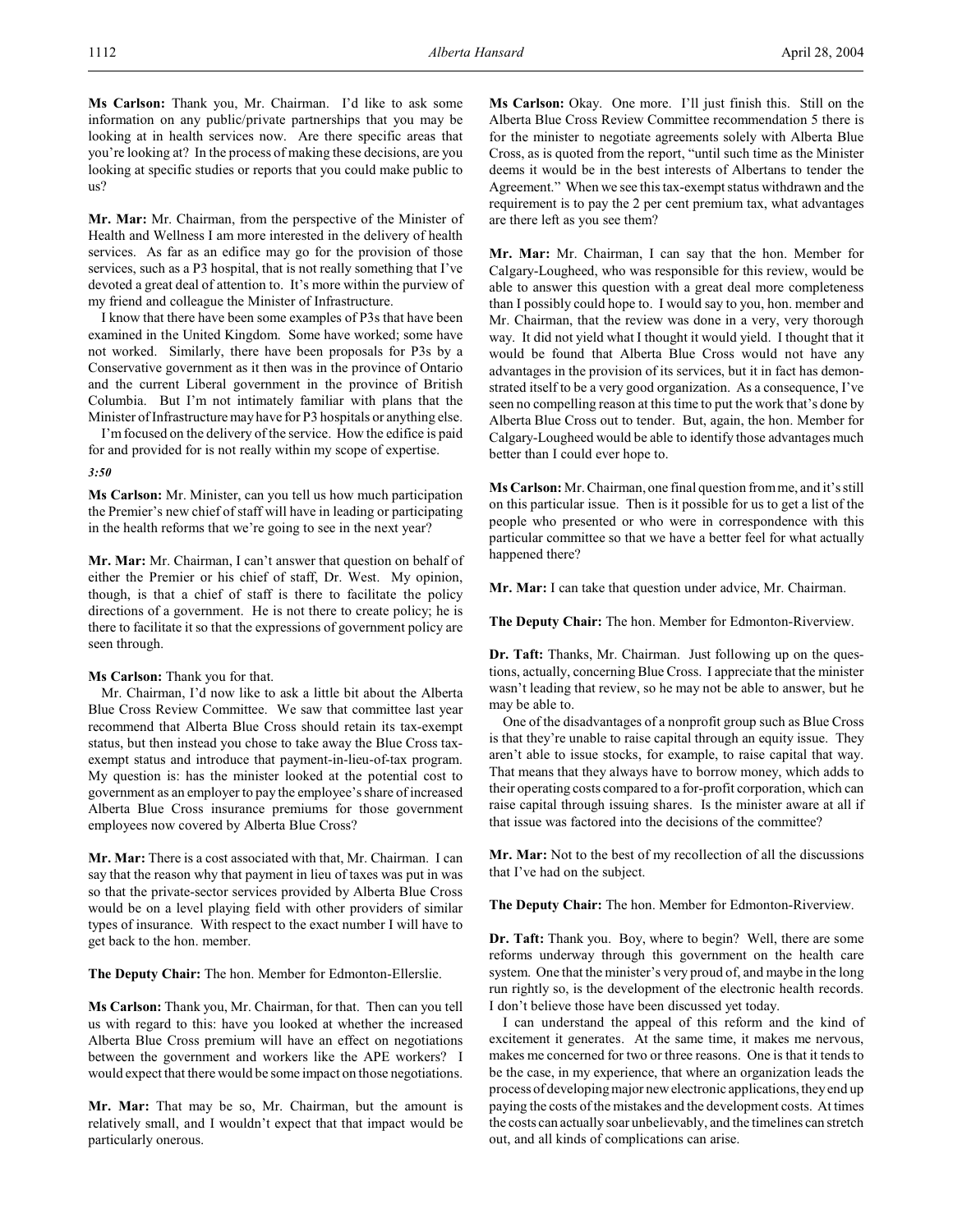I'm also concerned because as I think about the sheer scale of health information generated every day in Alberta through all the visits to the doctors and all the lab tests and all the hospital procedures, I picture an incredibly big, complicated system. Frankly, you know, when I watch a little PC crash when it's overloaded, I worry about: how big is this system going to get? How much is it going to cost? What's the backup provision going to be? Does it all have to be on paper in case the computer goes down? So I have real concerns about the costs of developing the electronic health records, particularly if we're the province leading the way.

Maybe we can spend a few minutes to and fro on this. Has there been some genuine cost-benefit analysis done? Do we have any sense – clear, firm, well-documented sense – of what an electronic health records system will provide as compared to what it will cost?

**Mr. Mar:** Mr. Chairman, this is a difficult question to answer. Let me try and preface it by saying that I share some of his concerns. I believe that when you do embark on a program as large as this, you have to be cautious. We witnessed examples in other jurisdictions right here in Canada where large-scale information technology programs have failed. Notably, I think, in the province of Manitoba, where some \$60 million was spent in that province on IT initiatives that ended up being written off by their Treasury Board.

I think that we've learned from that, and we structure our agreements with our service providers better.

That's not to say that we get it perfect. We don't always have exactly what it is that we need.

#### *4:00*

Overall, my focus is on the delivery of better outcomes in health care services. Every time we can use an electronic health record to avoid a drug interaction that will be bad, every time we can avoid an unnecessary diagnostic test, every time we have our pharmacists hooked up with our physicians and our physicians linked up with our laboratories, that is not only cost-effective; it's better patient care as well. If we can use our electronic health system in physicians' offices so that the very best of clinical practice guidelines can be at a physician's fingertips while they are in the examining room with their patient, that will provide better health outcomes.

So I look at it not only from the point of view of cost effectiveness from avoiding unnecessary tests and avoiding bad drug interactions; I also look at it from the point of view of the value that it can provide. As far as being cautious, I agree. We do have to be cautious, and we are being cautious, and as best we can, we've learned from the mistakes of others and endeavoured not to repeat them.

#### **The Deputy Chair:** The hon. Member for Airdrie-Rocky View.

**Ms Haley:** Thank you so much, Mr. Chairman. I just have a few brief things, Minister, and I would just like to get a sense from you of where we might be at.

As you know, I have an urban city inside a rural riding, 24,000 people living in Airdrie, and we have virtually no health care delivery in Airdrie other than our doctors that are there as well as our paramedics. For a number of years now we have been trying as a community – that would also include health care delivery for Crossfield and the rural area surrounding Airdrie as well as Beiseker, Balzac – to get an indication on when we can anticipate that there might be something that would help us deal with 24-hour emergency care. So the question from my constituents is: when is something going to happen?

I'm wondering, Minister, if you could give us a sense of when the

diagnostic and treatment centre that would service not only the Harvest Hills area of Calgary but would also serve my constituency might be announced or be ready for development. Also, if there's been any consideration at all, in fact, to utilizing the paramedic service in Airdrie, which is an incredible advanced life-support system, as a way of trying to provide some cover-off to people between the hours of, say, midnight and six in the morning prior to the doctors' offices opening. So I'd just be grateful for any ideas you might have on that.

**Mr. Mar:** This is one of the questions, Mr. Chairman, that often dogs MLAs who are responsible for areas like the hon. Member for Airdrie-Rocky View. I know the minister responsible for Children's Services also has this issue as it relates to people in Strathcona county. Now, in the case of Airdrie it's a population of roughly 10,000 or 12,000 people?

**Ms Haley:** Twenty-four thousand.

**Mr. Mar:** Twenty-four thousand people in the overall area. It's a large area. In the Strathcona county area it's probably in the magnitude of 50,000 or 60,000, but the same question persists. What I can say is that there are examples where people in such communities that are just outside of the major cities are able to have their health care needs met.

In Strathcona county there's a clinic that's open after doctors' normal clinic office hours, and we're looking at howthat's providing services to people in that area. It's open late at night, and the early indication appears to be that in combination with our Health Link line it's providing very good services to the people in the county of Strathcona.

What I'm hoping is that the good experiences there that are the result of an innovative idea set up by the Capital health authority in the city of Edmonton would be, in fact, learned by the Calgary health region and that a similar or analogous type of program might be exactly what's needed to serve the people in the area of Airdrie. The hon. member and I share a boundary at the Calgary city limit. That kind of service would equally be applicable to the people who live in my riding and right in my own home community of Harvest Hills.

**Mr. Mason:** Mr. Chairman, I'd like to ask the minister about his view of the future of a couple of models of health care delivery which are quite similar, but there are important differences. In my constituency of Edmonton-Highlands there exists the Boyle-McCauley health centre, which is a nonprofit, community-based clinic which provides tremendous services to residents of the inner city and has many specialized programs related to their needs, and that includes around substance abuse and HIV. There are a number of programs as well for seniors in the area. It's my belief that this is perhaps one of the most cost-effective and sensitive delivery systems in the entire province.

Another one is the Northeast health centre, which was originally started by the Royal Alexandra hospital, which later became the Capital health authority, and it was based on needs in urban areas. At that time the needs assessment showed that in Edmonton there were no medical specialists whatsoever north of 118th Avenue. This spoke to the need for this type of facility. There were particular needs, including dental, where there were tremendous deficiencies. It's a little different than the Boyle-McCauley health centre. It's operated directly by the health authority. It's bigger. It's 24 hours. It's got an emergency room and so on.

Does the minister see these particular models of health care delivery as worthy of further development and ways in which we can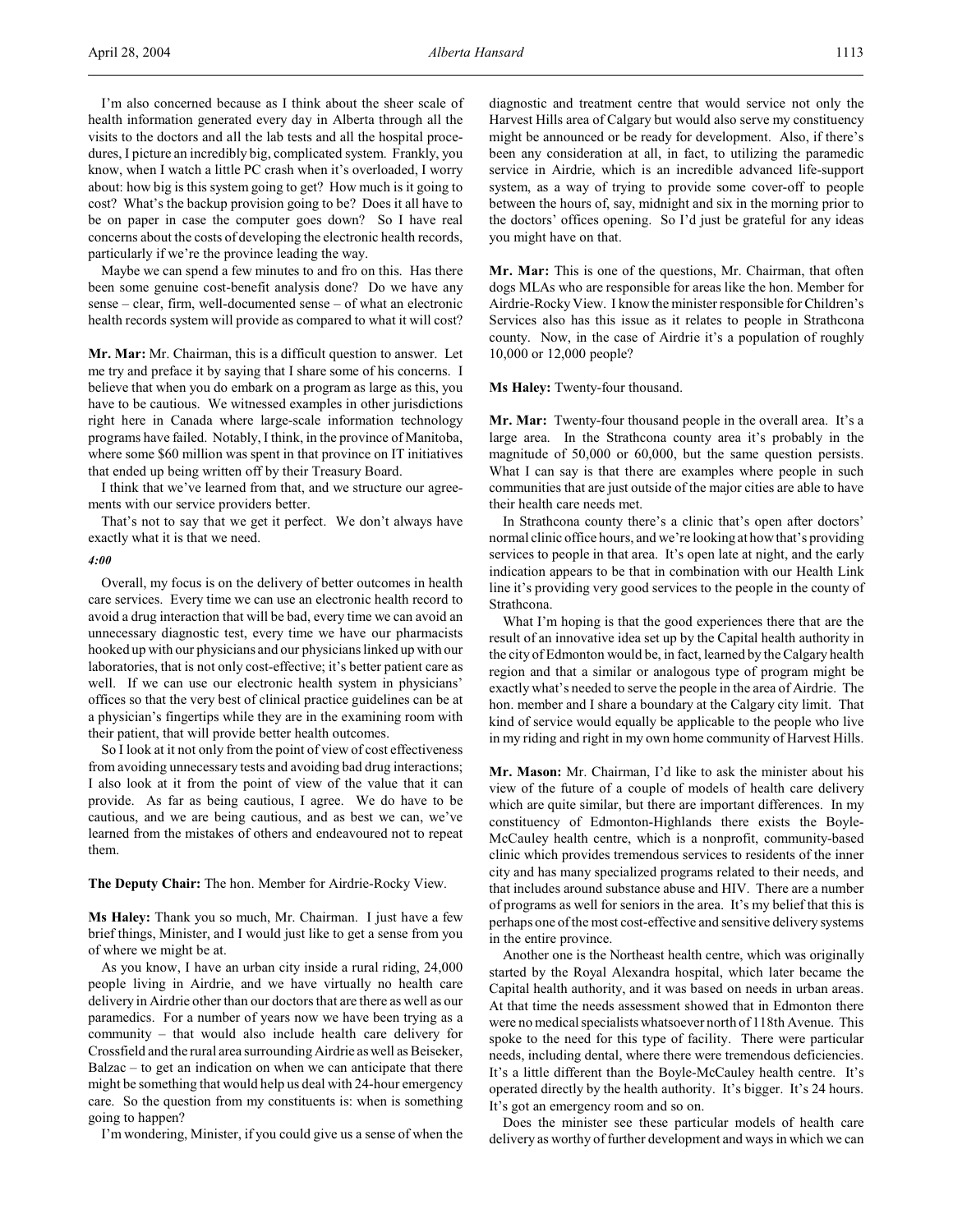deliver sensitive, community-based health care in a cost-effective and nonprofit fashion?

**The Deputy Chair:** The hon. minister, followed by the Member for Calgary-Currie.

**Mr. Mar:** The short answer is yes, Mr. Chairman. I note that right in the hon. member's own question he acknowledges that they are two very different models. I think that that's an important acknowledgment to make because as a provincial government we recognize that there may be many different models for the effective delivery of health care and that the nonprofit models as set out at Boyle-McCauley and the one run by the regional health authority, the Northeast clinic, are two examples of services that seem to be provided in a very cost-effective way. Both of those examples have been cited not only by me but by federal Minister of Health Anne McLellan, as she then was, in comments made in other parts of Canada as being the kinds of innovations that we would want to emulate across Canada.

Within Alberta we are starting to learn from these examples. We compare that with primary health care that's delivered through medicentres, which don't appear to be particularly cost-effective by comparison. So we do learn from these comparisons, and we look at what has happened since the time Boyle-McCauley and the Northeast clinic have emerged. There have been other examples here in Alberta of similar types of models. The Crowfoot Centre in Calgary is an example of a different way of looking at primary health care.

Our whole AMA agreement is helping to drive different models of primary care delivery where we might have multiple health care providers working as a team in delivering services, which is exactly what is done in the models that the hon. member identified. In our budget for physicians' services we have \$100 million set aside for physicians to use that money to hire the services of other health care professionals so that they can be encouraged to work in multidisciplinary teams. Now, I know that this is not exactly on point, but I think it's illustrative.

#### *4:10*

I often use the example of two doctors that I have, Dr. Wong and Dr. Wong. Leo is my dentist in Calgary. Paul is my physician here in Edmonton. When I go to Leo's office in Calgary, I get my teeth cleaned by a dental hygienist, and nobody ever complains about remunerating Leo's office for services provided by someone other than Leo. In fact, the hygienist might even do a better job than Leo does of cleaning my teeth. By comparison, when I go and see my physician, Paul, we only remunerate Paul's office when Paul performs the service even though I know that my flu vaccination could be competently dealt with by a licensed practical nurse or an RN or a nurse practitioner.

So the purpose of our hundred million dollars for local primary care initiatives is to encourage physicians to group together and pool their money so that they might be able to purchase the services of physiotherapists or chiropractors or licensed practical nurses. The average full-time physician carries a roster of about 2,000 patients, so if you had five doctors pooling together, that would be 10,000 patients times the \$50 per patient that they would be able to get out of this hundred million dollar pool. That would be a half a million dollars collectively that these physicians could use to have the resources to pay for a licensed practical nurse so that that person could do all the flu vaccines for their 10,000 patients.

So we are moving in the direction of encouraging models like the two that you described, and we're putting our money where our mouth is, as well.

**The Deputy Chair:** The hon. Member for Calgary-Currie.

**Mr. Lord:** Thank you, Mr. Chairman. I'm pleased to rise to ask a few questions of the minister as well and comment on the budget. It's obviously an area that my constituents in Calgary-Currie have a great interest in. In fact, we even have an upcoming town hall meeting, which I really appreciate the minister's assistance with.

For the questions I have to ask, I'm not sure if the minister would have all the facts and figures at his fingertips today, so I would certainly be satisfied, if he doesn't, with perhaps answers that could just be provided at a later date. I guess to save a little time today, I'll just ask all those questions, and then if the minister does want to comment, that would be fine.

Now, health care costs and health care spending are obviously very difficult areas for us to try and contain costs in as a society. I mean, part of the difficulty that we have, really, is wrestling with the value of saving a known life versus a statistical life. The usual example given in that regard, of course, is: do we spend millions saving the life of a little girl dying of cancer knowing that the same amount of money invested in guardrails and better roads might in fact save dozens of lives instead? But, of course, one is a known life; the other one is a statistical life. So we have incredibly difficult challenges as a society to wrestle with those very hard emotional choices and trade-offs.

My first question, I guess, to the minister just in regard to, perhaps, some other areas that we might look at in treating some of the causes of these cost drivers in health care as opposed to treating symptoms. I'm wondering if the minister is aware of any studies or evidence to support the notion that doctors may be running more tests than necessary, unnecessary medical tests, because of fear of malpractice lawsuits. If there were evidence to that effect, then perhaps we should be looking at legal reforms as opposed to just spending more money continuing to do tests that perhaps are not providing much benefit. So that'd be my first question.

My second: is it true – and I've seen evidence to the effect – that Canada is now spending more money as a percentage of GDP than any other country except the United States? I'm wondering how Alberta's expenditures as a percentage of GDP, now and projected into the future, stand up to that of, for example, Britain's expenditures or Japan's expenditures as a per cent of GDP.

Another question: is there any evidence to support the notion that  $-$  you know, a built bed is a filled bed I think is the cliché – the more you choose to spend, the more you have to spend in future? Sort of like, you know, feeding a growing dragon in that the more you feed it, the more it grows; the more it grows, the hungrier it gets, the more you have to feed it. So by refusing to cap our percentage of GDP expenditures on health, are we creating something similar to the mythical Hydra, that you cut off one head and you get two and so on?

The other question I'd like some information on if possible: is it true that despite all our spending and the spending that the United States is spending, the life expectancy and the health care outcomes are virtually no different than for Britain or Japan or most other developed nations? I mean, how does Canada rate in that regard? How does Alberta rate within Canada in regard to health outcomes as compared to some of these other nations? Is it true that British doctors are apparently performing only half the surgeries that American doctors do per capita yet still have almost equal outcomes? I'm wondering how Alberta rates within Canada in that regard in that similar comparison.

I guess, you know, there's evidence that Japan performs in fact only a tiny fraction of the surgeries that we do and has been criticized for it, even called backward for it. However, it seems that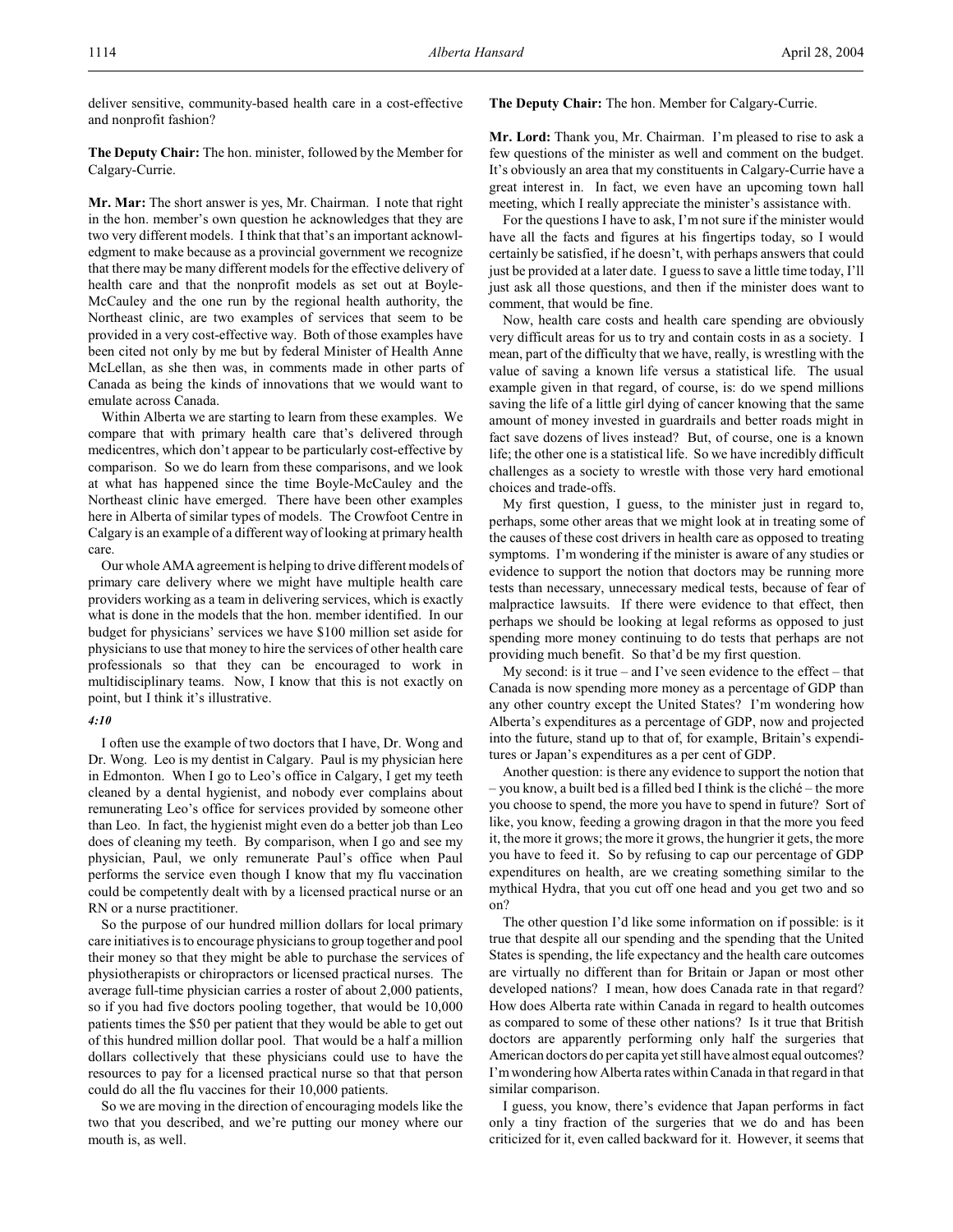their health care expenditures are about a third or more less as a percentage of their GDP, and their health care outcomes are the best in the world. So that really starts to beg the question: is there an issue about maybe more surgeries being performed than necessary? Of course, there are epidemiological studies that indicate that 20 per cent and maybe even 50 per cent, as I understand it, of surgeries performed cannot be claimed to have statistically significantly affected the outcomes, meaning that these costly surgeries may have not done much good.

Of course, that brings up, you know, a number of questions around health care outcomes. In fact, what are the iatrogenic complications and maybe negative health outcomes of these surgeries? I understand – and I guess there was some media recently that the minister may be aware of – that there are some committees and that there are in other countries other committees and studies ongoing in regard to iatrogenic complications. I'm wondering if perhaps some of that could be looked into or explained. What are the results, if any, at this point?

I guess that in defence of our current health care system and our expenditures, are the expectations that the public has as to outcomes perhaps too high? Do we ask too much of our health care system? I haven't got the study, but I understand that, actually, mountain climbing is safer than some surgeries are, yet we expect 100 per cent results every time of all surgeries. I mean, people have very, very high expectations of our health care system. Has that been really addressed? Should we perhaps be looking at a little bit of awareness and education of the public into what the risks really are, into what we can expect? You know, is the idea that we can expect perfect results every single time no matter what it costs, especially when to the individual it's free, really a realistic sort of expectation to have on our health care system?

With that, thank you, Mr. Chairman. I appreciate all the comments and support from my colleagues as well.

**Mr. Mar:** The hon. Member for Calgary-Currie was right: I don't have all those at my fingertips. But maybe I'll address the issue of expectations first.

People do have high expectations of our health care system, and they should. They should have high expectations of our health care system, but they should have equally high expectations of their own responsibility for their health. When we survey Albertans, the overwhelming majority of Albertans say: I'm in very good or excellent health. Some 90 per cent of Albertans will say: I'm in very good or excellent health. That's the reason why when we say, "You've got to take responsibility for your own health," they don't think that message is being directed at them.

The reality is that the majority of people in this province could be doing a better job with respect to what they eat, their regular exercise. We demand accountability out of physicians, out of nurses, out of our health care regions and appropriately so. We demand accountability out of the people in this Legislature and the people who work in our Department of Health and Wellness and appropriately so. My question is: when will we be asking for accountability of the user of the system? That is a critical question that I think needs to be asked as an important policy point.

#### *4:20*

Are doctors running more tests than necessary because of the practice of defensive medicine? I haven't seen any statistics to suggest that, but I can suggest to you anecdotally, based on discussions that I've had with many physicians, that the answer is yes. I think that it speaks to the reason why we need to continue to focus on clinical practice guidelines. I would want individuals who are

using the health care system to have the demonstrably best practice of a treatment protocol used with them. I'm not interested in what Dr. Brown's or Dr. Smith's protocol is. I'm interested in what is the best demonstrated protocol of the treatment of my particular condition.

Are we spending more as a percentage of gross domestic product? I don't know what the answer to that question is, but as in responding to the hon. member from the third party, I think that that's a bit of a red herring. I don't think that the expression of health care expenditures as a percentage of gross domestic product is a particularly useful measurement of anything.

On your comment that a bed built is a bed filled, I think that there are other jurisdictions and other health systems in the world where we can show that there are fewer beds per thousand than we have here in Alberta. Even here in Alberta I think that there are examples where the aggressive pursuit of a policy of using designated assisted living, in the Chinook health region, has reduced the real needs for more hospitals to be built in that area. I think that there are things that we can learn right here, from inside the province, where we could be doing a better job.

On the subject of health outcomes you talked about Japan and Great Britain. If we look at the OECD comparisons of health care systems, according to the rankings done by the Conference Board of Canada, Canada is the third highest per capita spender, and we would be among the highest among provinces and territories within Canada. Yet our results as a nation are ranked at about only number 13. Now, we can argue – we can debate whether or not the criteria that were used to rank those nations were proper or  $not - but we$ should be motivated at least to find out what is being done with respect to health care delivery in other jurisdictions.

Why does Japan, why does Sweden, why does France get good outcomes that seem to be better than those that we have? There may be some things that are cultural that we ultimately can't compare. I think the diet of people in France and Japan is quite different than the North American diet. It leads us to ask the question: should we be doing something to dissuade North Americans or Albertans from eating the kind of diet that we have here on this continent, or are there other solutions? I think that the inquiry into the outcomes achieved by other jurisdictions compels us to pose important questions as to how we can learn from their experiences and, if applicable, put them in place here in Alberta.

**The Deputy Chair:** The hon. Member for Edmonton-Riverview.

**Dr. Taft:** Thanks, Mr. Chairman. I'd like to raise an issue that's extremely pertinent to the budget discussion, which is the entire budget process between the department and the regional health authorities. I know that I had contacts from RHAs across the province last year that even in the third quarter and possibly the fourth quarter but certainly well into the third quarter of last year the RHAs were still waiting for their budgets to be approved. They were getting pretty frustrated because they weren't sure what their plans were. They were expected to live up to delivering services, but the final budget decisions hadn't been made. I assume that eventually those got resolved, but my question to the minister again now is: when will the process of sorting out and finalizing the RHAs' budgets and the minister signing those off be completed in this budget year?

**Mr. Mar:** The regional health authorities already know as of today what their allocations are going to be in the current budget.

**Dr. Taft:** So this debate, then, is pretty academic.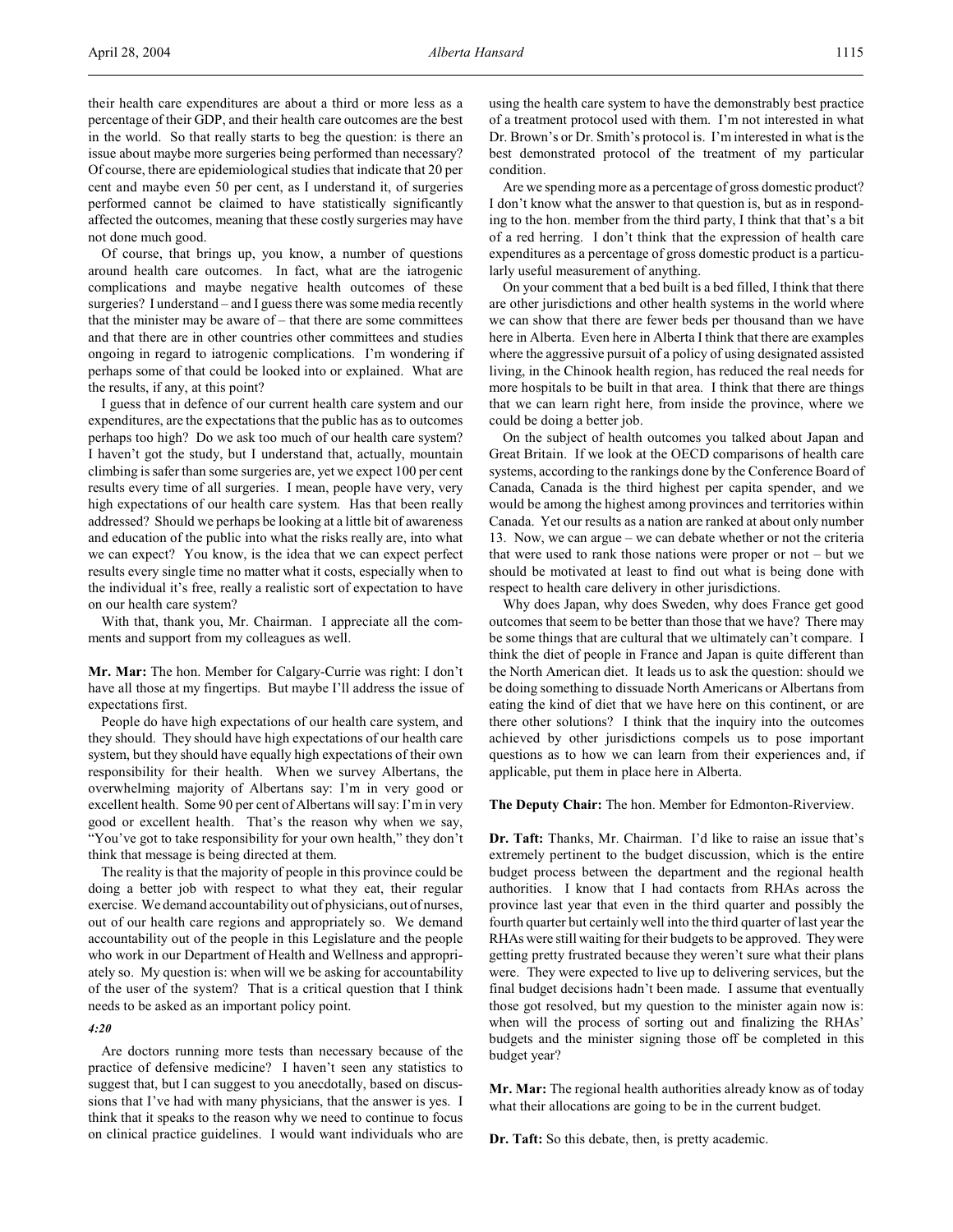I just need to confirm that the minister is stating that he has approved the budgets of the RHAs as of today and that they're finalized. That's what I heard him say.

**Mr. Mar:** What I've indicated, Mr. Chairman, is that we have advised the regional health authorities what their allocation of resources will be. On average it was 8.5 per cent. In the case of the Cancer Board it was higher; it was 12 per cent. But each entity knows today what they will be allocated. Their responsibility now is to come back with a business plan for how they will spend it and deal with the needs of the people that they serve within their budget envelopes.

**The Deputy Chair:** The hon. Member for Edmonton-Riverview.

**Dr. Taft:** Thanks. I'd like to go two or three questions back in the exchange to another of the minister's favourite projects and one that I think is pretty interesting, which is primary care reform. Like the minister, I share his concern that we need to reform the primary care system, and I think the commitment of some extra money to that – \$100 million is a lot of money actually – is a good one.

The one concern I have is that it is, as I understand it, channelled entirely through the physician side of the health care system. In other words, the \$100 million will have to be channelled through individual or groups of local MDs rather than, for example, a group of RNs or nurse practitioners or somebody else coming together and applying for some of this \$100 million. Can the minister confirm or correct me on that view? That's where we'll start.

**Mr. Mar:** Mr. Chairman, for budget purposes it is all coming through the medical services budget. But keep in mind, as I indicated at the outset of my comments, that this is a tripartite agreement with the regional health authorities, the physicians, and the government of Alberta. So the involvement of groups like nurse practitioners or other health care providers who would want to provide primary care would be co-ordinated through the regional health authority. The regional health authority would have to be satisfied that such a local primary care initiative in fact set out appropriate criteria for what such an LPCI would accomplish and that there would be the need for a plan for how that LPCI would provide 24-hour primary health care, what kind of providers it would use, and so on and so forth.

So there will be ample involvement of these other health professionals, other than just physicians, within these LPCIs. But he's right that for budget purposes it does come through the medical services budget.

**The Deputy Chair:** The hon. Member for Edmonton-Riverview.

**Dr. Taft:** Thank you. Just for my clarification, I understand that there are the RHAs, the doctors, and the department involved in this process, but would it be possible – and this is hypothetical; I hope that's allowed here – for a group of nurse practitioners, for example, perhaps going through the RHA, to directly tap into this funding, or would they have to have a medical organization, a doctors' organization, between them and the funding?

**Mr. Mar:** It would have to be done with the co-operation of a physician group.

**The Deputy Chair:** The hon. Member for Edmonton-Riverview.

**Dr. Taft:** All right. Thank you, Mr. Chairman. The Calgary health

region and the Capital health region and perhaps all of them are always looking for new options and opportunities to bring extra revenue into the system. One of the interesting things the Capital health region has done, as I understand it, is to contract with the Workers' Compensation Board to provide joint surgery and other significant surgeries to Workers' Comp clients and bill the Workers' Compensation Board and, as a result, earn a substantial amount of money. I can't remember exactly how much it is, but it's I think quite a few millions of dollars. As far as I know, everybody's pretty happy with the arrangement: Workers' Compensation, the Capital health region, and presumably the patients.

Isthe minister aware of a similar kind of initiative at all out of the Calgary health region to try to bring the Workers' Compensation surgical work into the Calgary health region in a similar way to what's done in Edmonton?

## *4:30*

**Mr. Mar:** Not that I'm aware of, Mr. Chairman.

**Dr. Taft:** Does the minister have a role in encouraging a health region to undertake that sort of initiative? Clearly, the Calgary health region is looking for business opportunities. If there's one involving the WCB that's worked out extremely well in Edmonton, does the minister have a role to say: hey, why don't you folks in these other regions look at the same model?

**Mr. Mar:** The answer is yes, Mr. Chairman. We do try and facilitate that through regular meetings with regional health authorities, but regional health authorities themselves take the opportunity to meet from time to time. The hon. member may be familiar with the Council of Chairs, which is a council of all of the chairs of regional health authorities throughout the province who meet on a regular basis, and they take the opportunities to share their best practices. I hope that we are able to extend those practices not only to matters as they might relate to revenue generation but also to practices as they might relate, for example, to the safe handling of potassium-containing solutions that may be in a central laboratory in a hospital.

We are meeting regularly. I think that those exchanges do take place. There may be WCB work done in the Calgary health region. If there is, I'll certainly advise the hon. member by correspondence. But that I'm aware of, it hasn't been done thus far, and I don't know what the reason would be or if the circumstances exist for them to be able to take advantage of that.

**The Deputy Chair:** The hon. Member for Edmonton-Riverview.

**Dr. Taft:** Thanks, Mr. Chairman. There's been a lot of talk here about better health outcomes or sometimes disappointing outcomes in comparison to other developed countries. I'm not sure exactly which outcomes we're talking about, but I think we could also focus a lot more on better inputs. By that, I mean improving the health of the people who go into the health care system or perhaps don't need the health care system because they're healthier. Again, I'm being very generous to the minister today. He's shown some initiative and interest in that and has moved some issues forward in terms of healthy living – tobacco use abatement, I think, is very important – and a number of other issues.

What is the current status of the wellness fund? Is there any hope of that getting established and growing into something that I think the minister might like to see and certainly I would eagerly support?

**Mr. Mar:** I continue to advocate for it, but there are no plans for it at this time.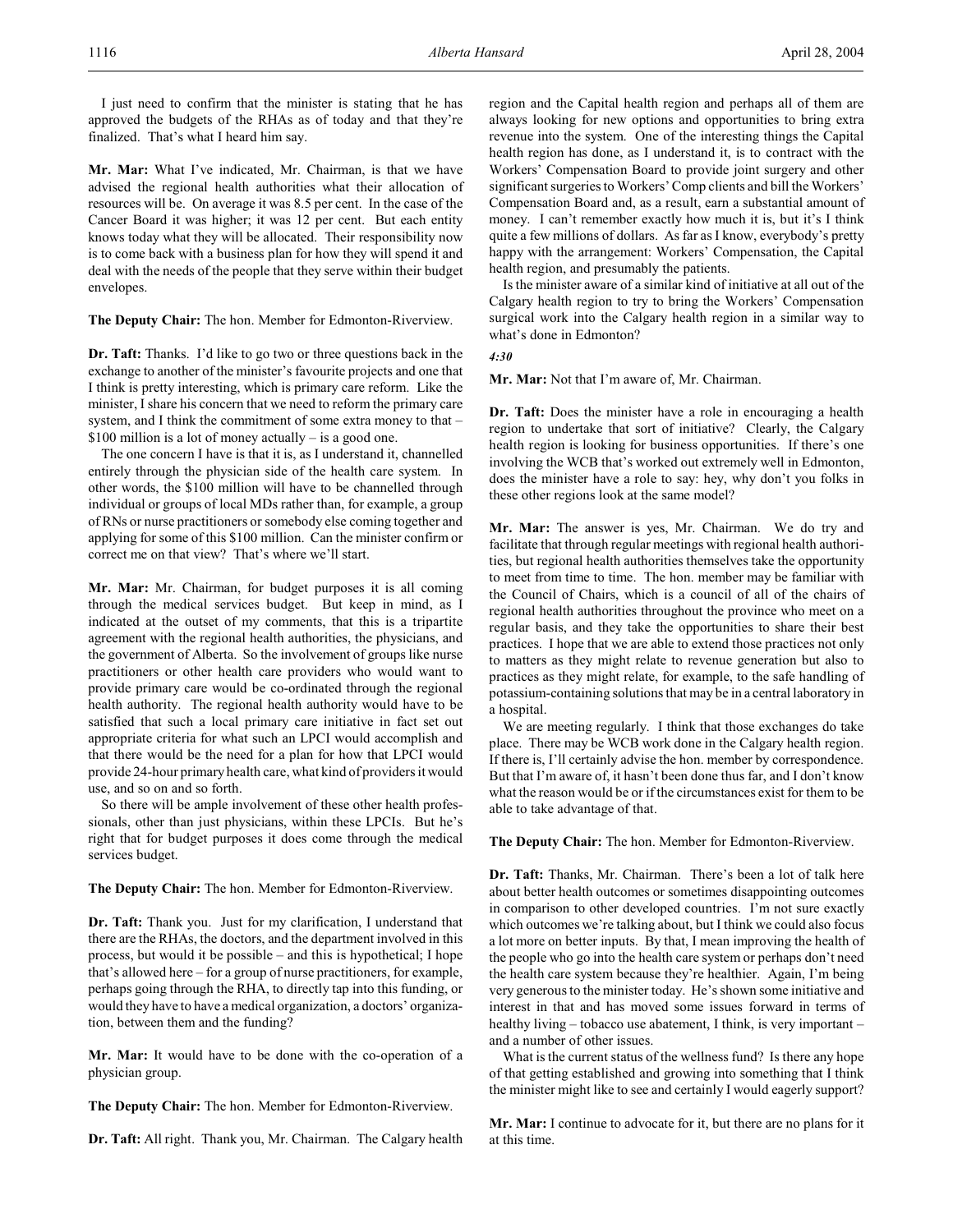**The Deputy Chair:** The hon. Member for Edmonton-Riverview.

**Dr. Taft:** Thank you. The issue of conflict of interest is one that I've raised quite a number of times in this Assembly and even brought in a private member's bill on the issue, although it didn't get very far. I have a particular concern about this issue in relation to the Calgary health region, but it applies across the board, and I think there's a need in the health care system to directly and courageously address conflict-of-interest issues in the same way that the legal profession has had to address them, the accounting profession and other professions.

Now, I do understand that there have been internal discussions and debates in the Calgary health region on conflict-of-interest policies, and from time to time in the last year those have gone up to the minister's office for signing and approval. I'm not sure, actually, where they stand right now. Maybe the minister can provide some information on that.

I raise this in the context of a budget debate because I'm concerned that until we get the conflict-of-interest lines clearly drawn for the medical profession in general and particularly for physicians in senior and influential positions in regional health authorities, we may be contributing to the cost pressures because we are having people who actually have a vested interest in costs going up.

Has the Calgary health region finalized its conflict-of-interest policy, and has the minister signed that off?

**Mr. Mar:** I'll have to reply to the hon. Leader of the Opposition by written response to that question.

#### **Dr. Taft:** All right.

**The Deputy Chair:** Anybody else wish to participate in the debate, the questioning? The hon. Member for Edmonton-Riverview.

**Dr. Taft:** Thank you, Mr. Chairman. The regional health authority boundaries were changed exactly a year ago, as I recall, and there was inevitably the to and fro around how those boundaries were drawn. There was some question in particular about I think region 7, just north of Edmonton, the very stretched out one. My question is essentially this. Has the department done any work that would indicate whether there's been administrative efficiencies or losses as a result of the change in the regional health authorities? Have those changes made for more efficient health care expenditures or not?

**Mr. Mar:** Mr. Chairman, this is an interesting question in this context. Earlier this week members of the ALS Society came to meet with many members of the Legislative Assembly, and they outlined that one of the key challenges put forward by their group was the differing levels of support for people suffering from ALS throughout the province. They said that when you are on one side of the boundary of a particular health region, you might get one service, and on the other side of the boundary you might get another service.

We can't look at the boundary simply as an academic exercise or simply as one of administrative savings. We also have to look at how it may improve the equity of delivery of services throughout the province. Within larger regions you'll have fewer conflicts between the kinds of services that you might receive. We still want to strive to have a completely seamless health care system whereby an individual with ALS or any other chronic disease would be able to access on an equitable basis, perhaps not an equal basis but an equitable basis, services regardless of where in the province they **lived** 

So one of the most important outcomes of reducing the number of regional health authorities is that we are starting to make our services more equitable. We've got some work to do, but we are doing a better job as a result of having nine health regions now instead of 17.

**Dr. Taft:** If the minister has any studies to confirm that, I'd be very interested in any cost-benefit analyses or anything like that, any review going back and saying, "Okay. Are these boundaries right, or can we tweak them a little bit more?" That would be helpful.

I know the question of ambulance services came up earlier this week in question period, and it's certainly one that's come to our caucus a number of times, concerns on how the transfer will be handled and what the plan actually is. It's of great concern to the people right at the front lines understandably. It's a genuinely tough issue; I acknowledge that.

*4:40*

One of the questions that has come up to  $us - I$  think it was raised at least in general in question period a couple of days ago, but I need a clearer answer here from the minister. When ambulance services are turned over to a regional health authority, the concern is that they will then have to compete with heart surgery or pediatrics or everything else for priority on the list of spending. What precautions or safeguards if any is the minister putting on the transfer of ambulance services to ensure that they will get a fair shake, or is that decision being given over to the RHAs in its entirety?

**Mr. Mar:** Mr. Chairman, we'll want to be careful to do this in a proper way, and that's the reason why we're taking one year to make the transition from where we are today to where it is that we want to be. Over that period of time I imagine that municipalities or regional health authorities may make the argument that they want that funding enveloped, that it will be for the dedicated purposes of running ambulances. Certainly, if they make that recommendation to me, I'd give that serious consideration. It seems to me to make sense.

**The Deputy Chair:** The hon. Member for Edmonton-Ellerslie.

**Ms Carlson:** Thank you, Mr. Chairman. I have a few questions before we conclude for today. I'd like to ask some questions on the money being spent in primary care, if I can. I refer the minister to page 198 in the estimates, where we see that primary care is receiving quite a large increase, going from \$8 million last year to \$20.5 million in the year 2004-2005. We would like to get a breakdown of what these costs will be and how much of it is going to be directed to the local primary care initiatives established under your agreement with the Alberta Medical Association and regional health authorities.

I would expect some of that detail to come in writing, but can you give us an overview of that at this point?

**Mr. Mar:** The amount that will go to local primary care initiatives is separate and apart from our other reform funds, and it will be in the amount of \$100 million. As I indicated earlier, it comes through the budget line of the medical services budget, which in aggregate is in the magnitude of \$1.5 billion.

**Ms Carlson:** Mr. Chairman, are there some focus groups being held right now relative to the local primary care initiatives? Ifso, can you tell us what the purpose is? How many are you holding, and what will be done with that information?

**Mr. Mar:** Mr. Chairman, there are no focus groups for the purposes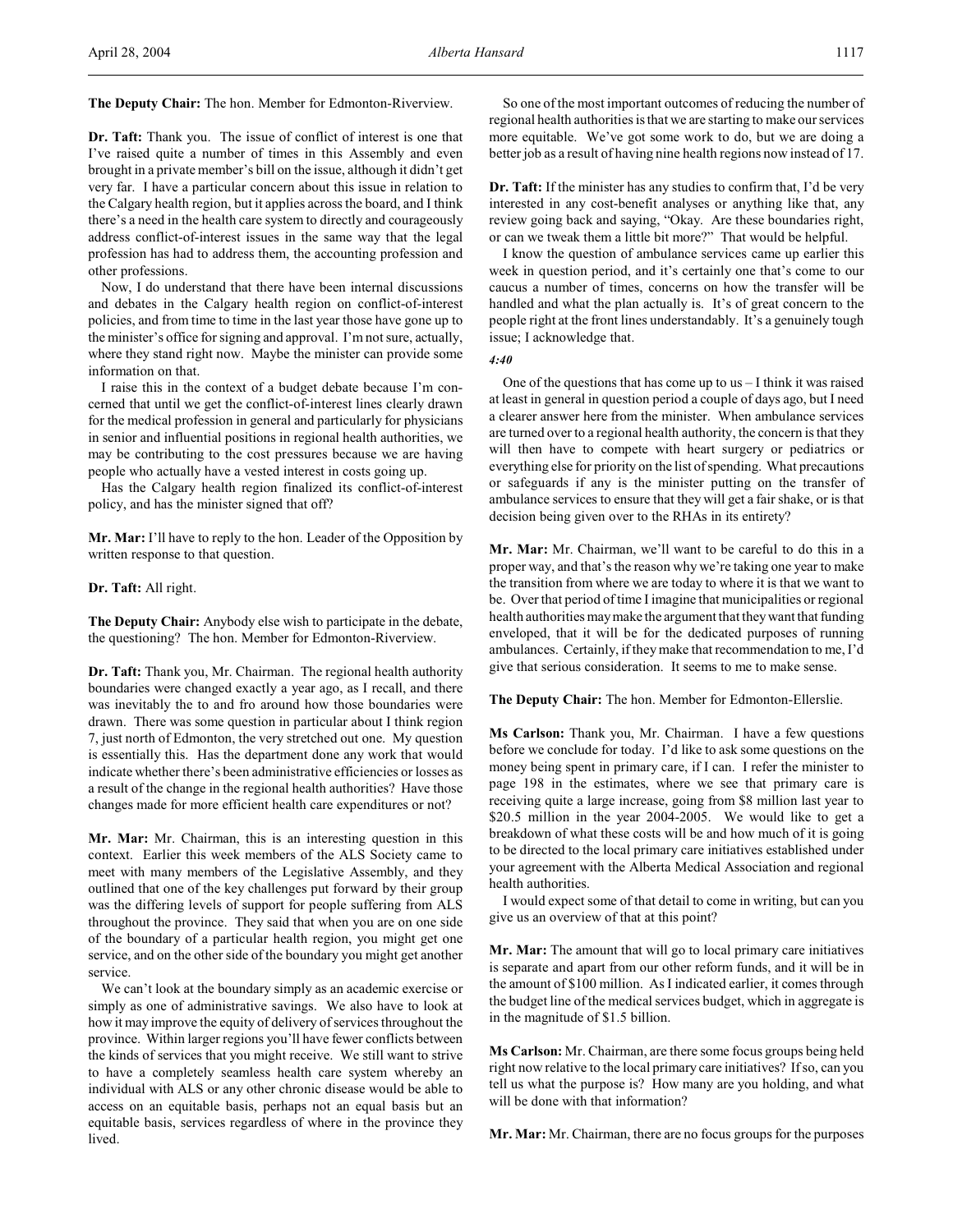of designing LPCIs, but I can tell you that there are approximately 12 submissions that have been made by groups for entry into LPCIs. Hopefully, we'll be able to have the first of these, if not most of them, up and running by the end of June, but it remains to be seen. I have not personally seen what these letters of intention have expressed yet, but I'm hoping that we'll be able to move this forward early this summer.

**The Deputy Chair:** The hon. Member for Edmonton-Ellerslie.

**Ms Carlson:** Thank you. Then are those letters of intention from independent businesses or consulting groups? Can you expand on that? Also, what participation will community groups or individuals have in this, or will there be no way for them to participate?

**Mr. Mar:** These will come forward from groups of physicians who believe that they can serve their patients better through an LPCI.

**The Deputy Chair:** The hon. Member for Edmonton-Ellerslie.

**Ms Carlson:** Thank you. Will there be any review process, then, for members of the community at large or individuals in this?

**Mr. Mar:** There are none planned, Mr. Chairman.

#### **Ms Carlson:** Thank you for that.

Then I'd like to just talk a bit about: nongroup health benefits, also, has seen quite a substantial increase, as we see it, by more than \$77 million. I'm not sure what the nongroup health benefits are. Could you explain that to me and tell me why they're increasing so significantly?

**Mr. Mar:** I could do that more completely through a written response, but my recollection is that the largest increase in that area is in the area of pharmaceuticals.

**Ms Carlson:** The largest increase is pharmaceuticals?

**Mr. Mar:** Yes.

**Ms Carlson:** So then for people who are accessing benefits, is that what it is? Is it just the increase in cost? Are we seeing an increase in access?

**Mr. Mar:** I don't have the breakdown between increase in access versus increase in cost. It's something that I could provide to the hon. member.

**Ms Carlson:** Okay. But essentially you're saying that it's both.

#### **Mr. Mar:** Yes.

### **Ms Carlson:** Okay. Good.

Now, can we talk a little bit about West Nile? I know that you're doing some work in conjunction with the Department of Environment here. Everything we hear from the media reports would indicate that the outbreak is expected to be larger this year, perhaps again largest in southern Alberta. Can you give us an update on what your department's doing in that regard?

**Mr. Mar:** Mr. Chairman, we are taking this very seriously, and we are using the very best information that we can from jurisdictions throughout North America that have gone through this outbreak

before. It appears that the progression of the disease is that there's a spike in its occurrence rates, and then it seems to drop. What we're anticipating is one of the spikes, so we've been very, very aggressive in having a larvicide spraying program, that we did not have last year. There was no evidence that there was last year West Nile virus in overwintering mosquitos, so a larvicide program wouldn't have made any difference.

This year there is evidence that overwintering mosquitos do have West Nile virus, so we are spending several million dollars on a spraying program that's being distributed through municipalities. We're focusing our greatest amount of monies on those municipalities in southeastern Alberta where the outbreak of the mosquito that does carry West Nile virus will in fact be present.

We're also being very aggressive in terms of monitoring and working with the Minister of Sustainable Resource Development, continuing to monitor animal health, birds, horses. Of course, through our regional health authorities we're looking for evidence of West Nile virus in humans. We're working very closely with the Canadian Blood Services organization. Every blood donor now is being screened. When they're donating blood, they're being screened for the presence of West Nile virus.

Finally and perhaps most importantly, Mr. Chairman, we are working very hard on a public education program to indicate to Albertans that no matter how aggressive we are in spraying mosquitos, we can't get every one of them and that Albertans themselves should be educated about the need to protect themselves, wearing long-sleeved shirts and long pants, particularly at hours when mosquitos are feeding, in the morning and in the evening, using, if you don't wear long sleeves, a DEET-based repellant, and that that DEET-based repellant is safe even for children.

Fortunately, most people who get West Nile virus won't suffer serious consequences, but some suffer very serious consequences. Again, the most important thing that we can do is to advise Albertans how to protect themselves. They need to take responsibility for their own health, because no matter how many mosquitos we spray in the adult stage or the larva stage, we can't get them all.

**The Deputy Chair:** The hon. Member for Edmonton-Ellerslie.

**Ms Carlson:** Thank you. I'm happy to see that there's going to be an increase in spraying this year, because that is what we had asked for last year. But it looks like to me that in your budget there's a decrease in funding. So what will you not be doing this year with regard to West Nile that you did do last year?

**Mr. Mar:** Everything that we did last year we'll be doing more of this year, Mr. Chairman. I indicated that the reason why we didn't do larvicide last year was because there was no evidence of West Nile virus in larva stage mosquitoes. This year there is. My recollection is that our program this year would be in the magnitude of \$4 million to \$5 million for spraying. That is new money that we did not spend at all last year. Our public education program, which was aggressive last year, will continue this year. So to the best of my recollection, hon. member, there isn't anything that we did last year that we won't be continuing this year, but in fact we are expanding what we do this year, the larvicide program being the best example.

*4:50*

**Ms Carlson:** Okay. But, Mr. Chairman, doesn't the spraying program come out of the Minister of Sustainable Resource Development's budget?

**Mr. Mar:** My recollection is that the answer is no, Mr. Chairman.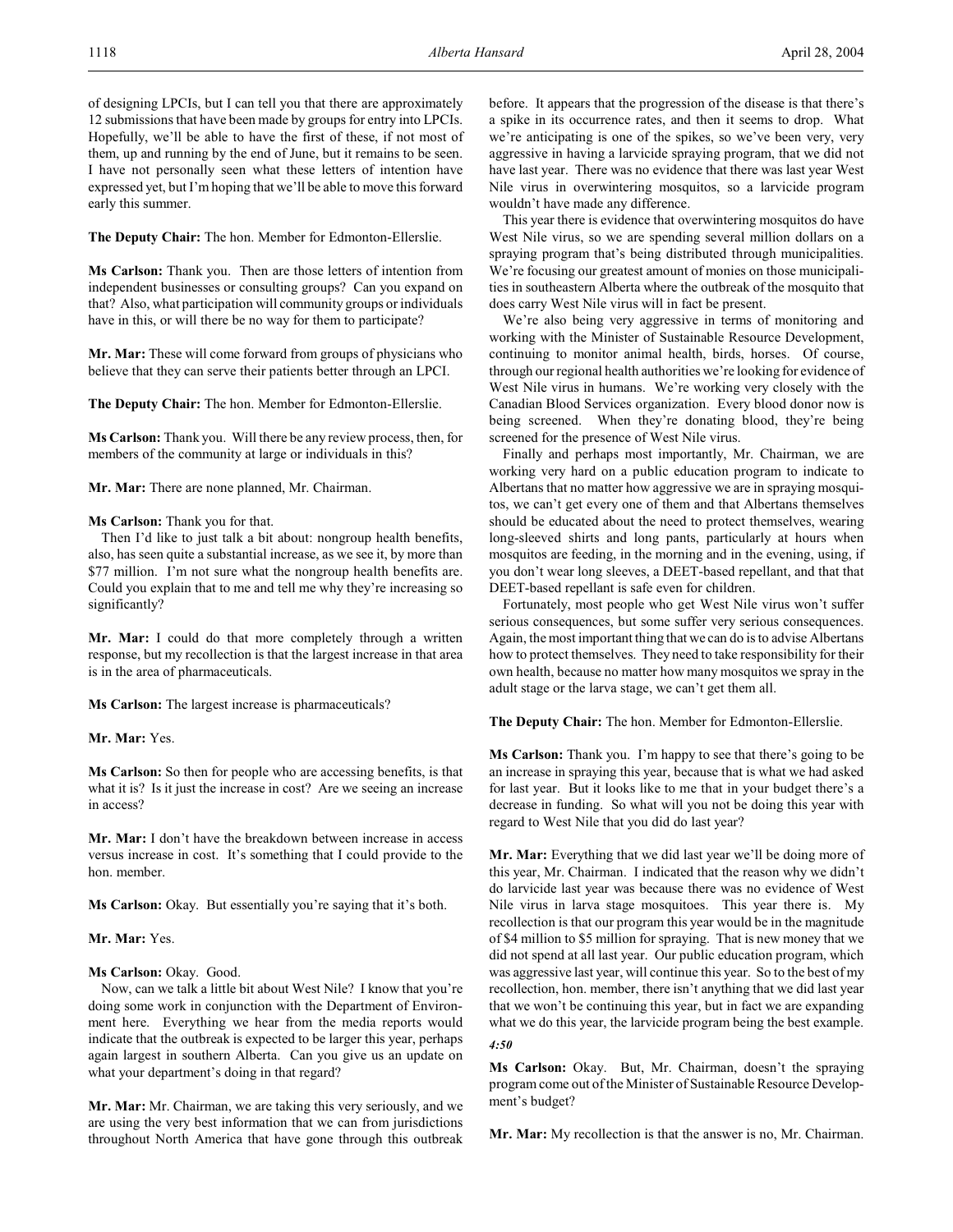This is new monies that have come from the Department of Health and Wellness.

**Ms Carlson:** That's good. Thank you for that.

I have just one more question. Like you said, Mr. Minister, some people are severely affected by West Nile, and it's expected that they will have at least short-term if not long-term neurological effects from this disease. What kind of support can we anticipate seeing from your department or some other department to help those people through that time period, specifically with regard to loss of employment?

**Mr. Mar:** Mr. Chairman, I can't speak for issues of income support during a loss of employment. That wouldn't be within the purview of the Ministry of Health and Wellness.

**The Deputy Chair:** The hon. Member for Edmonton-Riverview.

**Dr. Taft:** Thanks, Mr. Chairman. While we're on issues like West Nile, we might as well talk about SARS as well. I know that some of the regions have taken very significant preparatory steps in case there's even a single case of SARS in Alberta. Are there any contingency funds in this budget in anticipation of a SARS outbreak, or would the extra costs of that be borne at the time of the outbreak, if one were to occur?

**Mr. Mar:** It would be the latter, not the former, Mr. Chairman.

**Dr. Taft:** Changing topics to – actually, I'm going to stay on SARS for a moment. My information, as I said, is that there have been significant preparatory steps taken for SARS both in terms of training of staff, in terms of equipping of staff, and, frankly, in terms of some changing of spaces, ventilation systems, renovations, and things like that. Can the minister give us an indication of what those preparations have cost so far?

**Mr. Mar:** I don't have the exact figures before me, Mr. Chairman. I should say that this is not a preparation for SARS alone. It's a preparation for any pandemic that may occur, most notably for influenza. We don't knowexactlywhen the next influenza pandemic will occur, but we know that it's coming. So it's in that context that we have an overall plan for dealing with it, which has included capital. There are capital improvements that have occurred in intensive care units that would have separate ventilation systems, as an example. The training that the hon. member mentioned would include training for how to handle a potential SARS virus within your laboratory.

Our regional health authorities have been very, very good in terms of disseminating information on what to look for in the event that SARS arrives in this province. There are some six cases, suspected cases at this point is my latest information from China. I can say that airlines and the federal government have been instituting the kinds of protocols necessary to be aware of what to look for from flights arriving from that place, and we'll be cautious and we'll be vigilant.

I think that one of the great learnings from SARS last year in comparing what happened in Toronto with what happened in Vancouver is that in Toronto, where they don't have a regional health system as we do here in Alberta or as they have in Vancouver, each hospital wasleft to rediscover this thing on its own. The result was that a secondary and tertiary spread of this disease happened without them really being aware of it. Compare that to the example with the presence of SARS in Vancouver, where because they had a regional system, they were able to disseminate information quickly and contain the secondary and tertiary spread of that disease. This speaks to the strength of having a regional system. It's something that we've learned from, and we continue to learn from reports by people like Dr. Naylor, who did the review in Ontario following the SARS outbreak.

**The Deputy Chair:** The hon. Member for Edmonton-Riverview.

**Dr. Taft:** Thank you. Currently negotiations are underway between the nurses and the Provincial Health Authorities association on their next contract. They're into arbitration. It's gotten very quiet, and none of us know what the outcome will be, but whatever the outcome is, it's going to have a significant impact on the budget of the health care system. How is the potential outcome of the negotiation of the salary settlements worked into the current budget year?

**Mr. Mar:** Mr. Chairman, regional health authorities in this province have an average increase of 8.4 per cent. We expect them to be able to live within those budgets, and that would include a portion for reasonable increases to nurses and other health care workers.

## **Dr. Taft:** All right. Let's hope that plays out successfully.

The minister talked a few moments ago about the strengths of regionalization, and certainly there are some. As with any organization there are also weaknesses. One of the concerns that comes to me and I'm sure comes to the minister is the challenge of interregion transfers of patients. So somebody from Chinook needs treatment in Calgary and the concern that the patient from Chinook maybe gets a lower priority than the person in Calgary or the concern that billings aren't fairly handled. Either there's double billing or there's inadequate billing or whatever.

[Mr. Tannas in the chair]

Now, maybe this is getting sorted out. I haven't had these concerns raised to me as much this year as I did the previous year. Maybe it's a function of the larger boundaries. Can the minister comment on the issue of interregion transfers? Is he aware of a better system in place, and how is it working?

**The Chair:** The hon. Minister of Health and Wellness.

**Mr. Mar:** Thanks, Mr. Chairman. I think the hon. member answered his own question in part. I think partly it's because we're getting better at it. It's also partly because there are fewer regions and larger regions. The regions were based upon, as best we could, the service areas where people actually got their health services from, so there would be as a result fewer transfers among and between regions.

**Dr. Taft:** One of the concerns that hasn't gone away, in fact has gotten worse, is the very, very real sense, especially in Calgary and Edmonton, that there need to be more acute care beds and they're needed urgently and quickly. I listened several minutes ago to the minister indicate that perhaps there are jurisdictions he's aware of in the developed world where there are actually lower acute care bed ratios per population than in Alberta. I'm not aware of them, and I'd be interested to see those. But, certainly, by Canadian standards and by the international standards I've seen, Calgary and Edmonton are absolutely at the lowest levels, the absolute tightest acute care beds supplied for the population.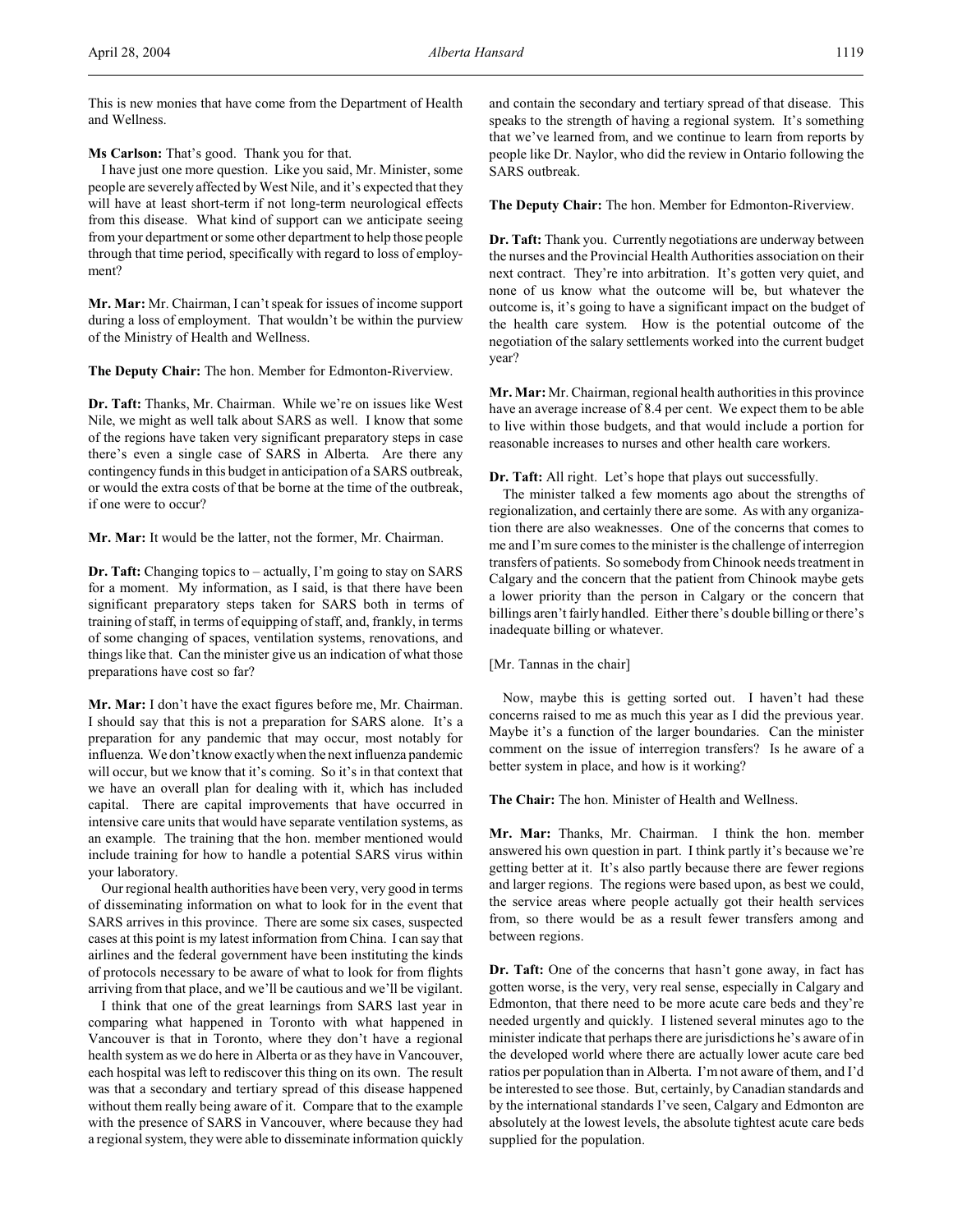Can the minister tell us what he foresees in this budget year and in the foreseeable future, let's say the next two years? What's going to roll out for Edmonton and Calgary in addressing the acute care bed shortage?

#### *5:00*

**Mr. Mar:** Mr. Chairman, I think that that has been well expanded upon in this Legislature during question period, but if the hon. member would like a list of the billions of dollars that we've got planned in our capital budgets across this province in many areas over the next three years, I'll endeavour to do my best to provide that to him by written response.

In Calgary, as an example, we are moving forward on the Children's hospital, which, if the hon. member has seen the site, is progressing quite nicely.

We will proceed with the south Calgary hospital, but I think that it's important to know that you cannot build such a facility overnight. There's a great deal of planning that needs to be done not only on the capital side but in terms of where you will find the staff to fill such a place. You don't suddenly find thousands and thousands of staff at the snap of a finger either. So the regional health authority is currently planning how it will staff up such a facility as the plans move forward on the building of a south Calgary hospital.

In Edmonton, Mr. Chairman, they're moving forward on a repatriation of beds that currently are administrative offices in facilities throughout the city. This is a good plan. The regional health authority is trying to do what the Calgary regional health authority did some time ago, and that's to move all of their administrative staff into a single place. The Calgary health region did that by moving to Southport, I believe, four or five years ago thereby freeing up space in the facilities that they had at that time. Capital health will be moving forward on that as well.

My recollection is that that is some 50 million dollars, money in that magnitude, to repatriate some 170 beds. That is a much more cost-effective way of doing it than simply building a new facility.

So there are plans for short-term but also long-term needs of residents of both of the metro areas.

## **The Chair:** The hon. leader.

**Dr. Taft:** Thank you. Subsequent to that, is the minister aware of any funds either in this budget or, I guess, in the Infrastructure budget to move along the planned ambulatory care centre just immediately west of the University hospital site in Edmonton?

[Mr. Shariff in the chair]

**Mr. Mar:** I don't recall off the top of my head, Mr. Chairman.

**Dr. Taft:** In many ways I regret that I've focused so much on the traditional aspects of health care delivery – the bricks and mortar, the doctors and nurses – when I think the minister and I both agree that

so much emphasis really needs to be placed on issues like education, issues like poverty, strong communities, diet, exercise, lifestyle, those kinds of issues.

Are there initiatives that will be supported through this budget to encourage a co-operative approach between, say, the Department of Health and Wellness, the Department of Learning, the Department of Seniors to heighten the awareness of those departments of the health impact of their work? For example, the Department of Learning comes into contact with every child in Alberta by the age of five or so and can reach those kids on health issues immediately. Likewise, at the other end of the age spectrum, the Department of Seniors is in contact with virtually every senior in Alberta in one way or another.

Is there something like an interdepartmental health and wellness task force? Or are there mechanisms through which the departments work together, led by the department of health, to ensure that people in other government departments are thinking: gosh, this policy on kindergarten or this policy on housing or this policy on building codes has a health impact that I'd better think about?

**Mr. Mar:** The short answer is yes, Mr. Chairman, and I can give you tangible evidence of its success. Take, for example, the Minister of Learning's announcement that we will be moving to daily physical education in our schools. I think that this is a very, very good move and clearly will have an impact upon our acute care system, albeit not one measurable immediately, but it will yield results down the road. I think this is a step in the right direction.

This is where we have great challenges, of course, in health. Many of the things that we will do to improve people's health will not accrue immediate benefits or immediately result in the sustainability of our health care system. But 20 years from now we can have no hope of being able to stop the wave of type 2 diabetics that will accrue to our health care system unless we deal with the rates of obesity and overweight children who are currently in school.

I think that the Minister of Learning made a very cogent and compelling comment when he said that he was shocked, as should we all be shocked, when there are epidemiologists who are suggesting that this may be a generation of young people who will not outlive their parents. That should be shocking. It's for that reason the minister brought forward programs like daily physical education.

That's one of many, many examples, but the short answer to your question is yes.

**Dr. Taft:** Good. Well, I would encourage all of that and more because I think that's absolutely crucial to the long-term viability of health care and to the wellness of our society.

What will probably be my last question, Mr. Chairman, in light of the hour concerns the wait list registry that was announced about six months ago or so, last October, and was put on the Internet. I visited it a couple of times although not recently.

#### **An Hon. Member:** Have you moved up?

**Dr. Taft:** I haven't moved up because I'm not on there.

The theory is interesting: it allows Albertans to view where they stand and pick and choose where the wait list might be the shortest. My question basically, like so many of my questions, is: has there been a good evaluation of this, or when will the evaluation be done? Is it somewhere in this budget? Will we have some sense of whether this registry is actually reducing waiting lists, and will that evaluation be made public? How might it be conducted?